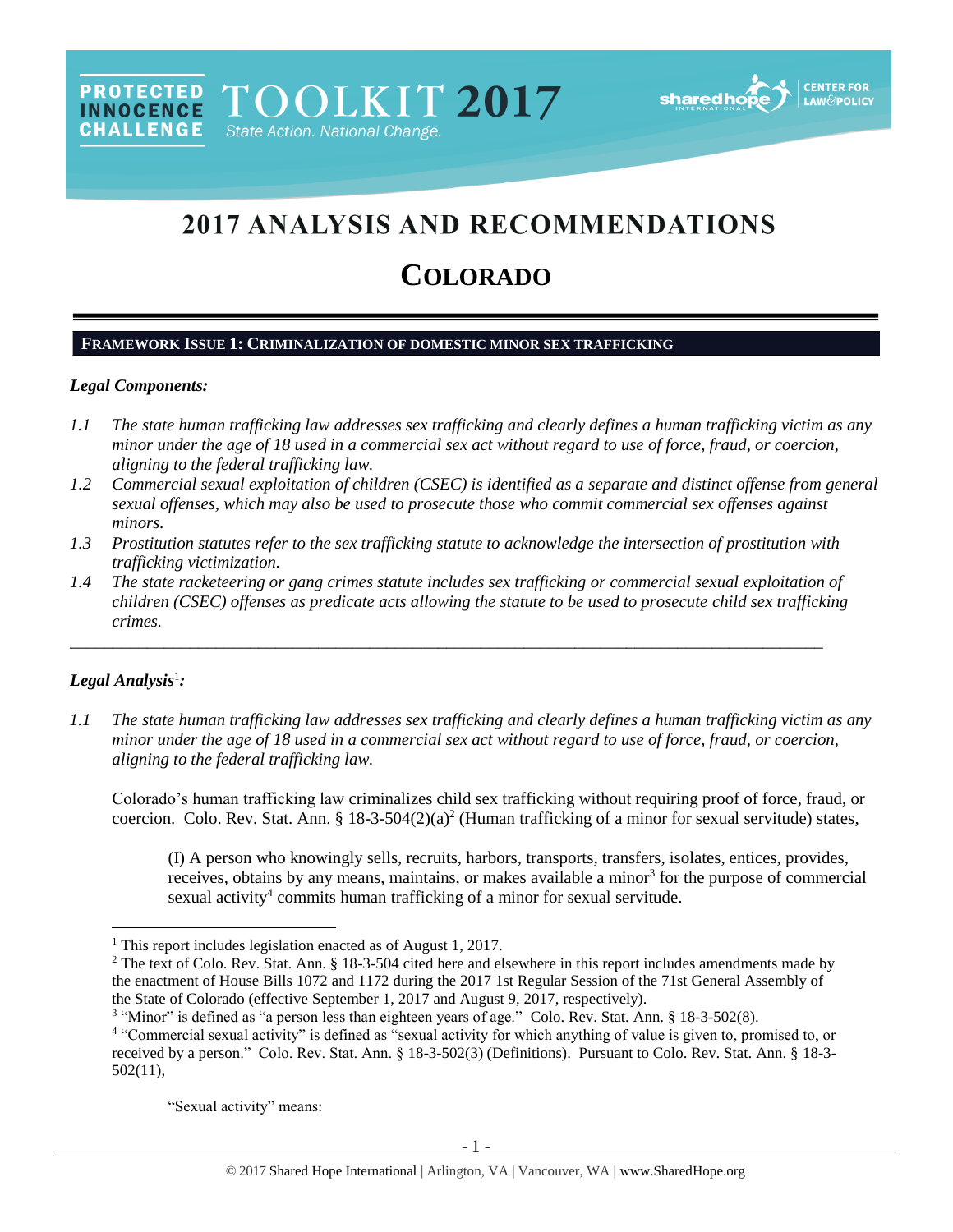<span id="page-1-1"></span><span id="page-1-0"></span>(II) A person who knowingly advertises, offers to sell, or sells travel services that facilitate an activity prohibited pursuant to subsection  $(2)(a)(I)$  of this section commits human trafficking of a minor for sexual servitude.

A conviction under Colo. Rev. Stat. Ann. § 18-3-504(2) is punishable as a Class 2 felony by imprisonment for 8–24 years, a fine of \$5,000–\$1,000,000, <sup>5</sup> or both. Colo. Rev. Stat. Ann. §§ 18-3-504(2)(b), 18-1.3-  $401(1)(a)(III)(A),<sup>6</sup> (1)(a)(V)(A).<sup>7</sup>$ 

*1.2 Commercial sexual exploitation of children (CSEC) is identified as a separate and distinct offense from general sexual offenses, which may also be used to prosecute those who commit commercial sex offenses against minors.*

The following laws make CSEC a distinct crime in Colorado:<sup>8</sup>

 $\overline{a}$ 

(d) Sexual exploitation of a child, pursuant to section  $18-6-403(3)(a)$  and  $(3)(d)$  [Sexual exploitation of a child]; or

(e) An obscene performance, as defined in section 18-7-101 [Definitions].

<sup>5</sup> The fines cited in this report are applicable to felonies committed on or after July 1, 1985, while the sentences of imprisonment apply to felonies committed after July 1, 1993. Sentencing ranges for felonies committed before July 1, 1993 are laid out in Colo. Rev. Stat. Ann. § 18-1.3-401(1)(a)(I), (II), and (IV).

<sup>6</sup> Unless otherwise specified, the sentences of imprisonment for all felonies provided throughout this report are based on the assumption that the defendant has no prior felony convictions and that none of the aggravating factors listed in Colo. Rev. Stat. Ann. § 18-1.3-401(8), (9), or (10) (Felonies classified―presumptive penalties) are present. "The court may consider aggravating circumstances such as serious bodily injury caused to the victim or the use of a weapon in the commission of a crime, notwithstanding the fact that such factors constitute elements of the offense." Colo. Rev. Stat. Ann. § 18-1.3-401(8)(f). If a defendant has 2 prior felony convictions, the defendant "shall not be eligible to receive a fine in lieu of any sentence to imprisonment . . . but shall be sentenced to at least the minimum sentence specified." Colo. Rev. Stat. Ann. § 18-1.3-401(1)(a)(III)(E).

<sup>7</sup> Colo. Rev. Stat. Ann. § 18-3-504(2) (Human trafficking of a minor for sexual servitude) is defined as an unlawful sexual offense pursuant to Colo. Rev. Stat. Ann. § 18-3-411(1) (Sex offenses against children). As such, Colo. Rev. Stat. Ann. 18-3-504(2) may be subject to a penalty enhancement as a crime of violence pursuant to Colo. Rev. Stat. Ann. § 18-1.3-406(2)(b)(I) (Mandatory sentences for violent crimes). A "crime of violence" is an aggravating factor pursuant to Colo. Rev. Stat. Ann. § 18-1.3-401(8)(a)(I) and includes all felony unlawful sex offenses as defined in Colo. Rev. Stat. Ann. § 18-3-411(1) (Sex offenses against children) "in which the defendant caused bodily injury to the victim or in which the defendant used threat, intimidation, or force against the victim." Colo. Rev. Stat. Ann. § 18-1.3-406(2)(b)(I). A defendant convicted of a crime of violence must be sentenced "for a term of incarceration of at least the midpoint in, but not more than twice the maximum of, the presumptive range" for the offense. Colo. Rev. Stat. Ann. § 18-1.3-406(1)(a). However, where an "unlawful sex offense," as defined in Colo. Rev. Stat. Ann. § 18-3-411(1) is also a "sex offense," as defined in Colo. Rev. Stat. Ann. § 18-1.3-1003(5)(a), and "the defendant caused bodily injury to the victim or . . . used threat, intimidation, or force against the victim," the offense becomes a sex offense constituting a crime of violence and the defendant "shall be sentenced to the department of corrections for an indeterminate term of incarceration of at least the midpoint in the presumptive range specified in section 18- 1.3-401(1)(a)(V)(A) up to a maximum of the person's natural life, as provided in section  $18-1.3-1004$  (1)." Colo. Rev. Stat. Ann. §§ 18-1.3-406(1)(b), (2)(b)(I), 18-1.3-1004(1)(b). Pursuant to Colo. Rev. Stat. Ann. § 18-1.3-  $401(1)(b)(III)$ , a defendant convicted of a crime of violence may not be sentenced to pay a fine in lieu of imprisonment. Additionally, "a court shall sentence a person convicted of two or more separate crimes of violence arising out of the same incident so that his or her sentences are served consecutively rather than concurrently." Colo. Rev. Stat. Ann. § 18-1.3-406(1)(a).

<sup>8</sup> All crimes set out in Component 1.2 are unlawful sexual offenses pursuant to Colo. Rev. Stat. Ann. § 18-3-411(1) (Sex offenses against children). An "unlawful sex offense," as defined in Colo. Rev. Stat. Ann. § 18-3-411(1) (Sex offenses against children), includes the following offenses: Colo. Rev. Stat. Ann. § 18-3-305 (Enticement of a child), § 18-3-405 (Sexual assault on a child), § 18-6-403 (Sexual exploitation of a child), § 18-6-404 (Procurement of a child for sexual exploitation), § 18-7-402 (Soliciting for child prostitution), § 18-7-403 (Pandering of a child),

<span id="page-1-2"></span><sup>(</sup>a) Sexual contact, as defined in section 18-3-401(4) [Definitions];

<sup>(</sup>b) Sexual intrusion, as defined in section 18-3-401(5) [Definitions];

<sup>(</sup>c) Sexual penetration, as defined in section 18-3-401(6) [Definitions];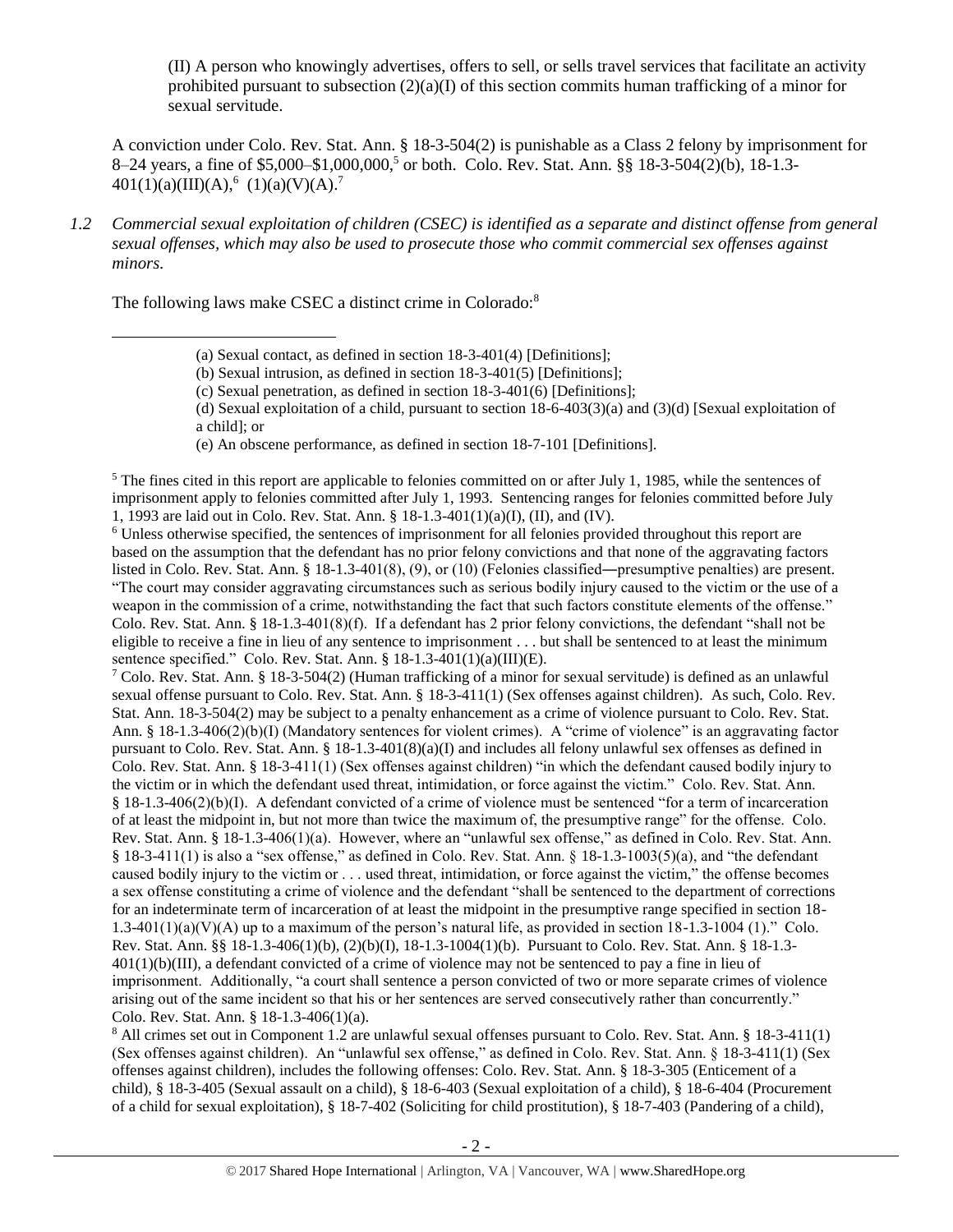1. Colo. Rev. Stat. Ann. §  $18-6-403(3)^9$  (Sexual exploitation of a child) states,

<span id="page-2-2"></span><span id="page-2-1"></span><span id="page-2-0"></span>A person commits sexual exploitation of a child if, for any purpose, he or she knowingly: (a) Causes, induces, entices, or permits a child to engage in, or be used for, any explicit sexual conduct<sup>10</sup> for the making of any sexually exploitative material;<sup>11</sup> or . . . . (d) Causes, induces, entices, or permits a child to engage in, or be used for, any explicit sexual conduct for the purpose of producing a performance.

A conviction under Colo. Rev. Stat. Ann. § 18-6-403(3)(a), (d) is punishable as a Class 3 felony by imprisonment for 4–12 years, a fine of \$3,000–\$750,000, or both. Colo. Rev. Stat. Ann. §§ 18-6-403(5)(a),  $18-1.3-401(1)(a)(III)(A)^{12}$ ,  $(1)(a)(V)(A)$ .

2. Colo. Rev. Stat. Ann. § 18-6-404 (Procurement of a child for sexual exploitation) provides, "Any person who intentionally gives, transports, provides, or makes available, or who offers to give, transport, provide, or make available, to another person a child for the purpose of sexual exploitation of a child commits procurement of a child for sexual exploitation, which is a class 3 felony." A Class 3 felony is punishable by imprisonment for 4–12 years, a fine of \$3,000–\$750,000, or both. Colo. Rev. Stat. Ann. § 18-1.3-401(1)(a)(III)(A), (1)(a)(V)(A).

the enactment of Senate Bill 115 during the 2017 1st Regular Session of the 71st General Assembly of the State of Colorado (effective April 18, 2017).

<sup>12</sup> *See supra* note [5.](#page-1-1)

<sup>§</sup> 18-7-403.5 (Procurement of a child), § 18-7-404 (Keeping a place of child prostitution), § 18-7-405 (Pimping of a child), § 18-7-405.5 (Inducement of child prostitution), § 18-7-406 (Patronizing a prostituted child), § 18-3-306(3) (Internet luring of a child) (when a Class 4 felony), § 18-3-405.4 (Internet sexual exploitation of a child), § 18-3- 504(2) (Human trafficking of a minor for sexual servitude), or "criminal attempt, conspiracy, or solicitation to commit" any of these crimes. (*See supra* not[e 7\)](#page-1-0). In addition to the penalty enhancements applicable to an unlawful sex offense, the crimes set out in Component 1.2 are also subject to penalty enhancements provided in the Colorado Sex Offender Lifetime Supervision Act of 1998, Colo. Rev. Stat. Ann. §§ 18-1.3-1001 to -1012. These penalty enhancements are either mandatory or discretionary, depending on the offense. Under Colo. Rev. Stat. Ann. § 18- 1.3-1004(1)(a), "Except as otherwise provided in this subsection (1) and in subsection (2) of this section, the district court . . . shall sentence a sex offender . . . for an indeterminate term of at least the minimum of the presumptive range . . . for the level of offense committed and a maximum of the sex offender's natural life." Colo. Rev. Stat. Ann. § 18-1.3-1003(4) defines "sex offender" as "a person who is convicted of or pleads guilty or nolo contendere to a sex offense." A "sex offense" is defined in Colo. Rev. Stat. Ann. § 18-1.3-1003(5) to include the following: Colo. Rev. Stat. Ann. § 18-3-405 (Sexual assault on a child), § 18-3-305 (Enticement of a child), § 18-7-406 (Patronizing a prostituted child), § 18-3-306(3) (Internet luring of a child), if it is a Class 4 felony, or § 18-3-405.4 (Internet sexual exploitation of a child). These offenses are subject to the mandatory penalty enhancement provided in Colo. Rev. Stat. Ann. § 18-1.3-1004(1)(a). See People v. Harrison, 165 P.3d 859, 860 (Colo. App. 2007) (stating that "indeterminate sentencing [under Colo. Rev. Stat. Ann.  $\S 18-1.3-1004(1)(a)$ ] is (1) mandatory for the fourteen types of inchoate or completed [sex] offenses enumerated in § 18-1.3-1003(5), and (2) also appropriate, but only under certain circumstances (including the need for a sexually violent predator assessment), for nine other types of offenses specified in § 18-1.3-1004(4)[ Colo. Rev. Stat. Ann. § 18-1.3-1004(4) was repealed by the passage of House Bill 1310 during the 2nd regular session of the 68th Colorado Legislature, eff. June 7, 2012]"). In addition, Colo. Rev. Stat. Ann. § 18-1.3-401(1)(b)(II.5) provides that a defendant convicted of a sex offense, as defined in Colo. Rev. Stat. Ann. § 18-1.3-1003(5), may not be sentenced to pay a fine in lieu of imprisonment. <sup>9</sup> The text of Colo. Rev. Stat. Ann. § 18-6-403 cited here and elsewhere in this report includes amendments made by

<sup>&</sup>lt;sup>10</sup> Colo. Rev. Stat. Ann. § 18-6-403(2)(e) defines "explicit sexual conduct" as "sexual intercourse, erotic fondling, erotic nudity, masturbation, sadomasochism, or sexual excitement."

<sup>11</sup> Colo. Rev. Stat. Ann. § 18-6-403(2)(j) defines "sexually exploitative material" as "any photograph, motion picture, video, recording or broadcast of moving visual images, print, negative, slide, or other mechanically, electronically, chemically, or digitally reproduced visual material that depicts a child engaged in, participating in, observing, or being used for explicit sexual conduct."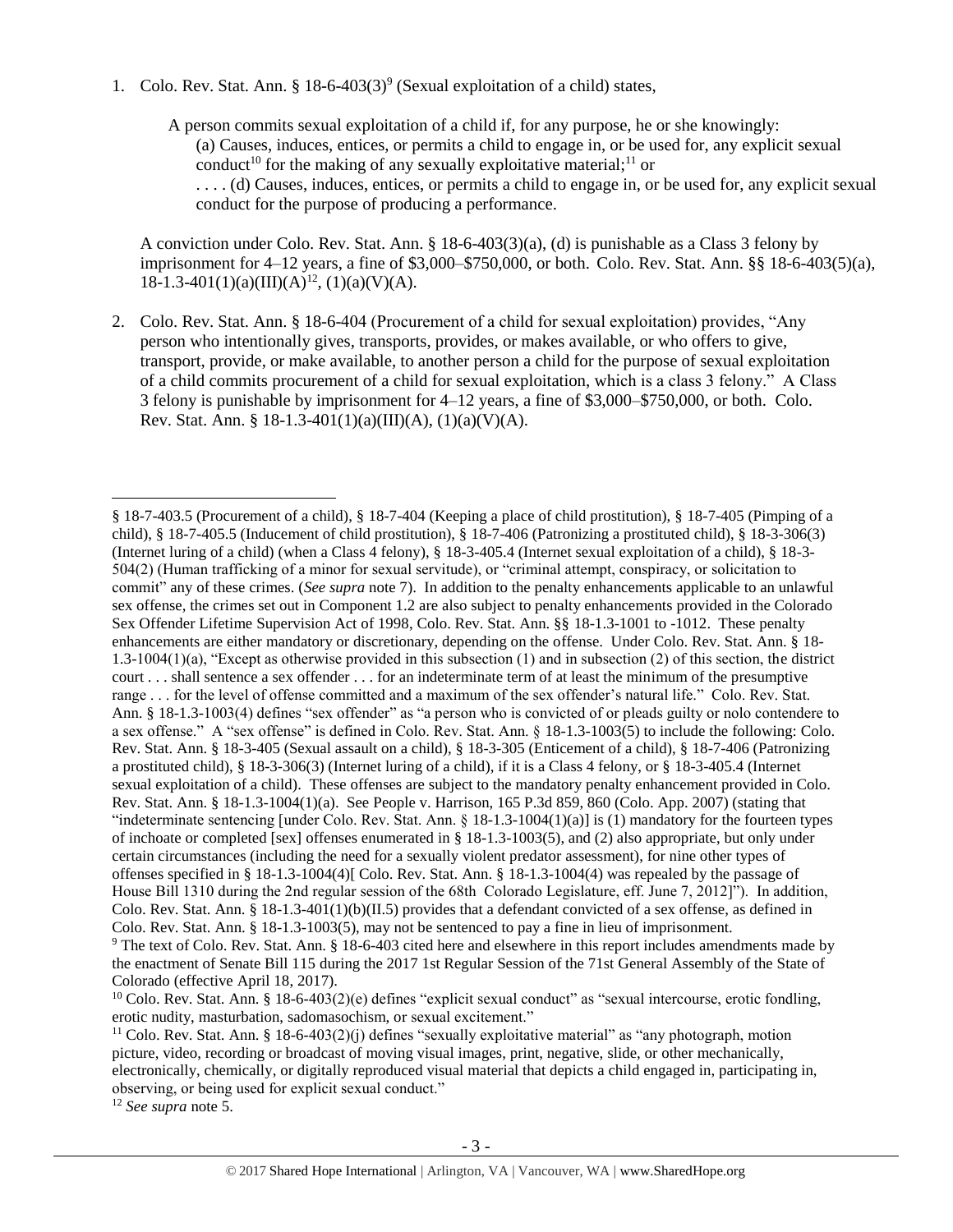3. Colo. Rev. Stat. Ann. § 18-7-402(1) (Soliciting for child prostitution) makes it a crime when any person

<span id="page-3-1"></span><span id="page-3-0"></span>(a) Solicits another for the purpose of prostitution of a child<sup>13</sup> or by a child;<sup>14</sup>

(b) Arranges or offers to arrange a meeting of persons for the purpose of prostitution of a child or by a child; or

(c) Directs another to a place knowing such direction is for the purpose of prostitution of a child or by a child

A conviction under Colo. Rev. Stat. Ann. § 18-7-402(1) is punishable as a Class 3 felony by imprisonment for 4–12 years, a fine of \$3,000–\$750,000, or both. Colo. Rev. Stat. Ann. §§ 18-7-  $402(2)$ , 18-1.3-401(1)(a)(III)(A), (1)(a)(V)(A).

4. Colo. Rev. Stat. Ann. § 18-7-403(1) (Pandering of a child) provides,

Any person who does any of the following for money or other thing of value commits pandering of a child:

(a) Inducing a child by menacing or criminal intimidation to commit prostitution; or (b) Knowingly arranging or offering to arrange a situation in which a child may practice prostitution.

A conviction under Colo. Rev. Stat. Ann. § 18-7-403(1)(a) is punishable as a Class 2 felony by imprisonment for 8–24 years, a fine of \$5,000–\$1,000,000, or both, while a conviction under Colo. Rev. Stat. Ann. § 18-7-403(1)(b) is punishable as a Class 3 felony by imprisonment for 4–12 years, a fine of \$3,000–\$750,000, or both. Colo. Rev. Stat. Ann. §§ 18-7-403(2), 18-1.3-401(1)(a)(III)(A),  $(1)(a)(V)(A).$ 

5. Colo. Rev. Stat. Ann. § 18-7-403.5 (Procurement of a child) provides, "Any person who intentionally gives, transports, provides, or makes available, or who offers to give, transport, provide, or make available, to another person a child for the purpose of prostitution of the child commits procurement of a child, which is a class 3 felony."

A Class 3 felony is punishable by imprisonment for 4–12 years, a fine of \$3,000–\$750,000, or both. Colo. Rev. Stat. Ann. § 18-1.3-401(1)(a)(III)(A), (1)(a)(V)(A).

6. Colo. Rev. Stat. Ann. § 18-7-404(1) (Keeping a place of child prostitution) states,

<sup>14</sup> Colo. Rev. Stat. Ann. § 18-7-401(6) (Definitions) defines "prostitution by a child" as,

either a child performing or offering or agreeing to perform any act of sexual intercourse, fellatio, cunnilingus, masturbation, or anal intercourse with any person not the child's spouse in exchange for money or other thing of value or any person performing or offering or agreeing to perform any act of sexual intercourse, fellatio, cunnilingus, masturbation, or anal intercourse with any child not the person's spouse in exchange for money or other thing of value.

 $\overline{\phantom{a}}$ <sup>13</sup> Colo. Rev. Stat. Ann. § 18-7-401(7) (Definitions) defines "prostitution of a child" as,

either inducing a child to perform or offer or agree to perform any act of sexual intercourse, fellatio, cunnilingus, masturbation, or anal intercourse with any person not the child's spouse by coercion or by any threat or intimidation or inducing a child, by coercion or by any threat or intimidation or in exchange for money or other thing of value, to allow any person not the child's spouse to perform or offer or agree to perform any act of sexual intercourse, fellatio, cunnilingus, masturbation, or anal intercourse with or upon such child. Such coercion, threat, or intimidation need not constitute an independent criminal offense and shall be determined solely through its intended or its actual effect upon the child.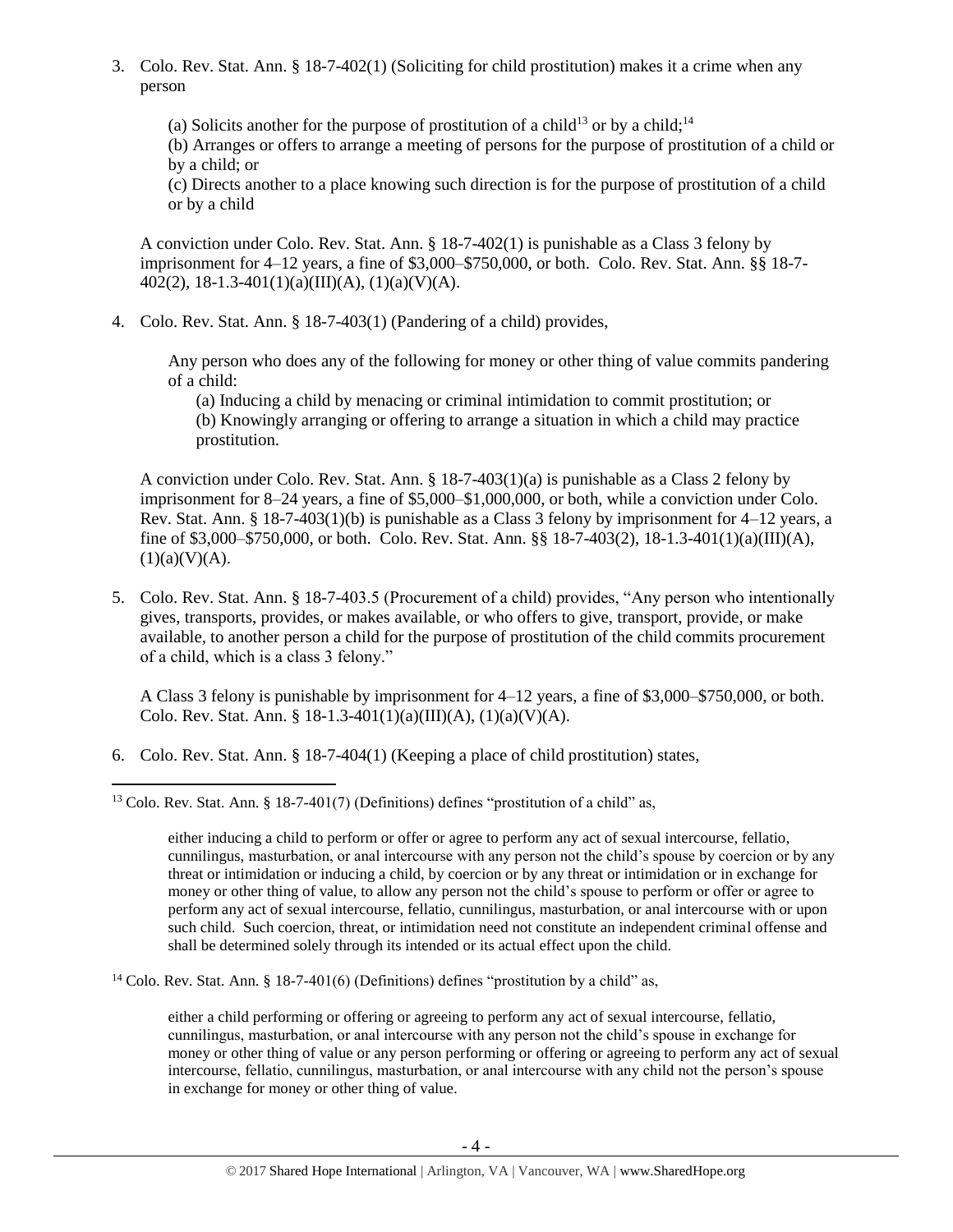Any person who has or exercises control over the use of any place which offers seclusion or shelter for the practice of prostitution and who performs any one or more of the following commits keeping a place of child prostitution if he:

(a) Knowingly grants or permits the use of such place for the purpose of prostitution of a child or by a child; or

(b) Permits the continued use of such place for the purpose of prostitution of a child or by a child after becoming aware of facts or circumstances from which he should reasonably know that the place is being used for purposes of such prostitution.

A conviction under Colo. Rev. Stat. Ann. § 18-7-404(1) is punishable as a Class 3 felony by imprisonment for 4–12 years, a fine of \$3,000–\$750,000, or both. Colo. Rev. Stat. Ann. §§ 18-7- 404(2), 18-1.3-401(1)(a)(III)(A), (1)(a)(V)(A).

- 7. Colo. Rev. Stat. Ann. § 18-7-405 (Pimping of a child) states, "Any person who knowingly lives on or is supported or maintained in whole or in part by money or other thing of value earned, received, procured, or realized by a child through prostitution commits pimping of a child, which is a class 3 felony." A Class 3 felony is punishable by imprisonment for 4–12 years, a fine of \$3,000–\$750,000, or both. Colo. Rev. Stat. Ann. §§ 18-1.3-401(1)(a)(III)(A), (1)(a)(V)(A).
- 8. Colo. Rev. Stat. Ann. § 18-7-405.5(1) (Inducement of child prostitution) states, "Any person who by word or action, other than conduct specified in section 18-7-403 (1)(a) [Pandering of a child], induces a child to engage in an act which is prostitution by a child, as defined in section 18-7-401 (6) [Definitions], commits inducement of child prostitution." A conviction under Colo. Rev. Stat. Ann. § 18-7-405.5(1) is punishable as a Class 3 felony by imprisonment for 4–12 years, a fine of \$3,000– \$750,000, or both. Colo. Rev. Stat. Ann. §§ 18-7-405.5(2), 18-1.3-401(1)(a)(III)(A), (1)(a)(V)(A).
- 9. Colo. Rev. Stat. Ann. § 18-7-406(1) (Patronizing a prostituted child) provides,

Any person who performs any of the following with a child not his spouse commits patronizing a prostituted child:

(a) Engages in an act which is prostitution of a child or by a child, as defined in section 18-7- 401(6) or (7); or

(b) Enters or remains in a place of prostitution with intent to engage in an act which is prostitution of a child or by a child . . . .

A conviction under Colo. Rev. Stat. Ann. § 18-7-406(1) is punishable as a Class 3 felony by imprisonment for 4–12 years, a fine of \$3,000–\$750,000, or both. Colo. Rev. Stat. Ann. §§ 18-7- 406(2),  $18-1.3-401(1)(a)(III)(A)$ ,  $(1)(a)(V)(A)$ . However, as a sex offense under Colo. Rev. Stat. Ann. § 18-1.3-1003(5)(a) (Definitions), the penalty must be enhanced to an indeterminate prison sentence of at least 4 years to life and a possible fine of \$3,000–\$750,000, which may not be imposed in lieu of a prison sentence. Colo. Rev. Stat. Ann. §§ 18-1.3-401(1)(a)(V)(C.5), (1)(b)(II.5), 18-1.3-  $1004(1)(a)$ , 18-1.3-1003(4), (5)(a)(X).<sup>15</sup>

Other crimes against children that are not specifically commercial in nature but may be used in a case of domestic minor sex trafficking include the following:

1. Colo. Rev. Stat. Ann. § 18-3-305(1) (Enticement of a child) states,

<sup>&</sup>lt;sup>15</sup> See supra note [8](#page-1-2) for sentencing provisions applicable to defendants convicted of a "sex offense," which includes a violation of Colo. Rev. Stat. Ann. § 18-7-406.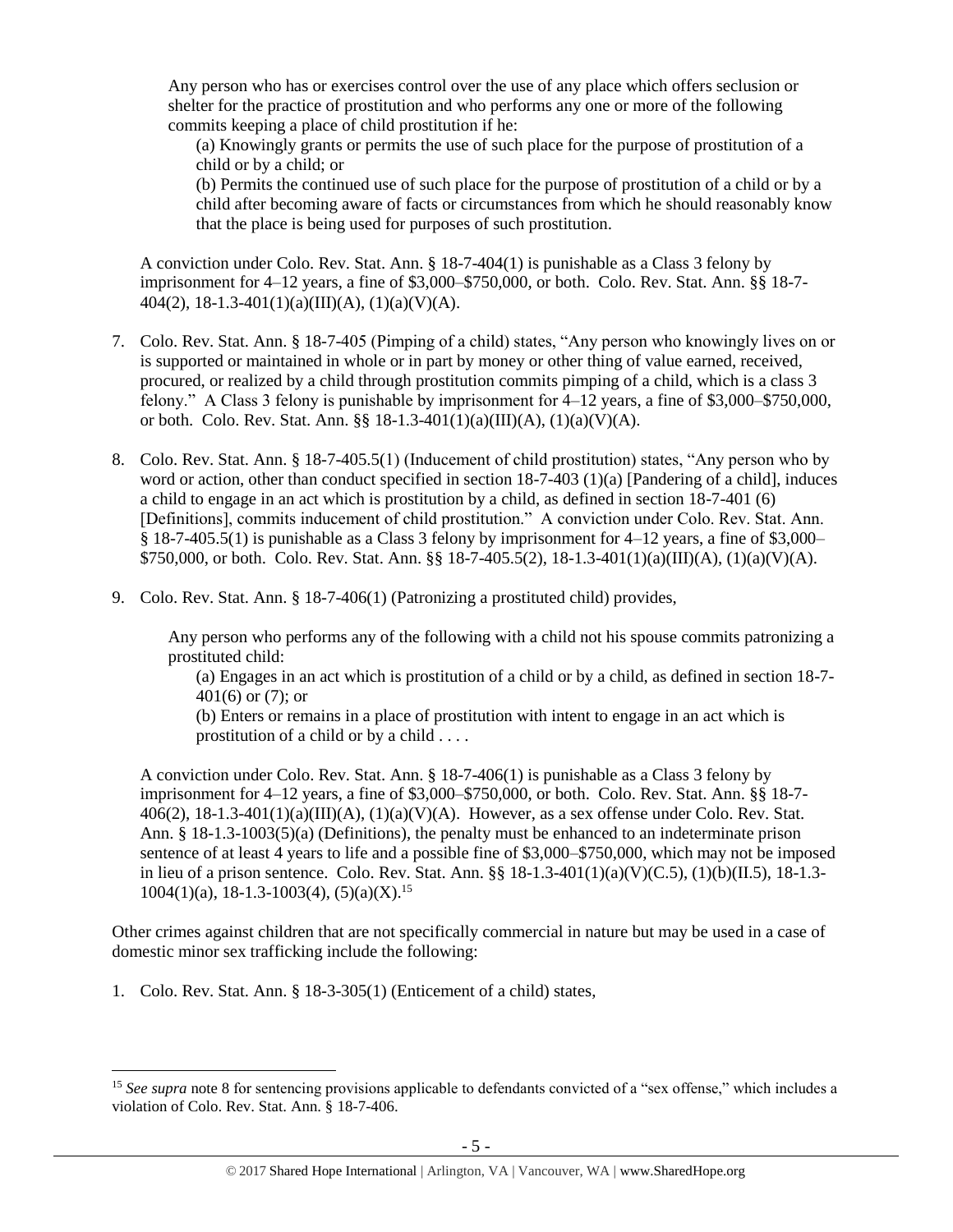A person commits the crime of enticement of a child if he or she invites or persuades, or attempts to invite or persuade, a child under the age of fifteen years to enter any vehicle, building, room, or secluded place with the intent to commit sexual assault or unlawful sexual contact upon said child. It is not necessary to a prosecution for attempt under this subsection (1) that the child have perceived the defendant's act of enticement.

A conviction under Colo. Rev. Stat. Ann. § 18-3-305(1) is punishable as a Class 4 felony by imprisonment for 2–6 years, a fine of \$2,000–\$500,000, or both. Colo. Rev. Stat. Ann. §§ 18-3-  $305(2)$ ,  $18-1.3-401(1)(a)(III)(A)$ ,  $(1)(a)(V)(A)$ . If the enticement results in bodily injury to the child or the defendant has a prior conviction for enticement of a child or Colo. Rev. Stat. Ann. § 18-3-405 (Sexual assault on a child), a conviction is punishable as a Class 3 felony by imprisonment for 4–12 years, a fine of \$3,000–\$750,000, or both. Colo. Rev. Stat. Ann. §§ 18-3-305(2), 18-1.3-  $401(1)(a)(III)(A), (1)(a)(V)(A)$ . However, as a sex offense under Colo. Rev. Stat. Ann. § 18-1.3-1003(5)(a) (Definitions), the penalty for the Class 4 felony must be enhanced to an indeterminate prison sentence of at least 2 years to life and a possible fine of \$2,000–\$500,000, which may not be imposed in lieu of a prison sentence, and the Class 3 felony must be enhanced to 4 years to life and a possible fine of \$3,000–\$750,000, which may not be imposed in lieu of a prison sentence. Colo. Rev. Stat. Ann. §§ 18-1.3-401(1)(a)(V)(C.5), (1)(b)(II.5), 18-1.3-1004(1)(a), 18-1.3-1003(4), (5)(a)(VII).<sup>16</sup>

2. Colo. Rev. Stat. Ann. § 18-3-405(1) (Sexual assault on a child) states,

 $\overline{\phantom{a}}$ 

Any actor who knowingly subjects another not his or her spouse to any sexual contact commits sexual assault on a child if the victim is less than fifteen years of age and the actor is at least four years older than the victim.

A conviction under Colo. Rev. Stat. Ann. § 18-3-405(1) generally is punishable as a Class 4 felony by imprisonment for 2–6 years, a fine of \$2,000–\$500,000, or both. Colo. Rev. Stat. Ann. §§ 18-3-  $405(2)$ ,  $18-1.3-401(1)(a)(III)(A)$ ,  $(1)(a)(V)(A)$ . However, as a sex offense under Colo. Rev. Stat. Ann. § 18-1.3-1003(5)(a) (Definitions), the penalty for the Class 4 felony must be enhanced to an indeterminate prison sentence of at least 2 years to life and a possible fine of \$2,000–\$500,000, which may not be imposed in lieu of a prison sentence. Colo. Rev. Stat. Ann. §§ 18-1.3-1004(1)(a), 18-1.3- 1003(4), (5)(a)(IV), 18-3-405(2), 18-1.3-401(1)(a)(III)(A), (1)(a)(V)(A).<sup>17</sup> A conviction under Colo. Rev. Stat. Ann. § 18-3-405(1) is punishable as a Class 3 felony under certain circumstances involving a pattern of sexual abuse or the use of force or threats against the victim.<sup>18</sup> To the extent that a

<sup>&</sup>lt;sup>16</sup> See supra note [8](#page-1-2) for sentencing provisions applicable to defendants convicted of a "sex offense," which includes a violation of Colo. Rev. Stat. Ann. § 18-3-305.

<sup>&</sup>lt;sup>17</sup> See supra note [8](#page-1-2) for sentencing provisions applicable to defendants convicted of a "sex offense," which includes a violation of Colo. Rev. Stat. Ann. § 18-3-405.

<sup>&</sup>lt;sup>18</sup> Pursuant to Colo. Rev. Stat. Ann. § 18-3-405(2), a conviction under Colo. Rev. Stat. Ann. § 18-3-405(1) is a Class 3 felony when,

<sup>(</sup>a) The actor applies force against the victim in order to accomplish or facilitate sexual contact; or (b) The actor, in order to accomplish or facilitate sexual contact, threatens imminent death, serious bodily injury, extreme pain, or kidnapping against the victim or another person, and the victim believes that the actor has the present ability to execute the threat; or

<sup>(</sup>c) The actor, in order to accomplish or facilitate sexual contact, threatens retaliation by causing in the future the death or serious bodily injury, extreme pain, or kidnapping against the victim or another person, and the victim believes that the actor will execute the threat; or

<sup>(</sup>d) The actor commits the offense as a part of a pattern of sexual abuse as described in subsection (1) of this section. No specific date or time must be alleged for the pattern of sexual abuse; except that the acts constituting the pattern of sexual abuse, whether charged in the information or indictment or committed prior to or at any time after the offense charged in the information or indictment, shall be subject to the provisions of section 16-5-401 (1) (a), C.R.S., concerning sex offenses against children. The offense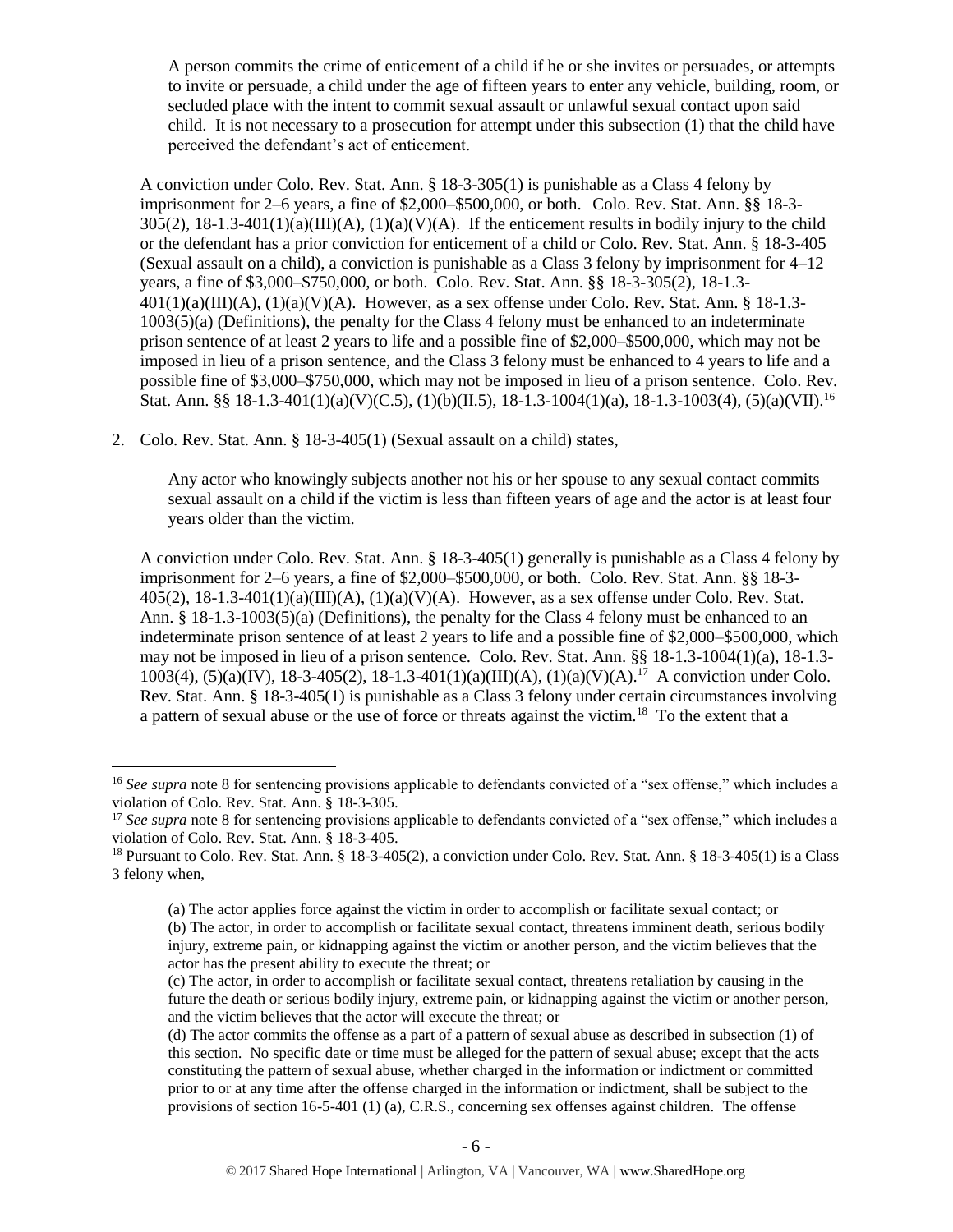defendant is convicted of a Class 3 felony violation of Colo. Rev. Stat. Ann. § 18-3-405, Colo. Rev. Stat. Ann. § 18-3-405(3) requires that the penalty be even further enhanced as a crime of violence pursuant to Colo. Rev. Stat. Ann. § 18-1.3-406(1)(b) (Mandatory sentences for violent crimes), under which the prison sentence is enhanced to an indeterminate sentence of at least 8 years to life imprisonment and a possible fine.<sup>19</sup> Colo. Rev. Stat. Ann. §§ 18-1.3-406(1)(b), 18-1.3-401(1)(a)(III)(A), (1)(a)(V)(A).

3. Colo. Rev. Stat. Ann. § 18-3-306(1) (Internet luring of a child) provides,

An actor commits internet luring of a child if the actor knowingly communicates over a computer or computer network, telephone network, or data network or by a text message or instant message to a person who the actor knows or believes to be under fifteen years of age and, in that communication or in any subsequent communication  $\dots$  describes explicit sexual conduct<sup>20</sup> as defined in section  $18-6-403(2)(e)$ , and, in connection with that description, makes a statement persuading or inviting that person to meet the actor for any purpose, and the actor is more than four years older than the person or than the age the actor believes the person to be.

A conviction under Colo. Rev. Stat. Ann. § 18-3-306(1) generally is punishable as a Class 5 felony by imprisonment for 1–3 years, a fine of \$1,000–\$100,000, or both. Colo. Rev. Stat. Ann. §§ 18-3-  $306(3)$ ,  $18-1.3-401(1)(a)(III)(A)$ ,  $(1)(a)(V)(A)$ . It is punishable as a Class 4 felony by imprisonment for 2–6 years, a possible fine of \$2,000–\$500,000, or both, where the actor intended to engage in sexual exploitation under Colo. Rev. Stat. Ann. § 18-6-403 or sexual contact<sup>21</sup> under Colo. Rev. Stat. Ann. § 18-3-401.<sup>22</sup> Colo. Rev. Stat. Ann. §§ 18-3-306(3), 18-1.3-401(1)(a)(III)(A), (1)(a)(V)(A). However, as a sex offense under Colo. Rev. Stat. Ann. § 18-1.3-1003(5)(a) (Definitions), the penalty for the Class 4 felony must be enhanced to an indeterminate prison sentence of at least 2 years to life and possible fine of \$2,000–\$500,000. Colo. Rev. Stat. Ann. §§ 18-1.3-401(1)(a)(V)(C.5),  $(1)(b)(II.5), 18-1.3-1004(1)(a), 18-1.3-1003(4), (5)(a)(XI).$ 

4. Colo. Rev. Stat. Ann. § 18-3-405.4(1) (Internet sexual exploitation of a child) provides,

An actor commits internet sexual exploitation of a child if the actor knowingly importunes, invites, or entices through communication via a computer network or system, telephone network, or data network or by a text message or instant message, a person whom the actor knows or believes to be under fifteen years of age and at least four years younger than the actor, to:

(a) Expose or touch the person's own or another person's intimate parts while communicating with the actor via a computer network or system, telephone network, or data network or by a text message or instant message; or

 $\overline{a}$ 

the knowing touching of the victim's intimate parts by the actor, or of the actor's intimate parts by the victim, or the knowing touching of the clothing covering the immediate area of the victim's or actor's intimate parts if that sexual contact is for the purposes of sexual arousal, gratification, or abuse.

<sup>22</sup> See supra note [8](#page-1-2) for sentencing provisions applicable to defendants convicted of a "sex offense," which includes a violation of Colo. Rev. Stat. Ann. § 18-3-306, when it is punishable as a Class 4 felony. Additionally, Colo. Rev. Stat. Ann. § 18-1.3-406 (Mandatory sentences for violent crimes) may impose enhanced penalties on defendants who violate Colo. Rev. Stat. Ann. § 18-7-406(1).

charged in the information or indictment shall constitute one of the incidents of sexual contact involving a child necessary to form a pattern of sexual abuse as defined in section 18-3-401 (2.5).

<sup>&</sup>lt;sup>19</sup> See supra note [7](#page-1-0) for discussion of the "crime of violence" penalty enhancement potentially applicable to this offense.

<sup>20</sup> *See supra* note [10](#page-2-0) for the definition of "explicit sexual conduct."

 $21$  Colo. Rev. Stat. Ann. § 18-3-401(4) (Definitions) defines "sexual contact" as: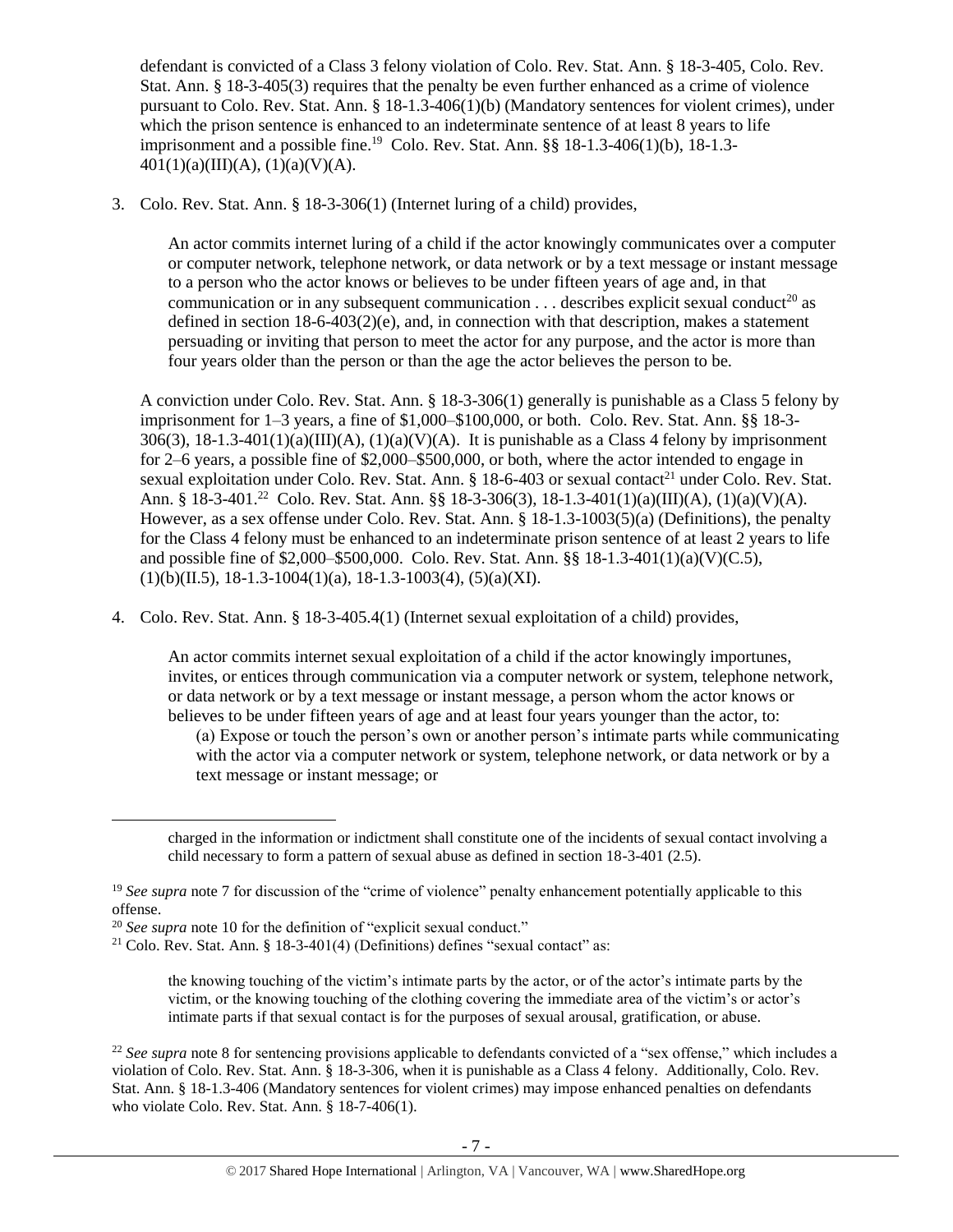(b) Observe the actor's intimate parts via a computer network or system, telephone network, or data network or by a text message or instant message.

A conviction under Colo. Rev. Stat. Ann. § 18-3-405.4(1) is punishable as a Class 4 felony by imprisonment for 2–6 years, a fine of \$2,000–\$500,000, or both. Colo. Rev. Stat. Ann. §§ 18-3- 405.4(3), 18-1.3-401(1)(a)(III)(A), (1)(a)(V)(A). However, as a sex offense under Colo. Rev. Stat. Ann. § 18-1.3-1003(5)(a) (Definitions), the penalty is enhanced to an indeterminate prison sentence of at least 2 years to life and a possible fine of \$2,000–\$500,000. Colo. Rev. Stat. Ann. §§ 18-1.3-  $401(1)(a)(V)(C.5), (1)(b)(II.5), 18-1.3-1004(1)(a), 18-1.3-1003(4), (5)(a)(XII).^{23}$ 

## *1.3 Prostitution statutes refer to the sex trafficking statute to acknowledge the intersection of prostitution with trafficking victimization.*

While Colo. Rev. Stat. Ann. § 18-7-201 (Prostitution) does not directly refer to Colo. Rev. Stat. Ann. § 18-3-504 (Human trafficking of a minor for sexual servitude) when a minor is involved, an affirmative defense provided in the prostitution chapter refers to the human trafficking law to provide a defense to prostitution charges resulting from trafficking victimization. Specifically, Colo. Rev. Stat. Ann. § 18-7-201.3(1) (Affirmative defense - human trafficking - expungement of record protective order – definitions) states,

A person charged with prostitution, as described in section 18-7-201 or any corresponding municipal code or ordinance, for an offense committed on or after July 1, 2015, which offense was committed as a direct result of being a victim of human trafficking, may assert as an affirmative defense that he or she is a victim of human trafficking as defined in subsection  $(4)$  of this section.<sup>24</sup> To assert the affirmative defense pursuant to this subsection (1), the person charged with the offense must demonstrate by a preponderance of the evidence that he or she was a victim of human trafficking at the time of the offense. An official determination or documentation is not required to assert an affirmative defense pursuant to this subsection (1), but official documentation from a federal, state, local, or tribal government agency indicating that the defendant was a victim at the time of the offense creates a presumption that his or her participation in the offense was a direct result of being a victim.

*1.4 The state racketeering or gang crimes statute includes sex trafficking or commercial sexual exploitation of children (CSEC) offenses as predicate acts allowing the statute to be used to prosecute child sex trafficking crimes.* 

The government may prosecute traffickers and facilitators under the Colorado Organized Crime Control Act.<sup>25</sup> Colo. Rev. Stat. Ann. § 18-17-104 (Prohibited activities) which provides,

(1) (a) It is unlawful for any person who knowingly has received any proceeds derived, directly or indirectly, from a pattern of racketeering activity or through the collection of an unlawful debt to use or invest, whether directly or indirectly, any part of such proceeds or the proceeds derived from

 $\overline{\phantom{a}}$ <sup>23</sup> See supra note [8](#page-1-2) for sentencing provisions applicable to defendants convicted of a "sex offense," which includes a violation of Colo. Rev. Stat. Ann. § 18-3-405.4.

<sup>&</sup>lt;sup>24</sup> Pursuant to Colo. Rev. Stat. Ann. § 18-7-201.3(4) (Affirmative defense - human trafficking - expungement of record protective order – definitions), "As used in this section, unless the context otherwise requires: (a) 'Human trafficking' means an offense described in part 5 of article 3 of this title or any conduct that, if it occurred prior to the enactment of such part 5, would constitute an offense of human trafficking pursuant to part 5 of article 3 of this title. (b) 'Victim of human trafficking' means a 'victim' as defined in section 18-3-502 (12)." Pursuant to Colo. Rev. Stat. Ann. § 18-3-502(12) (Definitions), "'Victim' means a person who is alleged to have been, or who has been, subjected to human trafficking, as described in section 18-3-503 [Human trafficking for involuntary servitude—human trafficking of a minor for involuntary servitude] or section 18-3-504 [Human trafficking for sexual servitude - human trafficking of a minor for sexual servitude]."

<sup>25</sup> Colo. Rev. Stat. Ann. § 18-17-101 et seq.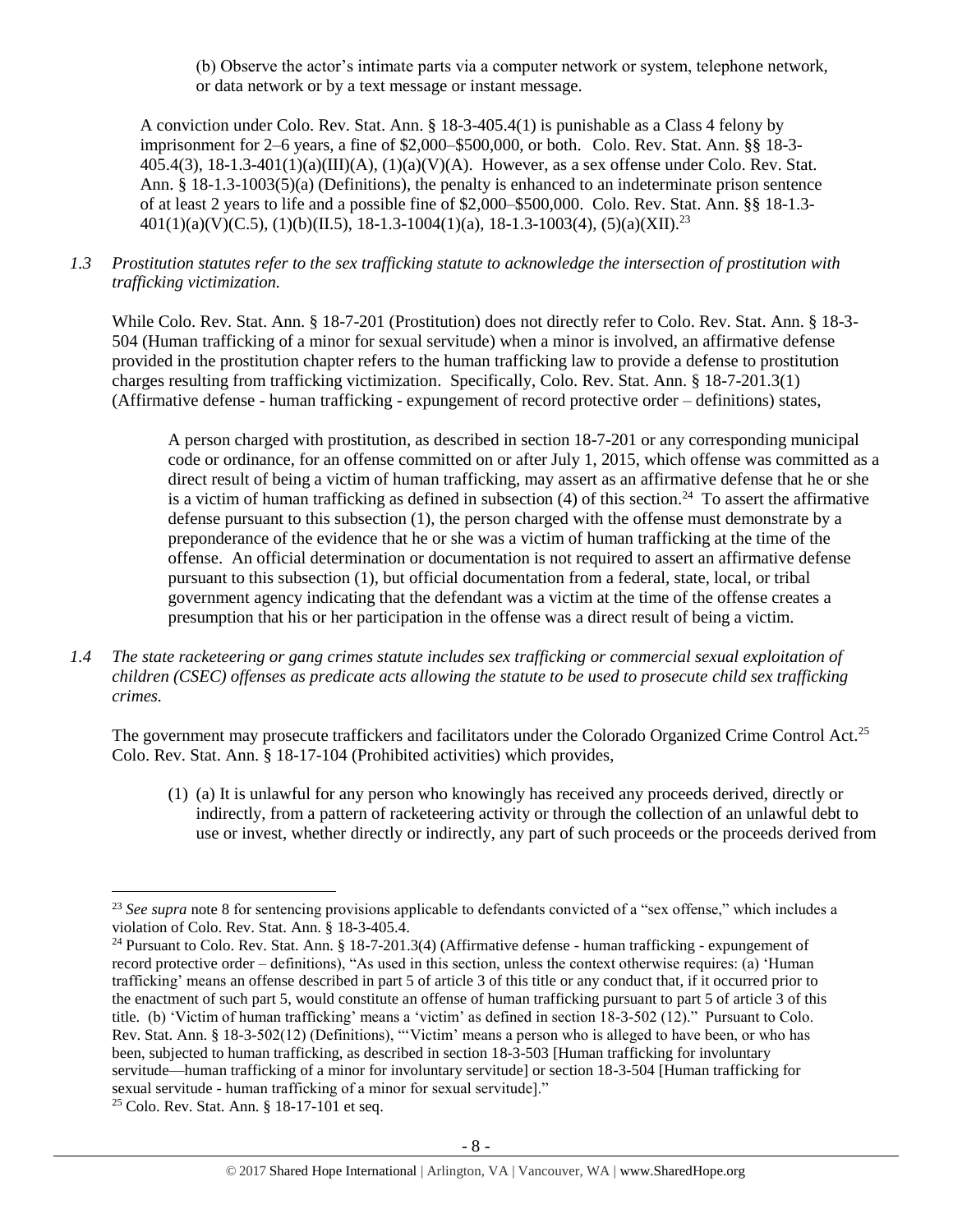the investment or use thereof in the acquisition of any title to, or any right, interest, or equity in, real property or in the establishment or operation of any enterprise.

(2) It is unlawful for any person, through a pattern of racketeering activity or through the collection of an unlawful debt, to knowingly acquire or maintain, directly or indirectly, any interest in or control of any enterprise or real property.

(3) It is unlawful for any person employed by, or associated with, any enterprise to knowingly conduct or participate, directly or indirectly, in such enterprise through a pattern of racketeering activity or the collection of an unlawful debt.

(4) It is unlawful for any person to conspire or endeavor to violate any of the provisions of subsection (1), (2), or (3) of this section.

Colo. Rev. Stat. Ann. § 18-17-103(5) (Definitions) defines "racketeering activity" as

to commit, to attempt to commit, to conspire to commit, or to solicit, coerce, or intimidate another person to commit:

(a) Any conduct defined as "racketeering activity" under 18 U.S.C.  $\S$  1961 (1) (A), (1) (B), (1) (C), and (1) (D) [Racketeer Influenced and Corrupt Organizations Act]<sup>26</sup>; or

(b) Any violation of the following provisions of the Colorado statutes or any criminal act committed in any jurisdiction of the United States which, if committed in this state, would be a crime under the following provisions of the Colorado statutes:

(I) Offenses against the person, [including Colo. Rev. Stat. Ann. § 18-3-504 (Human trafficking for sexual servitude)];

. . . . (V) Offenses involving the family relation, as defined in section 18-6-403 (sexual exploitation of children);

(VI) Offenses relating to morals, as defined in sections . . . 18-7-203 (pandering), 18-7-206 (pimping), 18-7-402 (soliciting for child prostitution), 18-7-403 (pandering of a child), 18-7- 404 (keeping a place of child prostitution), and 18-7-405 (pimping of a child);

. . . .

 $\overline{a}$ 

. . . .

"Pattern of racketeering activity" is defined as "engaging in at least two acts of racketeering activity which are related to the conduct of the enterprise, if at least one of such acts occurred in this state after July 1, 1981, and if the last of such acts occurred within ten years (excluding any period of imprisonment) after a prior act of racketeering activity." Colo. Rev. Stat. Ann. § 18-17-103(3).

A conviction under Colo. Rev. Stat. Ann. § 18-17-104 is punishable as a Class 2 felony by imprisonment for 8–24 years, a fine of \$5,000–\$1,000,000, or both, and an additional fine of up to \$25,000 or, where the trafficker "derived pecuniary value, or . . . caused personal injury or property damage or other loss, . . . a fine that does not exceed three times the gross value gained or three times the gross loss caused, whichever is the greater, plus court costs and the costs of investigation and prosecution, reasonably incurred." Colo. Rev. Stat. Ann. §§ 18-17-105(1)(a), (2), 18-1.3-401(1)(a)(III)(A), (1)(a)(V)(A)<sup>27</sup>.

A defendant convicted of racketeering under Colo. Rev. Stat. Ann. § 18-17-104 (Prohibited activities) is subject to mandatory criminal asset forfeiture. Colo. Rev. Stat. Ann. § 18-17-105(1)(b) (Criminal penalties) requires traffickers convicted under Colo. Rev. Stat. Ann. § 18-17-104 to

[f]orfeit to the state any interest, including proceeds, he has acquired or maintained in violation of section 18-17-104 and any interest in, security of, claim against, or property or contractual right of any

 $26$  18 U.S.C. 1961(1)(B) defines "racketeering activity" in part as "any act which is indictable under any of the following provisions of title 18, United States Code: . . . sections 1581–1592 (relating to peonage, slavery, and trafficking in persons)... sections 2251, 2251A, 2252, and 2260 (relating to sexual exploitation of children)...." <sup>27</sup> *See supra* note [5.](#page-1-1)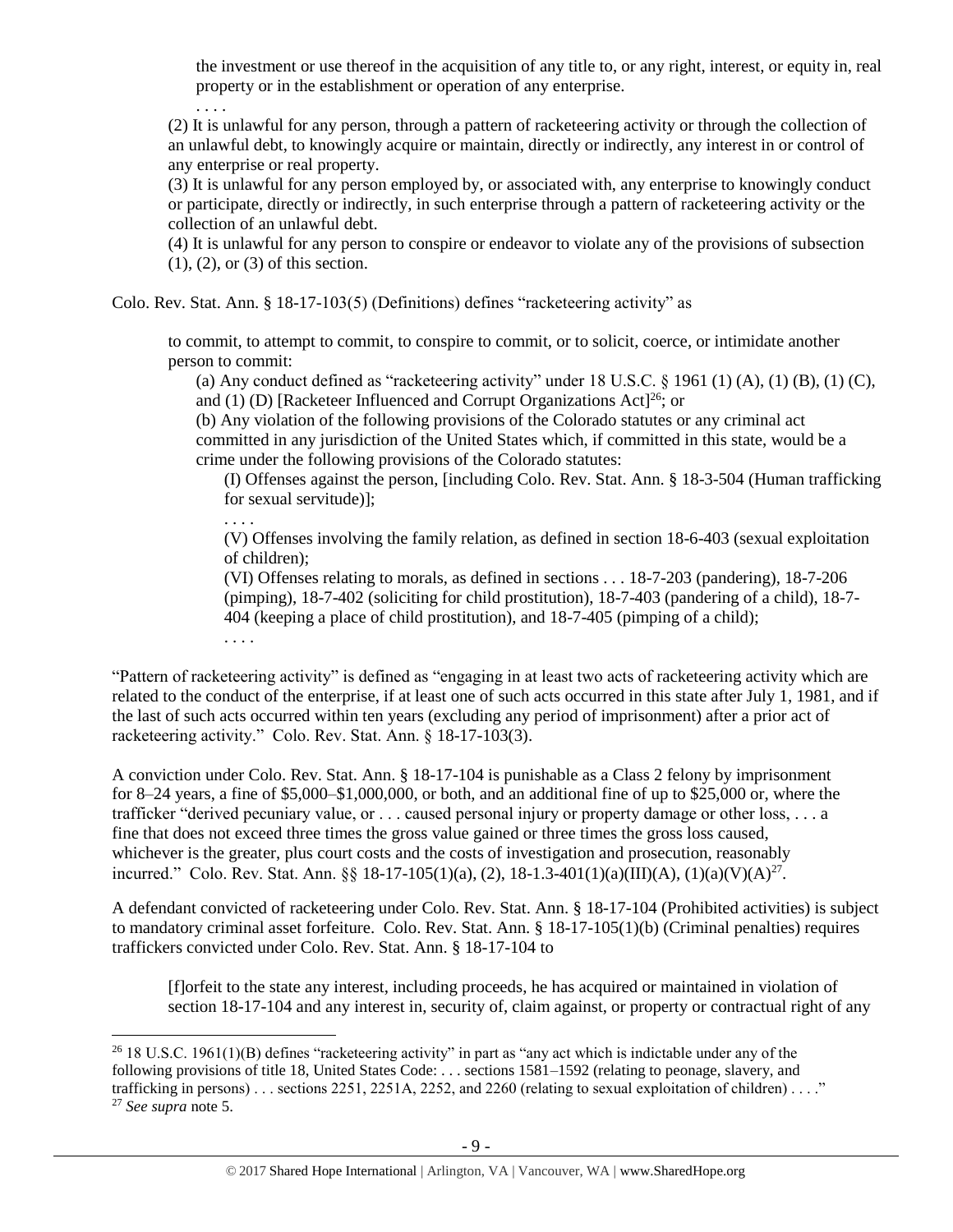kind affording a source of influence over any enterprise which has established, operated, controlled, conducted, or participated in the conduct of in violation of section 18-17-104.

Additionally, where the offender is convicted of Colo. Rev. Stat. Ann. § 18-17-104 (Prohibited activities), Colo. Rev. Stat. Ann. § 18-17-106 (Civil remedies) authorizes the victim to file a civil action. Under Colo. Rev. Stat. Ann. § 18-17-106(7), the victim may be able to receive triple damages, attorney fees and the costs of the investigation to a victim in a civil action.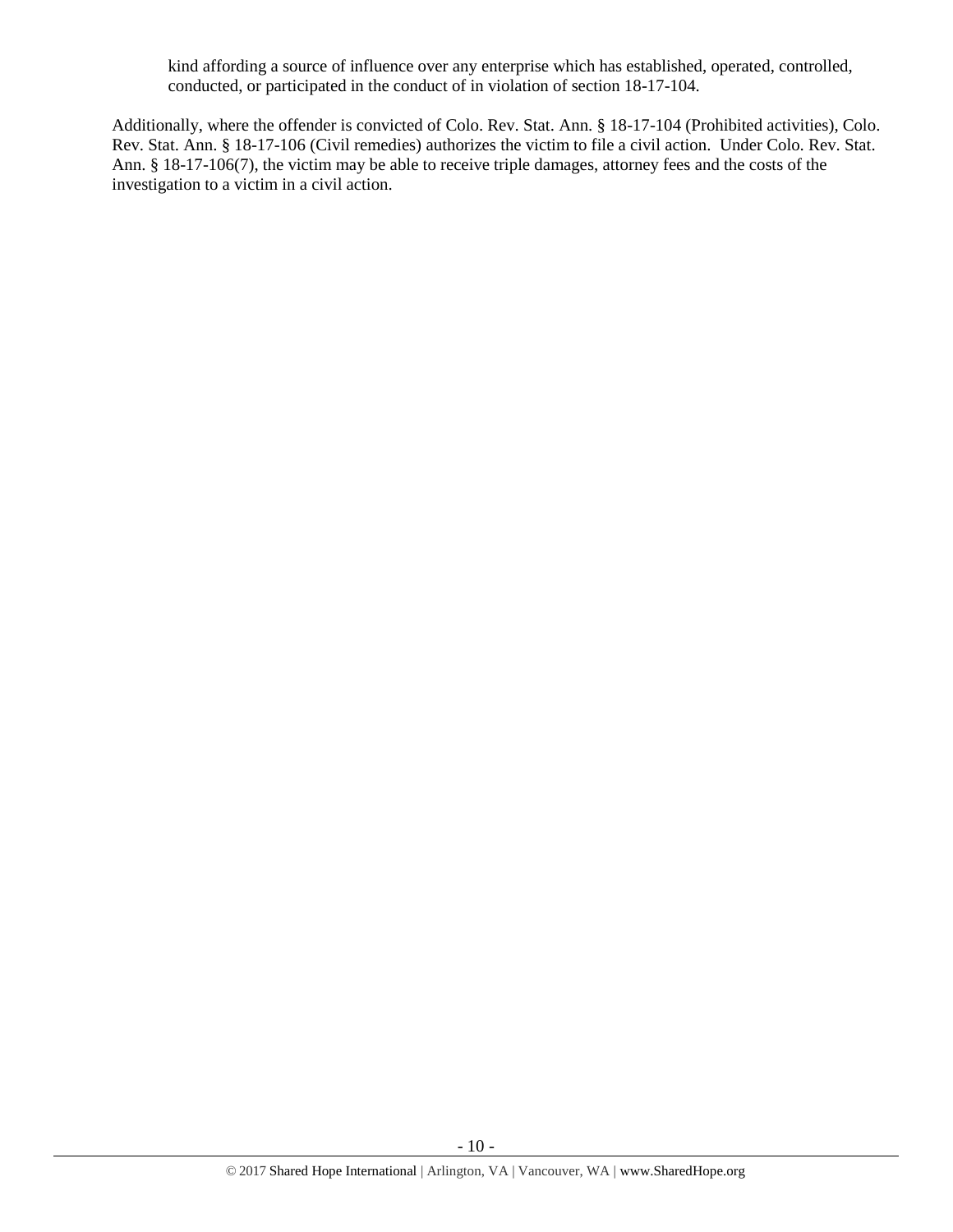#### **FRAMEWORK ISSUE 2: CRIMINAL PROVISIONS FOR DEMAND**

## *Legal Components:*

- *2.1 The state sex trafficking law can be applied to buyers of commercial sex acts with a minor.*
- *2.2 Buyers of commercial sex acts with a minor can be prosecuted under commercial sexual exploitation of children (CSEC) laws.*
- *2.3 Solicitation laws differentiate buying sex acts with an adult and buying sex acts with a minor under 18.*
- *2.4 Penalties for buyers of commercial sex acts with minors are as high as federal penalties.*
- *2.5 Using the Internet or other electronic communication to lure, entice, or purchase, or attempt to lure, entice, or purchase commercial sex acts with a minor is a separate crime or results in an enhanced penalty for buyers.*
- *2.6 No age mistake defense is permitted for a buyer of commercial sex acts with any minor under 18.*
- *2.7 Base penalties for buying sex acts with a minor under 18 are sufficiently high and not reduced for older minors.*
- *2.8 Financial penalties for buyers of commercial sex acts with minors are sufficiently high to make it difficult for buyers to hide the crime.*
- *2.9 Buying and possessing images of child sexual exploitation carries penalties as high as similar federal offenses.*

\_\_\_\_\_\_\_\_\_\_\_\_\_\_\_\_\_\_\_\_\_\_\_\_\_\_\_\_\_\_\_\_\_\_\_\_\_\_\_\_\_\_\_\_\_\_\_\_\_\_\_\_\_\_\_\_\_\_\_\_\_\_\_\_\_\_\_\_\_\_\_\_\_\_\_\_\_\_\_\_\_\_\_\_\_\_\_\_

*2.10 Convicted buyers of commercial sex acts with minors are required to register as sex offenders.* 

# *Legal Analysis:*

 $\overline{\phantom{a}}$ 

*2.1 The state sex trafficking law can be applied to buyers of commercial sex acts with a minor.*

Colo. Rev. Stat. Ann. § 18-3-504 (Human trafficking of a minor for sexual servitude) can apply to buyers of commercial sex with minors following federal precedent through the term "obtains."<sup>28</sup> Pursuant to Colo. Rev. Stat. Ann. § 18-3-504(2)(a)(I),<sup>29</sup> a person commits human trafficking if he or she "knowingly . . . obtains by any means . . . a minor for the purpose of commercial sexual activity . . . ." Colo. Rev. Stat. Ann. § 18-3-504(3) states that "a person does not need to receive any of the proceeds of any commercial sexual activity to commit an offense described in this section," indicating that the Colorado General Assembly intended to apply the statute to any person involved in a trafficking offense.

2.1.1 Recommendation: Amend Colo. Rev. Stat. Ann. § 18-3-504 (Human trafficking of a minor for sexual servitude) to clarify that buyer conduct is included as a violation of Colo. Rev. Stat. Ann. § 18-3-504 (Human trafficking of a minor for sexual servitude).<sup>30</sup>

<sup>29</sup> *See supra* note [2.](#page-0-0)

<sup>28</sup> *See United States v. Jungers*, 702 F.3d 1066 (8th Cir. 2013). In this case, the Eighth Circuit held that the federal sex trafficking law, 18 U.S.C. § 1591 (Sex trafficking of children or by force, fraud, or coercion) applies to buyers of sex with minors. Reversing a District of South Dakota ruling that Congress did not intend the string of verbs constituting criminal conduct under 18 U.S.C. § 1591(a)(1) ("recruits, entices, harbors, transports, provides, obtains, or maintains") to reach the conduct of buyers (United States v. Jungers, 834 F. Supp. 2d 930, 931 (D.S.D. 2011)), the Eighth Circuit concluded that 18 U.S.C. § 1591 does not contain a "latent exemption for purchasers" because buyers can "engage in at least some of the prohibited conduct." Jungers, 702 F.3d 1066, 1072. Congress codified Jungers clarifying that the federal sex trafficking law is intended to apply to buyers in the Justice for Victims of Trafficking Act (JVTA) of 2015 Pub. L. No. 114-22, 129 Stat 227), enacted on May 29, 2015. The JVTA adds the terms "patronize" and "solicit" to the list of prohibited conduct and expressly states, "section 108 of this title amends section 1591 of title 18, United States Code, to add the words 'solicits or patronizes' to the sex trafficking statute making absolutely clear for judges, juries, prosecutors, and law enforcement officials that criminals who purchase sexual acts from human trafficking victims may be arrested, prosecuted, and convicted as sex trafficking offenders when this is merited by the facts of a particular case." Id. at Sec. 109. The Eighth Circuit decision in *United States v. Jungers* and the federal sex trafficking law as amended by the Justice for Victims of Trafficking Act establish persuasive authority when state courts interpret the string of verbs constituting prohibited conduct in state sex trafficking laws (in particular the term "obtains") to the extent such interpretation does not conflict with state case law.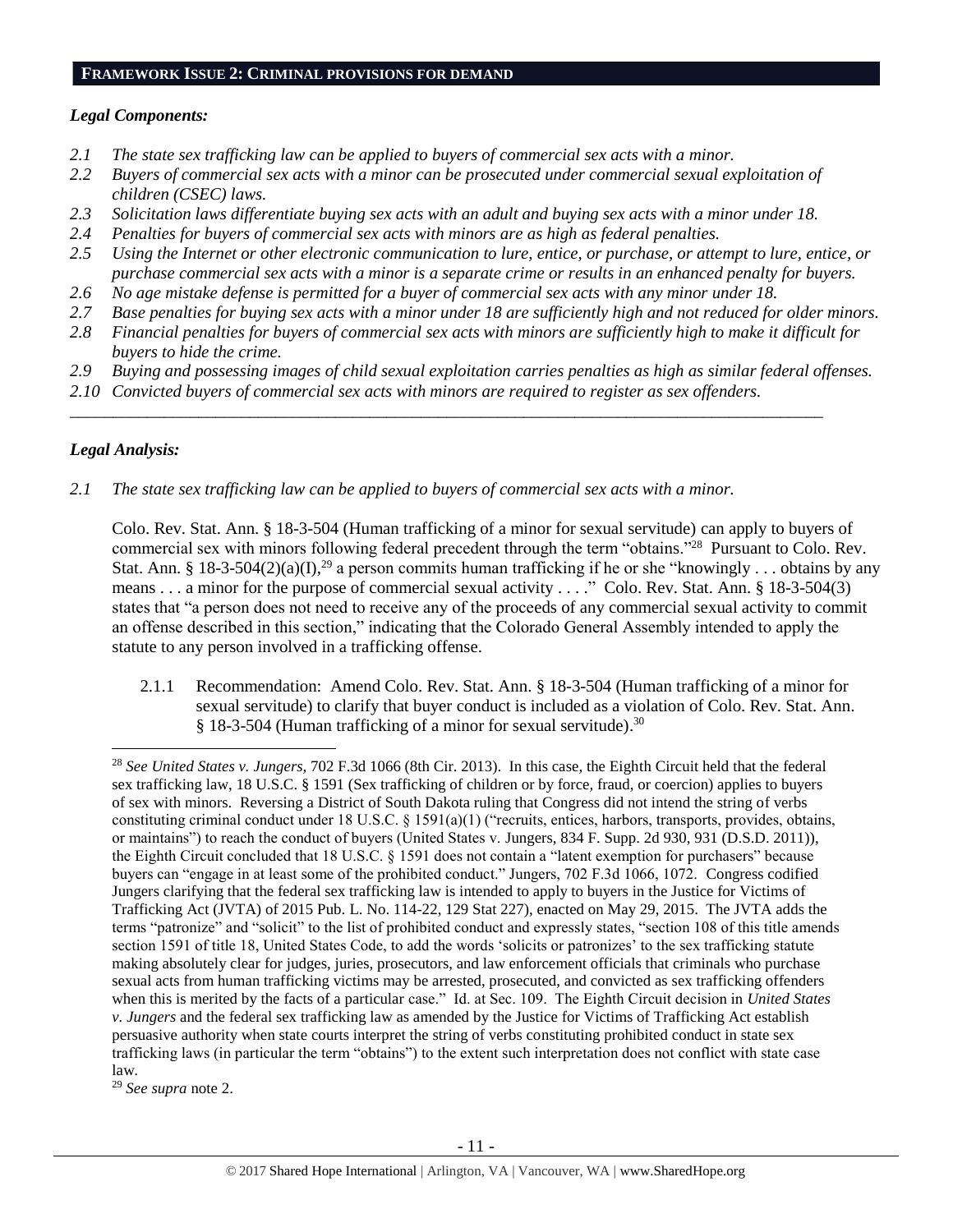# *2.2 Buyers of commercial sex acts with a minor can be prosecuted under commercial sexual exploitation of children (CSEC) laws.*

Colorado's CSEC laws include the crime of buying sex with a minor. Colo. Rev. Stat. Ann. § 18-7-406(1) (Patronizing a prostituted child) applies to any person who "[e]ngages in an act which is prostitution of a child or by a child,"<sup>31</sup> or "[e]nters or remains in a place of prostitution with intent to engage in an act which is prostitution of a child or by a child."32

<span id="page-11-0"></span>Under Colo. Rev. Stat. Ann. § 18-7-402(1) (Soliciting for child prostitution),  $33$  a buyer could be prosecuted for soliciting "another for the purpose of prostitution of a child or by a child."

Finally, a buyer may be prosecuted under Colo. Rev. Stat. Ann. § 18-7-405.5 (Inducement of child prostitution) if the buyer "by word or action, other than conduct specified in section 18-7-403 (1)(a) [Pandering of a child], induces a child to engage in an act which is prostitution by a child."

A conviction under any of the above provisions is punishable as a Class 3 felony by imprisonment for 4–12 years, a fine of \$3,000–\$750,000, or both. Colo. Rev. Stat. Ann. §§ 18-7-406(2), 18-7-402(2), 18-7-405.5(2),  $18-1.3-401(1)(a)(III)(A)$ ,  $(1)(a)(V)(A)^{34}$ . However, for Colo. Rev. Stat. Ann. § 18-7-406(1) (Patronizing a prostituted child), as a sex offense under Colo. Rev. Stat. Ann. § 18-1.3-1003(5)(a), the penalty must be enhanced to an indeterminate prison sentence of at least 4 years to life and a possible fine of \$3,000–\$750,000. Colo. Rev. Stat. Ann. §§ 18-1.3-401(1)(a)(V)(C.5), (1)(b)(II.5), 18-1.3-1004(1)(a), 18-1.3-1003(4), (5)(a)(X).<sup>35</sup>

Several of Colorado's sexual offenses also could be used to prosecute certain buyers of commercial sex acts with a minor. $36$ 

# *2.3 Solicitation laws differentiate buying sex acts with an adult and buying sex acts with a minor under 18.*

Colorado law differentiates between patronizing a child and an adult for prostitution. Colo. Rev. Stat. Ann. § 18-7-406(1) (Patronizing a prostituted child)<sup>37</sup> and Colo. Rev. Stat. Ann. § 18-7-402(1) (Soliciting for child prostitution)<sup>38</sup> apply to buyers who patronize or solicit children. A violation of either statute is a Class 3 felony by imprisonment for 4–12 years, a fine of \$3,000–\$750,000, or both. Colo. Rev. Stat. Ann. §§ 18-7-406(2), 18-7-402(2), 18-1.3-401(1)(a)(III)(A), (1)(a)(V)(A)<sup>39</sup>. However, as a sex offense under Colo. Rev. Stat. Ann. § 18-1.3-1003(5)(a) (Definitions), the penalty for patronizing a prostituted child under Colo. Rev. Stat. Ann. § 18-7-406(1) is enhanced to an indeterminate prison sentence of at least 4 years to life and a possible fine of \$3,000–\$750,000. Colo. Rev. Stat. Ann. §§ 18-1.3-  $401(1)(a)(V)(C.5), (1)(b)(II.5), 18-1.3-1004(1)(a), 18-1.3-1003(4), (5)(a)(X).<sup>40</sup>$ 

<sup>&</sup>lt;sup>31</sup> See supra note [13](#page-3-0) for the definition of "prostitution of a child" and note [14](#page-3-1) for the definition of "prostitution by a child."

<sup>&</sup>lt;sup>32</sup> Colo. Rev. Stat. Ann. § 18-7-401(2) (Definitions) defines a "child" as "a person under the age of eighteen years." <sup>33</sup> *See People v. Emerterio*, 819 P.2d 516, 518 (Colo. App. 1991) ("Defendant's status as the person seeking the illicit acts does not change the fact that he also solicited victim to provide him with children to perform those acts for money. Thus, defendant's conduct was proscribed by the statute . . . ."), *rev'd on other grounds*, 839 P.2d 1161

<sup>(</sup>Colo. 1992). <sup>34</sup> *See supra* note [5.](#page-1-1)

<sup>35</sup> *See supra* note [8](#page-1-2) for sentencing provisions applicable to defendants convicted of a "sex offense," which includes a violation of Colo. Rev. Stat. Ann. § 18-7-406.

<sup>36</sup> *See supra* Component 1.2 for a full discussion of applicable sexual offense laws.

<sup>37</sup> *See supra* Component 1.2 for the provisions of Colo. Rev. Stat. Ann. § 18-7-406(1).

<sup>38</sup> *See supra* note [33.](#page-11-0)

<sup>39</sup> *See supra* note [5.](#page-1-1)

<sup>40</sup> *See supra* note [8.](#page-1-2)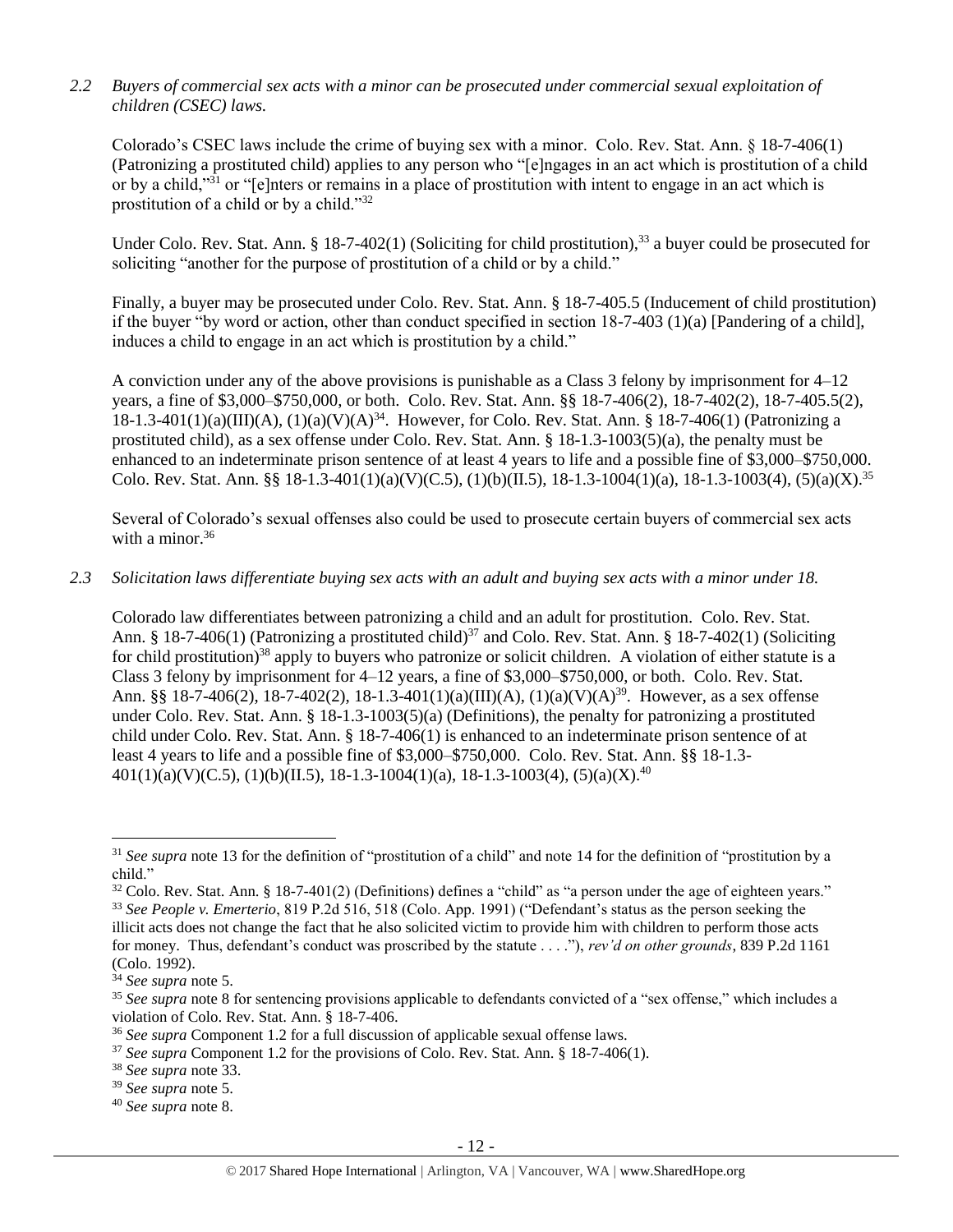In contrast, Colo. Rev. Stat. Ann. § 18-7-205(1) (Patronizing a prostitute), Colorado's age-neutral patronizing prostitution law, states,

Any person who performs any of the following with a person not his spouse commits patronizing a prostitute:

(a) Engages in an act of sexual intercourse or of deviate sexual conduct with a prostitute; or (b) Enters or remains in a place of prostitution with intent to engage in an act of sexual intercourse or deviate sexual conduct.

A conviction under Colo. Rev. Stat. Ann. § 18-7-205(1) is punishable as a Class 1 misdemeanor by imprisonment for 6–18 months, a fine of \$500–\$5,000, or both, as well as an additional fine of up to \$5,000. Colo. Rev. Stat. Ann. §§ 18-7-205(2), 18-1.3-501(1)(a).

## *2.4 Penalties for buyers of commercial sex acts with minors are as high as federal penalties.*

A buyer convicted under Colo. Rev. Stat. Ann. §  $18-3-504(2)(a)(1)^{41}$  (Human trafficking of a minor for sexual servitude) faces a Class 2 felony punishable by imprisonment for 8–24 years, a fine of \$5,000–\$1,000,000, or both. Colo. Rev. Stat. Ann. §§ 18-3-504(2)(b), 18-1.3-401(1)(a)(III)(A), (1)(a)(V)(A).<sup>42</sup>

Convictions under Colo. Rev. Stat. Ann. § 18-7-405.5 (Inducement of child prostitution) and § 18-7-402(1) (Soliciting for child prostitution)<sup>43</sup> are punishable as Class 3 felonies by imprisonment for  $4-12$  years, a fine of  $$3,000-\$750,000$ , or both.<sup>44</sup> Colo. Rev. Stat. Ann. §§ 18-7-405.5(2), 18-7-402(2), 18-1.3-401(1)(a)(III)(A),  $(1)(a)(V)(A)$ .

Convictions under Colo. Rev. Stat. Ann. § 18-7-406(1) (Patronizing a prostituted child) are also subject to imprisonment for 4–12 years, a fine of \$3,000–\$750,000, or both. Colo. Rev. Stat. Ann. §§ 18-7-406(2), 18- 1.3-401(1)(a)(III)(A), (1)(a)(V)(A). However, as a sex offense under Colo. Rev. Stat. Ann. § 18-1.3-1003(5)(a) (Definitions), the penalty must be enhanced to an indeterminate prison sentence of at least 4 years to life and a possible fine of \$3,000–\$750,000.<sup>45</sup> Colo. Rev. Stat. Ann. §§ 18-1.3-401(1)(a)(V)(C.5), (1)(b)(II.5), 18-1.3- $1004(1)(a)$ , 18-1.3-1003(4), (5)(a)(X).

<span id="page-12-0"></span>In comparison, if the victim is under the age of 14, a conviction under the Trafficking Victims Protection Act  $(TVPA)^{46}$  for child sex trafficking is punishable by 15 years to life imprisonment and a fine not to exceed \$250,000. 18 U.S.C. §§ 1591(b)(1), 3559(a)(1), 3571(b)(3). If the victim is between the ages of 14–17, a conviction is punishable by 10 years to life imprisonment and a fine not to exceed \$250,000. 18 U.S.C. §§ 1591(b)(2), 3559(a)(1), 3571(b)(3). A conviction is punishable by mandatory life imprisonment, however, if the buyer has a prior conviction for a federal sex offense<sup>47</sup> against a minor. 18 U.S.C. § 3559(e)(1). To the

<span id="page-12-1"></span> $\overline{a}$ 

an offense under section 1591 [18 USCS § 1591] (relating to sex trafficking of children), 2241 [18 USCS § 2241] (relating to aggravated sexual abuse), 2242 [18 USCS § 2242] (relating to sexual abuse), 2244(a)(1) [18 USCS § 2244(a)(1)] (relating to abusive sexual contact), 2245 [18 USCS § 2245] (relating to sexual abuse resulting in death), 2251 [18 USCS § 2251] (relating to sexual exploitation of children), 2251A [18 USCS § 2251A] (relating to selling or buying of children), 2422(b) [18 USCS § 2422(b)]

<sup>41</sup> *See supra* note [2.](#page-0-0)

<sup>42</sup> *See supra* note [5.](#page-1-1)

<sup>43</sup> *See supra* note [33.](#page-11-0)

<sup>44</sup> *See supra* note [7](#page-1-0) for discussion of the "crime of violence" penalty enhancement potentially applicable to these offenses.

<sup>45</sup> *See supra* note [8](#page-1-2) for sentencing provisions applicable to defendants convicted of a "sex offense," which includes a violation of Colo. Rev. Stat. Ann. § 18-7-406.

<sup>46</sup> Trafficking Victims Protection Act (TVPA) of 2000, Pub. L. No. 106-386, 114 Stat. 1464, 1466 (codified in scattered sections of 18 and 22 U.S.C.).

<sup>&</sup>lt;sup>47</sup> Pursuant to 18 U.S.C. § 3559(e)(2), "federal sex offense" is defined as,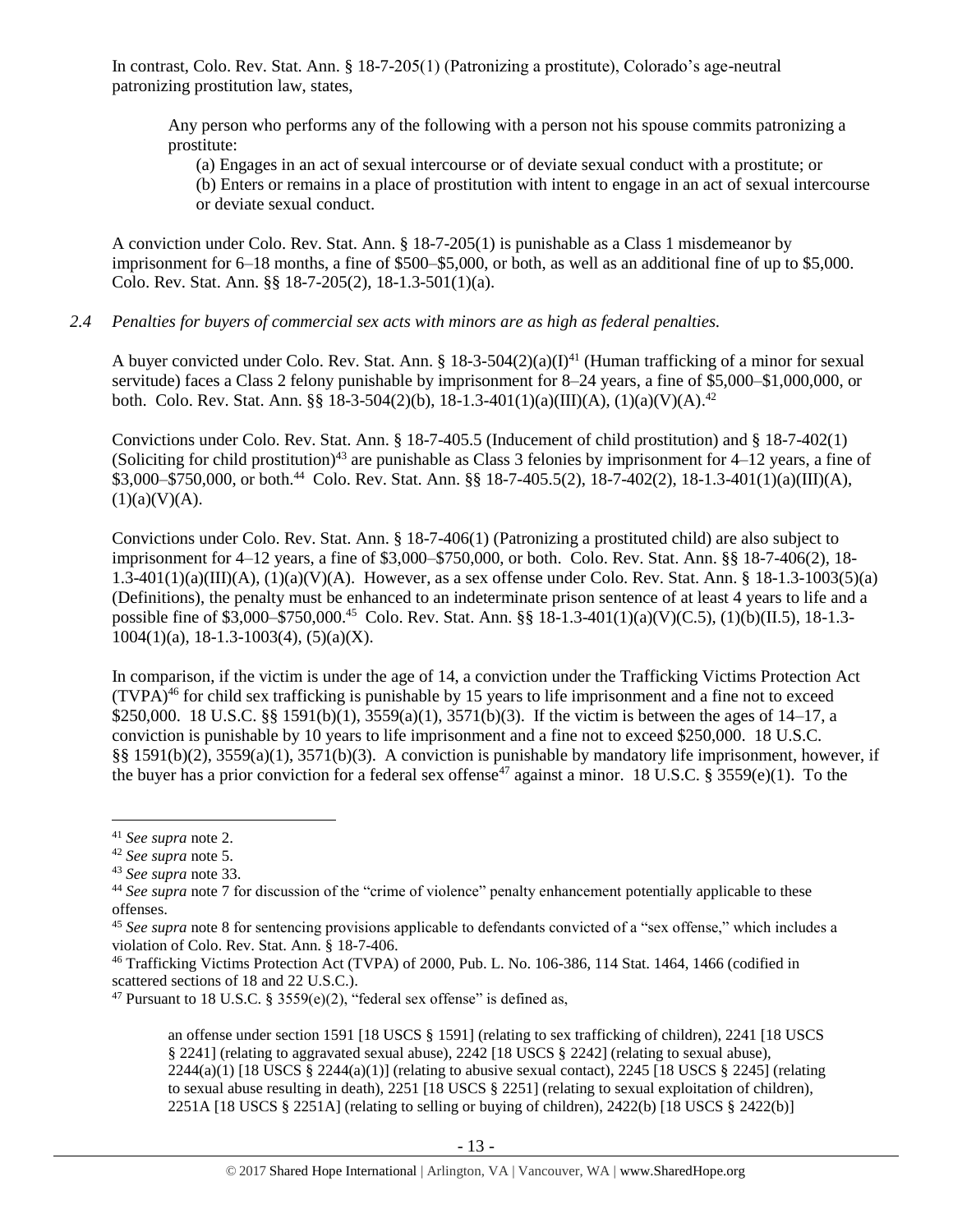extent buyers can be prosecuted under other federal CSEC laws,<sup>48</sup> a conviction is punishable by penalties ranging from a fine not to exceed \$250,000 to life imprisonment and a fine not to exceed \$250,000.<sup>49</sup>

*2.5 Using the Internet or other electronic communication to lure, entice, or purchase, or attempt to lure, entice, or purchase commercial sex acts with a minor is a separate crime or results in an enhanced penalty for buyers.*

Colorado has enacted two laws, Colo. Rev. Stat. Ann. § 18-3-306(1) (Internet luring of a child) and § 18-3- 405.4(1) (Internet sexual exploitation of a child), which are not expressly commercial but directly address use of the Internet or other electronic communication to lure, entice, or purchase minors for the purpose of sexual conduct. However, these offenses apply only where the buyer knew or believed the victim to be under 15 years old, leaving minors who are 15–17 years old unprotected. First, Colo. Rev. Stat. Ann. § 18-3-405.4(1) (Internet sexual exploitation of a child) provides,

An actor commits internet sexual exploitation of a child if the actor knowingly importunes, invites, or entices through communication via a computer network or system, telephone network, or data network or by a text message or instant message, a person whom the actor knows or believes to be under fifteen years of age and at least four years younger than the actor, to:

(a) Expose or touch the person's own or another person's intimate parts while communicating with the actor via a computer network or system, telephone network, or data network or by a text message or instant message; or

(b) Observe the actor's intimate parts via a computer network or system, telephone network, or data network or by a text message or instant message.

A conviction under Colo. Rev. Stat. Ann. § 18-3-405.4(1) is punishable as a Class 4 felony by imprisonment for 2–6 years, a fine of \$2,000–\$500,000, or both. Colo. Rev. Stat. Ann. §§ 18-3-405.4(3), 18-1.3-  $401(1)(a)(III)(A)$ ,  $(1)(a)(V)(A)^{50}$ . However, as a sex offense under Colo. Rev. Stat. Ann. § 18-1.3-1003(5)(a) (Definitions), the penalty must be enhanced to an indeterminate prison sentence of at least 4 years to life and a possible fine of \$3,000–\$750,000.<sup>51</sup> Colo. Rev. Stat. Ann. §§ 18-1.3-401(1)(a)(V)(C.5), (1)(b)(II.5), 18-1.3- $1004(1)(a)$ , 18-1.3-1003(4), (5)(a)(XII).

Additionally, Colo. Rev. Stat. Ann. § 18-3-306(1) (Internet luring of a child) states,

An actor commits internet luring of a child if the actor knowingly communicates over a computer or computer network, telephone network, or data network or by a text message or instant message to a person who the actor knows or believes to be under fifteen years of age and, in that communication or in any subsequent communication by computer, computer network, telephone network, data network, text message, or instant message, describes explicit sexual conduct<sup>52</sup> as defined in [section 18-6-](https://www.lexis.com/research/buttonTFLink?_m=0545d54bb3ab2fe03ee287d34806e7bd&_xfercite=%3ccite%20cc%3d%22USA%22%3e%3c%21%5bCDATA%5bC.R.S.%2018-3-306%5d%5d%3e%3c%2fcite%3e&_butType=4&_butStat=0&_butNum=2&_butInline=1&_butinfo=COCODE%2018-6-403&_fmtstr=FULL&docnum=1&_startdoc=1&wchp=dGLbVzB-zSkAb&_md5=937d1f974c5b2e4c88bf5b6e2c34877b)

(relating to coercion and enticement of a minor into prostitution), or 2423(a) [18 USCS § 2423(a)] (relating to transportation of minors).

<sup>50</sup> *See supra* note [5.](#page-1-1)

l

<sup>51</sup> See supra note [8](#page-1-2) for sentencing provisions applicable to defendants convicted of a "sex offense," which includes a violation of Colo. Rev. Stat. Ann. § 18-3-405.4.

<sup>52</sup> *See supra* note [10](#page-2-0) for the definition of "explicit sexual conduct."

<sup>48</sup> 18 U.S.C. §§ 2251A(b) (Selling or buying of children), 2251(a) (Sexual exploitation of children), 2423(a) (Transportation of a minor with intent for minor to engage in criminal sexual activity), 2422(a) (Coercion and enticement), 2252(a)(2), (a)(4) (Certain activities relating to material involving the sexual exploitation of minors). <sup>49</sup> 18 U.S.C. §§ 2251A(b) (conviction punishable by imprisonment for 30 years to life and a fine), 2251(e) (conviction punishable by imprisonment for 15–30 years and a fine), 2423(a) (conviction punishable by imprisonment for 10 years to life and a fine), 2422(a) (conviction punishable by a fine, imprisonment up to 20 years, or both), 2252(b) (stating that a conviction under subsection (a)(2) is punishable by imprisonment for  $5-20$  years and a fine, while a conviction under subsection (a)(4) is punishable by imprisonment up to 10 years, a fine, or both); *see also* 18 U.S.C. §§ 3559(a)(1) (classifying all of the above listed offenses as felonies), 3571(b)(3) (providing a fine up to \$250,000 for any felony conviction).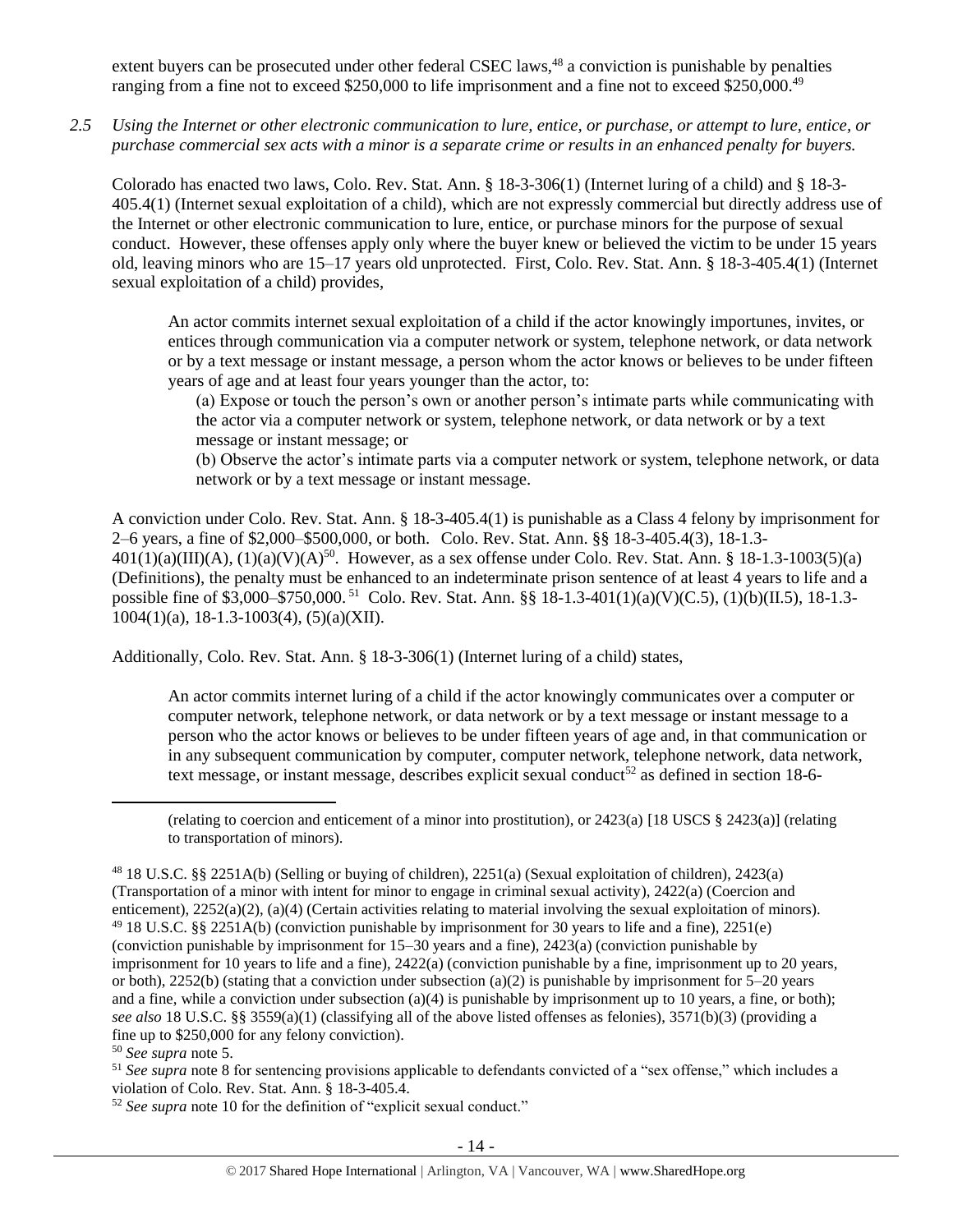[403\(2\)\(e\),](https://www.lexis.com/research/buttonTFLink?_m=0545d54bb3ab2fe03ee287d34806e7bd&_xfercite=%3ccite%20cc%3d%22USA%22%3e%3c%21%5bCDATA%5bC.R.S.%2018-3-306%5d%5d%3e%3c%2fcite%3e&_butType=4&_butStat=0&_butNum=2&_butInline=1&_butinfo=COCODE%2018-6-403&_fmtstr=FULL&docnum=1&_startdoc=1&wchp=dGLbVzB-zSkAb&_md5=937d1f974c5b2e4c88bf5b6e2c34877b) and, in connection with that description, makes a statement persuading or inviting the person to meet the actor for any purpose, and the actor is more than four years older than the person or than the age the actor believes the person to be.

A conviction under Colo. Rev. Stat. Ann. § 18-3-306(1) is punishable as a Class 5 felony by imprisonment for 1–3 years, a fine of \$1,000–\$100,000, or both, unless the crime was "committed with the intent to meet for the purpose of engaging in sexual exploitation as defined in section 18-6-403 or sexual contact as defined in section 18-3-401," in which case the violation will be a Class 4 felony by imprisonment for 2–6 years, a fine of \$2,000– \$500,000, or both. Colo. Rev. Stat. Ann. §§ 18-3-306(3), 18-1.3-401(1)(a)(III)(A), (1)(a)(V)(A). However, as a sex offense under Colo. Rev. Stat. Ann. § 18-1.3-1003(5)(a) (Definitions), the penalty for the Class 4 felony must be enhanced to 2 years to life and a possible fine of \$2,000–\$500,000. Colo. Rev. Stat. Ann. §§ 18-1.3-  $401(1)(a)(V)(C.5), (1)(b)(II.5), 18-1.3-1004(1)(a), 18-1.3-1003(4), (5)(a)(XI).$ <sup>53</sup>

# *2.6 No age mistake defense is permitted for a buyer of commercial sex acts with any minor under 18.*

Colo. Rev. Stat. Ann. § 18-3-504 (Human trafficking of a minor for sexual servitude) expressly eliminates a mistake of age defense. Colo. Rev. Stat. Ann.  $\S 18{\text -}3{\text -}504(2)(c)(III)$ , (IV) states that it is not a defense that "[t]he defendant did not know the minor's age or reasonably believed the minor to be eighteen years of age or older" or "the minor or another person represented the minor to be eighteen years of age or older."

Further, a buyer may not assert a mistake of age defense to charges based on a violation of Colo. Rev. Stat. Ann. § 18-7-402 (Soliciting for child prostitution),<sup>54</sup> § 18-7-405.5 (Inducement of child prostitution), or § 18-7-406 (Patronizing a prostituted child). Colo. Rev. Stat. Ann. § 18-7-407 (Criminality of conduct) states, "In any criminal prosecution under sections 18-7-402 to 18-7-407 [Soliciting for child prostitution, Pandering of a child, Procurement of a child for, Keeping a place of child prostitution, Pimping of a child, Inducement of child prostitution, Patronizing a prostituted child], it shall be no defense that the defendant did not know the child's age or that he reasonably believed the child to be eighteen years of age or older."

# *2.7 Base penalties for buying sex acts with a minor under 18 are sufficiently high and not reduced for older minors.*

Colorado's buyer-applicable trafficking and CSEC laws do not stagger penalties based on a minor's age and provide sufficiently high penalties. Colo. Rev. Stat. Ann. § 18-3-504 (Human trafficking of a minor for sexual servitude) is punishable as a Class 2 felony by imprisonment for 8–24 years. Colo. Rev. Stat. Ann. §§ 18-3- 504(2)(b), 18-1.3-401(1)(a)(III)(A), (1)(a)(V)(A). Colo. Rev. Stat. Ann. § 18-7-406(1) (Patronizing a prostituted child), § 18-7-402(1) (Soliciting for child prostitution), and § 18-7-405.5 (Inducement of child prostitution) are punishable as Class 3 felonies by is punishable as a Class 3 felony by imprisonment for 4–12 years. Colo. Rev. Stat. Ann. §§ 18-7-406(2), 18-1.3-401(1)(a)(III)(A), (1)(a)(V)(A).

*2.8 Financial penalties for buyers of commercial sex acts with minors are sufficiently high to make it difficult for buyers to hide the crime.* 

Buyer convicted under Colo. Rev. Stat. Ann. § 18-3-504(2)(a)(I)<sup>55</sup> (Human trafficking of a minor for sexual servitude) face fines ranging from \$5,000–\$1,000,000. Colo. Rev. Stat. Ann. §§ 18-3-504(2)(b), 18-1.3-  $401(1)(a)(III)(A), (1)(a)(V)(A)<sup>56</sup>.$ 

Buyers convicted of Colo. Rev. Stat. Ann. § 18-7-402(1)(a) (Soliciting for child prostitution),<sup>57</sup> § 18-7-405.5(1) (Inducement of child prostitution), or § 18-7-406(1) (Patronizing a prostituted child), all Class 3 felonies, may

<sup>53</sup> *See supra* note [8](#page-1-2) for sentencing provisions applicable to defendants convicted of a "sex offense," which includes a violation of Colo. Rev. Stat. Ann. § 18-3-306, when it is punishable as a Class 4 felony.

<sup>54</sup> *See supra* note [33.](#page-11-0)

<sup>55</sup> *See supra* note [2.](#page-0-0)

<sup>56</sup> *See supra* note [5.](#page-1-1)

<sup>57</sup> *See supra* note [33.](#page-11-0)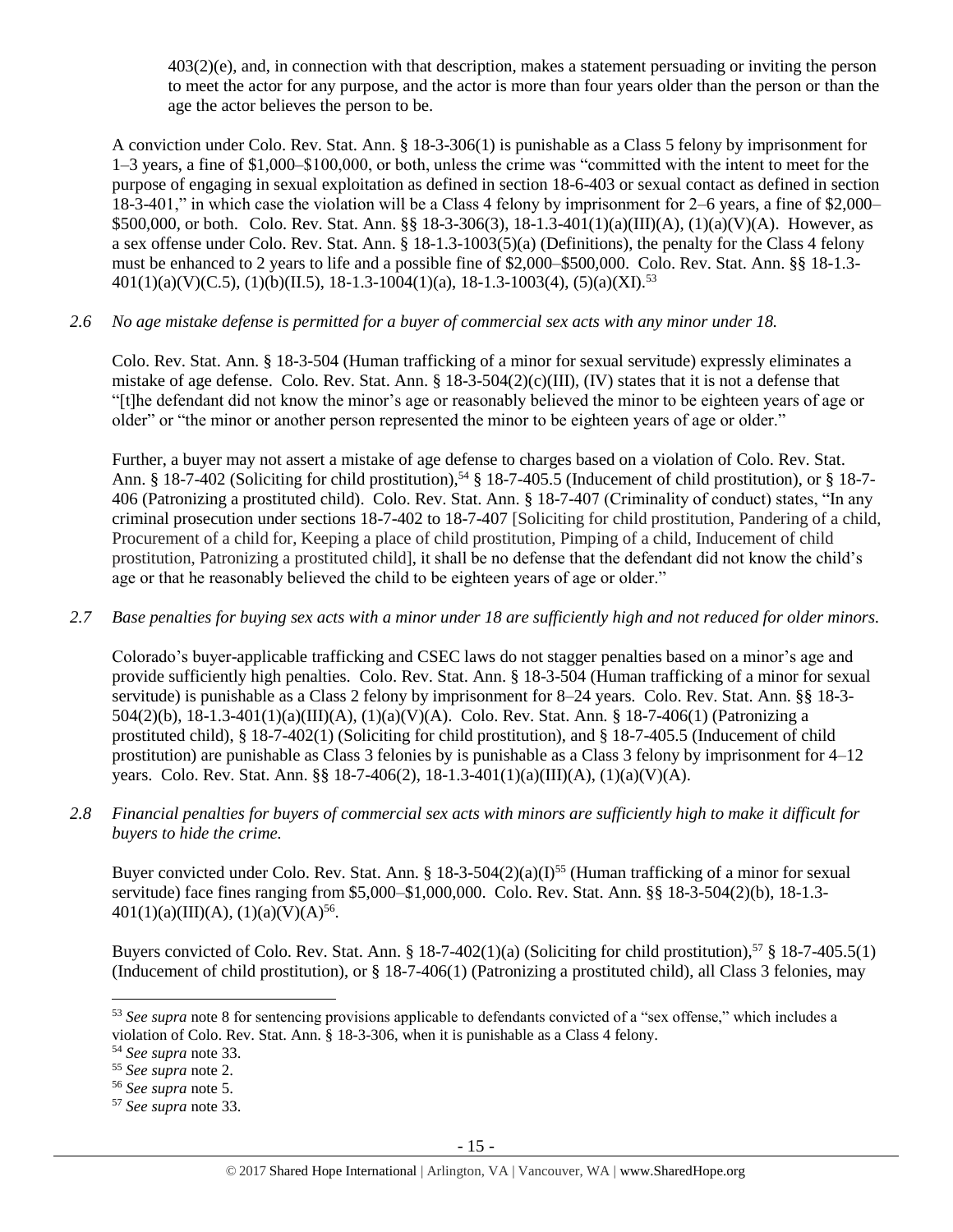be required to pay a fine of \$3,000–\$750,000. Colo. Rev. Stat. Ann. §§ 18-7-402(2), 18-7-405.5(2), 18-7- 406(2), 18-1.3-401(1)(a)(III)(A).

Restitution for victims of human trafficking is mandatory following a conviction for a trafficking offense in Colorado. Colo. Rev. Stat. Ann. § 18-1.3-603 (Assessment of restitution – corrective orders) establishes that

For a conviction for human trafficking for involuntary servitude, as described in section 18-3-503, or human trafficking for sexual servitude, as described in section 18-3-504, the court shall order restitution, if appropriate, pursuant to this section even if the victim is unavailable to accept payment of restitution.

Additionally, the court is mandated to consider orders of restitution in cases involving any felony or misdemeanor conviction. Pursuant to Colo. Rev. Stat. Ann. § 18-1.3-603(1) (Assessment of restitution corrective orders),

<span id="page-15-0"></span>(1) Every order of conviction of a felony [or] misdemeanor . . . shall include consideration of restitution."<sup>58</sup>

(2) The court shall base its order for restitution upon information presented to the court by the prosecuting attorney, who shall compile such information through victim impact statements or other means to determine the amount of restitution and the identities of the victims.

. . . .

Colo. Rev. Stat. Ann. § 16-18.5-107(1) (Collection of restitution by the victim) provides in part that "[a]ny victim in whose name a restitution order has been entered shall have a right to pursue collection of the amount of restitution owed to such person in such person's own name." Under Colo. Rev. Stat. Ann. § 16-18.5-109(1), (2) (Declined or unclaimed restitution), even if the victim initially declines restitution or cannot be located when an order for restitution is entered, defendant must pay the state and the victim can claim the restitution within 2 years of the final determination of the case.

Additionally, under Colo. Rev. Stat. Ann. § 18-3-414 (Payment of treatment costs for the victim or victims of a sexual offense against a child), when a victim is under the age of 15, a court may order the person convicted of an unlawful sex offense,<sup>59</sup> including Colo. Rev. Stat. Ann. § 18-3-504(2) (Human trafficking of a minor for sexual servitude), § 18-7-402(1)(a) (Soliciting for child prostitution), § 18-7-405.5(1) (Inducement of child prostitution), § 18-7-406(1) (Patronizing a prostituted child), or § 18-6-403(3)(b.5) (Sexual exploitation of a child), to pay for part or all of the victim's treatment. Colo. Rev. Stat. Ann. §§ 18-3-414(1), 18-3-411(1).

Colo. Rev. Stat. Ann. § 16-13-303(1)(a) (Class 1 public nuisance) provides a basis for mandatory, civil forfeiture of a buyer's property, by stating

Every building or part of a building including the ground upon which it is situate and all fixtures and contents thereof, every vehicle, and any real property shall be deemed a class 1 public nuisance when: (a) Used as a public or private place of prostitution<sup>60</sup> or used as a place where the commission of soliciting for prostitution, as defined in section 18-7-202, C.R.S.; pandering, as defined in section 18-7-203, C.R.S.; keeping a place of prostitution, as defined in section 18-7-204, C.R.S.; pimping,

<sup>&</sup>lt;sup>58</sup> Colo. Rev. Stat. Ann. § 18-1.3-602(3)(a) defines "restitution" as "any pecuniary loss suffered by the victim and . . . does not include damages for physical or mental pain and suffering, loss of consortium, loss of enjoyment of life, loss of future earnings, or punitive damages." *See infra* Component 5.10 for further discussion of restitution available to victims.

<sup>59</sup> *See supra* notes [7](#page-1-0) an[d 8.](#page-1-2)

<sup>&</sup>lt;sup>60</sup> "Place of prostitution" is not defined within Part 3 of Article 13, Title 16. However, under Colo. Rev. Stat. Ann. § 18-7-204(1) (Keeping a place of prostitution) a person "commits keeping a place of prostitution" if the person "exercises control over the use of any place which offers seclusion or shelter for the practice of prostitution" and knowingly or negligently permits prostitution to occur in the place of prostitution.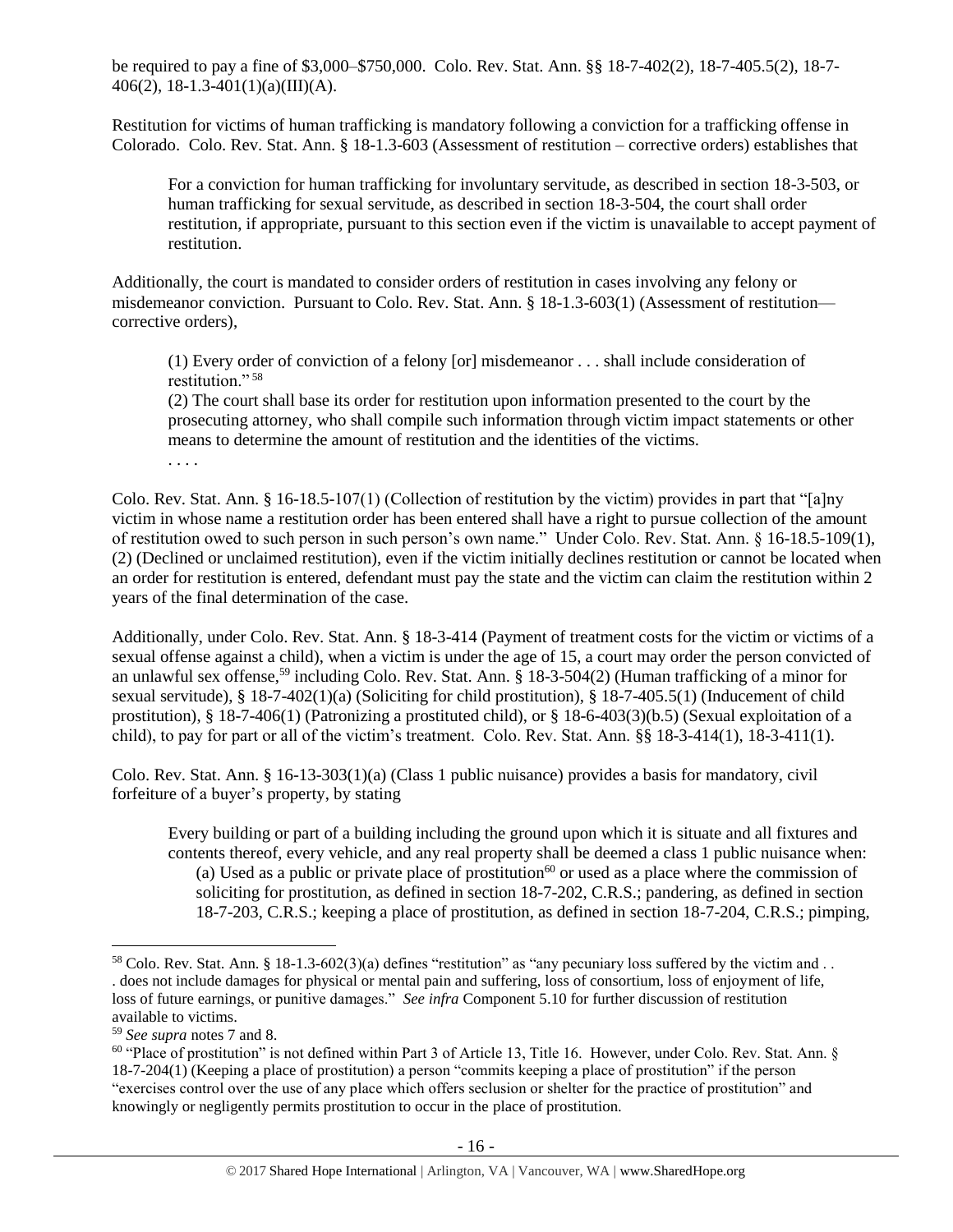as defined in section 18-7-206, C.R.S.; or human trafficking, as described in section 18-3-503 or 18-3-504, C.R.S.; occurs . . . .

Seizure of this property is governed by Colo. Rev. Stat. Ann. §16-13-315(1) which provides,

Any personal property subject to seizure, confiscation, or forfeiture under the provisions of this part 3 may be seized:

(a) Pursuant to any writ, order, or injunction issued under the provisions of this part 3; or

(b) Under the authority of a search warrant; or

<span id="page-16-0"></span>(c) By any peace officer or agent of a seizing agency with probable cause to believe that such property is a public nuisance or otherwise subject to confiscation and forfeiture under this part 3 if the seizure is incident to a lawful search or arrest.

Disposition of forfeited property is governed by Colo. Rev. Stat. Ann.  $\S 16$ -13-311(3)(a)<sup>61</sup> which provides, in relevant part,

Property forfeited pursuant to this section or proceeds therefrom shall be distributed or applied in the following order:

(I) To payment of the balances due on any liens . . . the order of their priority;

(II) To compensate an innocent partial owner for the fair market value of his or her interest in the property;

(III) To any person who suffers bodily injury, property damage, or property loss as a result of the conduct constituting a public nuisance that resulted in such forfeiture, if said person petitions the court therefor prior to the hearing dividing the proceeds pursuant to this section and the court finds that such person suffered said damages as a result of the subject acts that resulted in the forfeiture; (IV) To the law enforcement agency in possession of the property for reasonable fees and costs of sale, maintenance, and storage of the property;

(V) To the district attorney for actual and reasonable expenses related to the costs of prosecuting the forfeiture proceeding and title transfer not to exceed ten percent of the value of the property; (VI) One percent of the value of the property to the clerk of the court for administrative costs associated with compliance with this section;

(VII) The balance shall be delivered, upon order of the court, as follows:

(A) Fifty percent to the general fund of the governmental body or bodies with budgetary authority over the seizing agency for public safety purposes or, if the seizing agency was a multijurisdictional task force, fifty percent to be distributed in accordance with the appropriate intergovernmental agreement; and

(B) The remaining amount to the managed service organization contracting with the office of behavioral health in the department of human services serving the judicial district where the forfeiture proceeding was prosecuted to fund detoxification and substance use disorder treatment. Money appropriated to the managed service organization must be in addition to, and not be used to supplant, other funding appropriated to the office of behavioral health.

*2.9 Buying and possessing images of child sexual exploitation carries penalties as high as similar federal offenses.*

Colo. Rev. Stat. Ann. § 18-6-403(3)(b.5)<sup>62</sup> (Sexual exploitation of a child) criminalizes the possession of images of child sexual exploitation (ICSE). Colo. Rev. Stat. Ann. § 18-6-403(3)(b.5) provides that "[a] person commits sexual exploitation of a child if, for any purpose he or she knowingly: . . . [p]ossesses or controls any sexual exploitative material for any purpose . . . ." A conviction under Colo. Rev. Stat. Ann. § 18-6-403(3)(b.5) is punishable as a Class 5 felony by imprisonment for 1–3 years, a fine of \$1,000–\$100,000, or both, unless it is

 $61$  The text of Colo. Rev. Stat. Ann. § 16-13-311 cited here and elsewhere in this report includes amendments made by the enactment of Senate Bill 242 during the 2017 1st Regular Session of the 71st General Assembly of the State of Colorado (effective May 25, 2017).

<sup>62</sup> *See supra* note [9.](#page-2-1)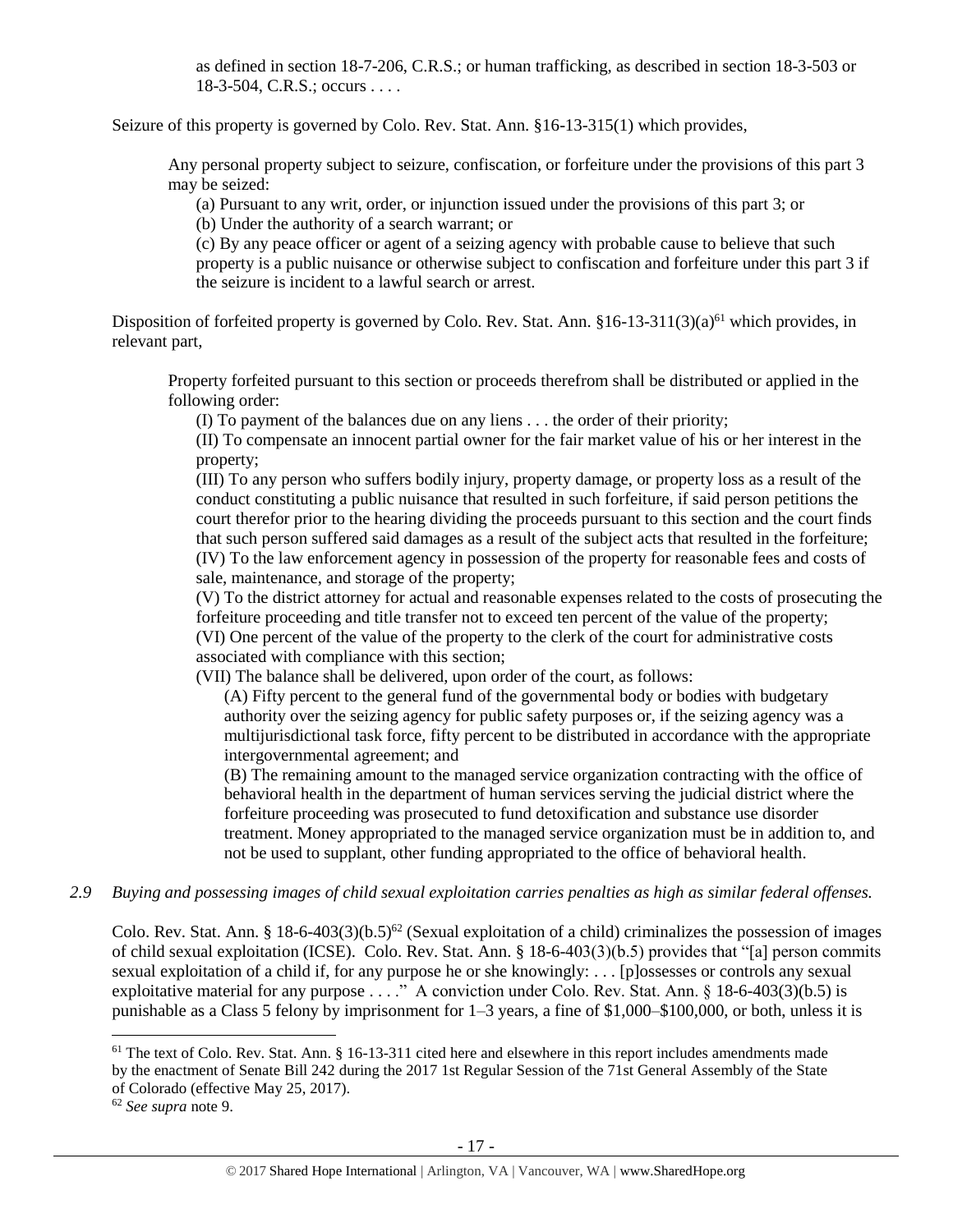the defendant's second offense or the material in possession is a video or motion picture or more than 20 sexually exploitative items, in which case it is punishable as a Class 4 felony by imprisonment for 2–6 years, a fine of \$2,000–\$500,000, or both. Colo. Rev. Stat. Ann. §§ 18-6-403(5)(b), 18-1.3-401(1)(a)(III)(A)<sup>63</sup>, 18-1.3-  $401(1)(a)(V)(A)$ .

In comparison, a federal conviction for possession of  $ICSE<sup>64</sup>$  is generally punishable by imprisonment for  $5-20$ years and a fine not to exceed \$250,000.<sup>65</sup> Subsequent convictions, however, are punishable by imprisonment up to 40 years and a fine not to exceed  $$250,000$ .<sup>66</sup>

2.9.1 Recommendation: Increase the penalty for those who possess images of child sexual exploitation under Colo. Rev. Stat. Ann. § 18-6-403(3)(b.5) (Sexual exploitation of a child) to reflect the seriousness of this crime.

## *2.10 Convicted buyers of commercial sex acts with minors are required to register as sex offenders.*

Under Colo. Rev. Stat. Ann. § 16-22-103(1)(a) (Sex offender registration),

<span id="page-17-0"></span>Effective July 1, 1998, the following persons shall be required to register pursuant to the provisions of section 16-22-108 and shall be subject to the requirements and other provisions specified in this article: (a) Any person who was convicted on or after July 1, 1991, in the state of Colorado, of an unlawful sexual offense, as defined in section 18-3-411(1),  $67$  C.R.S., enticement of a child, as described in section 18-3-305, C.R.S., or internet luring of a child, as described in section 18-3-306, C.R.S.

The definition of "unlawful sexual behavior" includes Colo. Rev. Stat. Ann. § 18-3-504(2) (Human trafficking of a minor for sexual servitude),  $18-7-402(1)(a)$  (Soliciting for child prostitution),<sup>68</sup> §  $18-7-405.5(1)$ (Inducement of child prostitution), § 18-7-406(1) (Patronizing a prostituted child), and § 18-6-403(3)(b.5) (Sexual exploitation of a child), which criminalizes the possession of images of child sexual exploitation (ICSE). Colo. Rev. Stat. Ann. § 16-22-102(9)<sup>69</sup> (Definitions).

l

<sup>63</sup> *See supra* note [5.](#page-1-1)

 $64$  18 U.S.C. §§ 2252(a)(2), (a)(4) (Certain activities relating to material involving the sexual exploitation of minors),  $2252A(a)(2)$ –(3) (Certain activities relating to material constituting or containing child pornography), 1466A(a), (b) (Obscene visual representations of the sexual abuse of children).

<sup>&</sup>lt;sup>65</sup> 18 U.S.C. §§ 2252(b) (stating that a conviction under subsection (a)(2) is punishable by imprisonment for 5–20 years and a fine, while a conviction under subsection (a)(4) is punishable by imprisonment up to 10 years, a fine, or both),  $2252A(b)(1)$  (a conviction is punishable by imprisonment for  $5-20$  years and a fine),  $1466A(a)$ , (b) (stating that a conviction under subsection (a) is "subject to the penalties provided in section  $2252A(b)(1)$ ," imprisonment for 5–20 years and a fine, while a conviction under subsection (b) is "subject to the penalties provided in section 2252A(b)(2)," imprisonment up to 10 years, a fine, or both); *see also* 18 U.S.C. §§ 3559(a)(1) (classifying all of the above listed offenses as felonies), 3571(b)(3) (providing a fine up to \$250,000 for any felony conviction).

<sup>&</sup>lt;sup>66</sup> 18 U.S.C. §§ 2252(b) (stating if a person has a prior conviction under subsection (a)(2), or a list of other statutes, a conviction is punishable by a fine and imprisonment for 15–40 years, but if a person has a prior conviction under subsection (a)(4), or a list of other statutes, a conviction is punishable by a fine and imprisonment for  $10-20$  years),  $2252A(b)(1)$  (stating if a person has a prior conviction under subsection (a)(2), (a)(3), or a list of other statutes, a conviction is punishable by a fine and imprisonment for  $15-40$  years),  $1466A(a)$ , (b) (stating that the penalty scheme for section 2252A(b) applies); *see also* 18 U.S.C. §§ 3559(a)(1) (classifying all of the above listed offenses as felonies), 3571(b)(3) (providing a fine up to \$250,000 for any felony conviction).

<sup>67</sup> *See supra* note 7 for the definition of "unlawful sexual offense."

<sup>68</sup> *See supra* note [33.](#page-11-0)

 $69$  The text of Colo. Rev. Stat. Ann. § 16-22-102 cited here and elsewhere in this report includes amendments made by the enactment of House Bill 1072 during the 2017 1st Regular Session of the 71st General Assembly of the State of Colorado (effective September 1, 2017).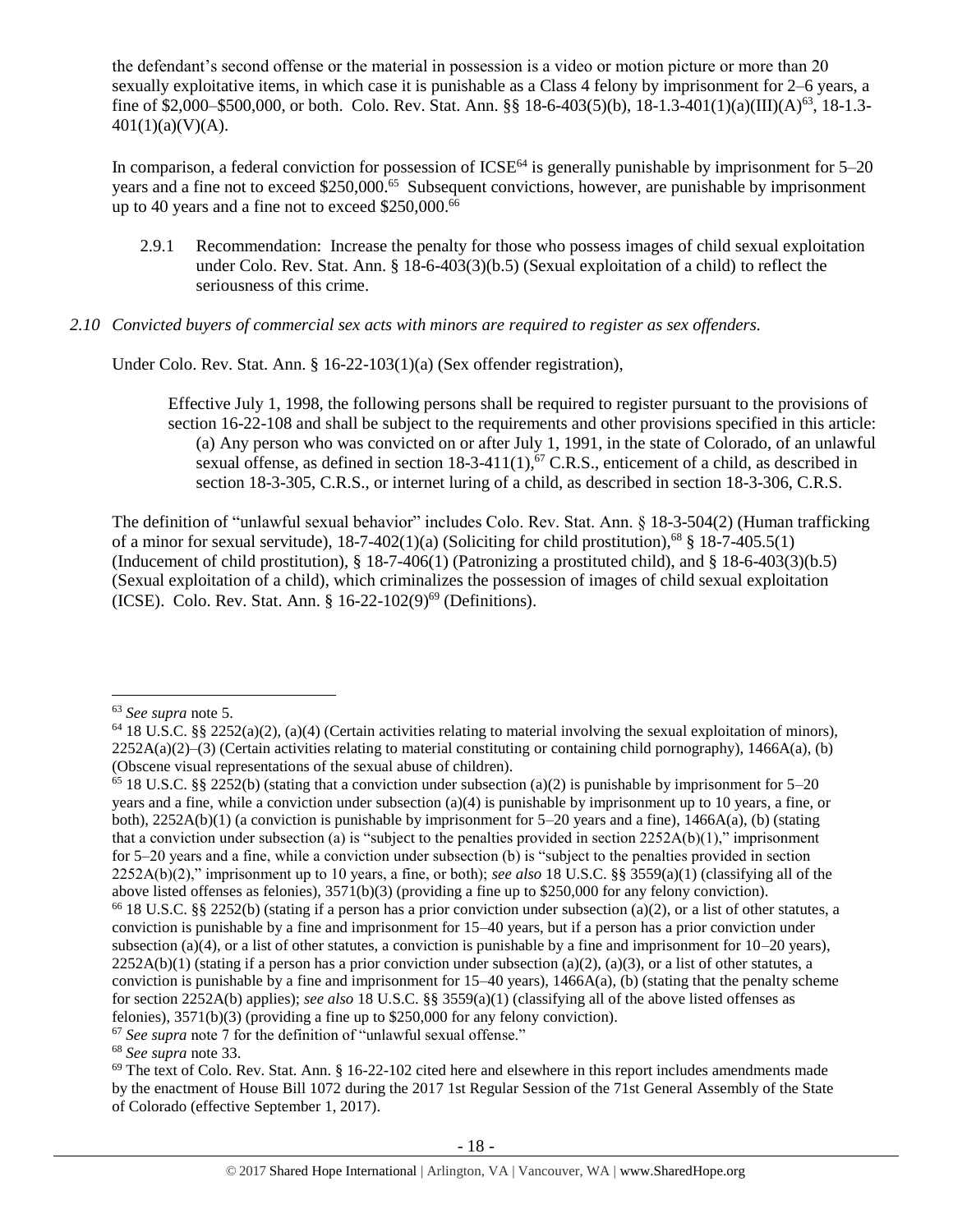## **FRAMEWORK ISSUE 3: CRIMINAL PROVISIONS FOR TRAFFICKERS**

## *Legal Components:*

- *3.1 Penalties for trafficking a child for sexual exploitation are as high as federal penalties.*
- *3.2 Creating and distributing images of child sexual exploitation carries penalties as high as similar federal offenses.*
- *3.3 Using the Internet or other electronic communication to lure, entice, recruit or sell commercial sex acts with a minor is a separate crime or results in an enhanced penalty for traffickers.*
- *3.4 Financial penalties for traffickers, including asset forfeiture, are sufficiently high.*
- *3.5 Convicted traffickers are required to register as sex offenders.*
- *3.6 Laws relating to termination of parental rights include sex trafficking or commercial sexual exploitation of children (CSEC) offenses as grounds for termination in order to prevent traffickers from exploiting their parental rights as a form of control.*

*\_\_\_\_\_\_\_\_\_\_\_\_\_\_\_\_\_\_\_\_\_\_\_\_\_\_\_\_\_\_\_\_\_\_\_\_\_\_\_\_\_\_\_\_\_\_\_\_\_\_\_\_\_\_\_\_\_\_\_\_\_\_\_\_\_\_\_\_\_\_\_\_\_\_\_\_\_\_\_\_\_\_\_\_\_\_\_\_*

# *Legal Analysis:*

*3.1 Penalties for trafficking a child for sexual exploitation are as high as federal penalties.* 

A conviction under Colo. Rev. Stat. Ann. § 18-3-504 (Human trafficking of a minor for sexual servitude) is a Class 2 felony punishable by imprisonment for 8–24 years, a fine of \$5,000–\$1,000,000, or both. Colo. Rev. Stat. Ann. §§ 18-3-504(2)(b),<sup>70</sup> 503(2), 18-1.3-401(1)(a)(III)(A),<sup>71</sup> (1)(a)(V)(A).

Traffickers may also be prosecuted under several of Colorado's CSEC laws. A conviction under Colo. Rev. Stat. Ann. § 18-7-402(1) (Soliciting for child prostitution) is punishable as a Class 3 felony by imprisonment for 4–12 years, a fine of \$3,000–\$750,000, or both. Colo. Rev. Stat. Ann. §§ 18-7-402(2), 18-1.3-401(1)(a)(III)(A),  $(1)(a)(V)(A).^{72}$ 

Colo. Rev. Stat. Ann. § 18-7-403(1) (Pandering of a child) may also be used to prosecute traffickers. A conviction under Colo. Rev. Stat. Ann. § 18-7-403(1)(a) is punishable as a Class 2 felony by imprisonment for 8–24 years, a fine of \$5,000–\$1,000,000, or both, while a conviction under Colo. Rev. Stat. Ann. § 18-7- 403(1)(b) is punishable as a Class 3 felony by imprisonment for 4–12 years, a fine of \$3,000–\$750,000, or both. Colo. Rev. Stat. Ann. §§ 18-7-403(2), 18-1.3-401(1)(a)(III)(A), (1)(a)(V)(A).

Traffickers also may be prosecuted under Colo. Rev. Stat. Ann. § 18-7-403.5 (Procurement of a child), § 18-7- 404(1) (Keeping a place of child prostitution), § 18-7-405 (Pimping of a child), and § 18-7-405.5(1), (2) (Inducement of child prostitution). A conviction under any of these provisions is punishable as a Class 3 felony by imprisonment for 4–12 years, a fine of \$3,000–\$750,000, or both. Colo. Rev. Stat. Ann. §§ 18-7-403.5, 18- 7-404(2), 18-7-405, 18-7-405.5(2), 18-1.3-401(1)(a)(III)(A), (1)(a)(V)(A).

A trafficker also could be prosecuted under Colo. Rev. Stat. Ann. § 18-5-309(1) (Money laundering), which provides,

A person commits money laundering if he or she:

- (a) Conducts or attempts to conduct a financial transaction that involves money or any other thing of value that he or she knows or believes to be the proceeds, in any form, of a criminal offense:
	- (I) With the intent to promote the commission of a criminal offense; or
	- (II) With knowledge or a belief that the transaction is designed in whole or in part to:

<sup>70</sup> *See supra* note [2.](#page-0-0)

<sup>71</sup> *See supra* note [5.](#page-1-1)

<sup>72</sup> *See supra* Component 1.2 for the relevant substantive provisions of the Colorado statutes listed in this section.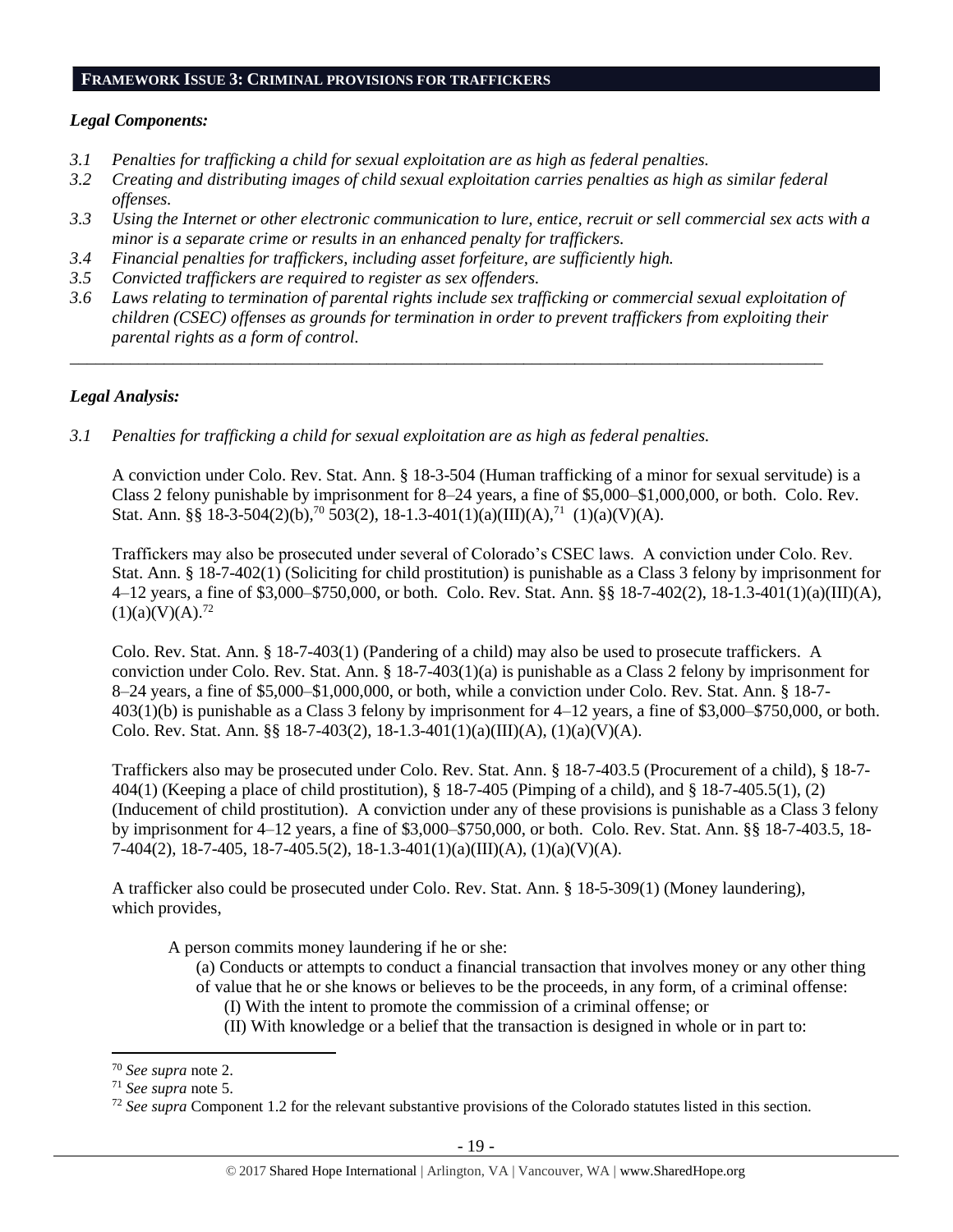(A) Conceal or disguise the nature, location, source, ownership, or control of the proceeds of a criminal offense; or

(B) Avoid a transaction reporting requirement under federal law;

(b) Transports, transmits, or transfers a monetary instrument or moneys:

(I) With the intent to promote the commission of a criminal offense; or

(II) With knowledge or a belief that the monetary instrument or moneys represent the proceeds of a criminal offense and that the transportation, transmission, or transfer is designed, in whole or in part, to:

(A) Conceal or disguise the nature, location, source, ownership, or control of the proceeds of a criminal offense; or

(B) Avoid a transaction reporting requirement under federal law; or

(c) Intentionally conducts a financial transaction involving property that is represented to be the proceeds of a criminal offense, or involving property that the person knows or believes to have been used to conduct or facilitate a criminal offense, to:

(I) Promote the commission of a criminal offense;

(II) Conceal or disguise the nature, location, source, ownership, or control of property that the person believes to be the proceeds of a criminal offense; or

(III) Avoid a transaction reporting requirement under federal law.

A conviction under Colo. Rev. Stat. Ann. § 18-5-309(1) is punishable as a Class 3 felony by imprisonment for 4–12 years, a fine of \$3,000–\$750,000, or both. Colo. Rev. Stat. Ann. §§ 18-5-309(2), 18-1.3-401(1)(a)(III)(A),  $(1)(a)(V)(A).$ 

In comparison, if the victim is under the age of 14, a conviction under the Trafficking Victims Protection Act  $(TVPA)<sup>73</sup>$  for child sex trafficking is punishable by 15 years to life imprisonment and a fine not to exceed \$250,000. 18 U.S.C. §§ 1591(b)(1), 3559(a)(1), 3571(b)(3). If the victim is between the ages of 14–17, a conviction is punishable by 10 years to life imprisonment and a fine not to exceed \$250,000. 18 U.S.C. §§ 1591(b)(2), 3559(a)(1), 3571(b)(3). A conviction is punishable by mandatory life imprisonment, however, if the trafficker has a prior conviction for a federal sex offense<sup>74</sup> against a minor. 18 U.S.C. § 3559(e)(1).

## *3.2 Creating and distributing images of child sexual exploitation carries penalties as high as similar federal offenses.*

Colo. Rev. Stat. Ann. § 18-6-403(3) (Sexual exploitation of a child) criminalizes the creation and distribution of images of child sexual exploitation (ICSE). Specifically, Colo. Rev. Stat. Ann. § 18-6-403(3)<sup>75</sup> provides,

A person commits sexual exploitation of a child if, for any purpose, he or she knowingly:

(a) Causes, induces, entices, or permits a child to engage in, or be used for, any explicit sexual conduct<sup>76</sup> for the making of any sexually exploitative material;<sup>77</sup> or

(b) Prepares, arranges for, publishes, including but not limited to publishing through digital or electronic means, produces, promotes, makes, sells, finances, offers, exhibits, advertises, deals in, or distributes, including but not limited to distributing through digital or electronic means, any sexually exploitative material; or

(b.5) Possesses or controls any sexually exploitative material for any purpose . . . ; or

(c) Possesses with the intent to deal in, sell, or distribute, including but not limited to distributing through digital or electronic means, any sexually exploitative material; or

(d) Causes, induces, entices, or permits a child to engage in, or be used for, any explicit sexual conduct for the purpose of producing a performance.

l

<sup>73</sup> *See supra* note [46.](#page-12-0) 

<sup>74</sup> *See supra* note [47](#page-12-1) for the definition of "federal sex offense."

<sup>75</sup> *See supra* note [9.](#page-2-1)

<sup>76</sup> *See supra* note [10](#page-2-0) for the definition of "explicit sexual conduct."

<sup>&</sup>lt;sup>77</sup> See supra note [11](#page-2-2) for the definition of "sexually exploitative material."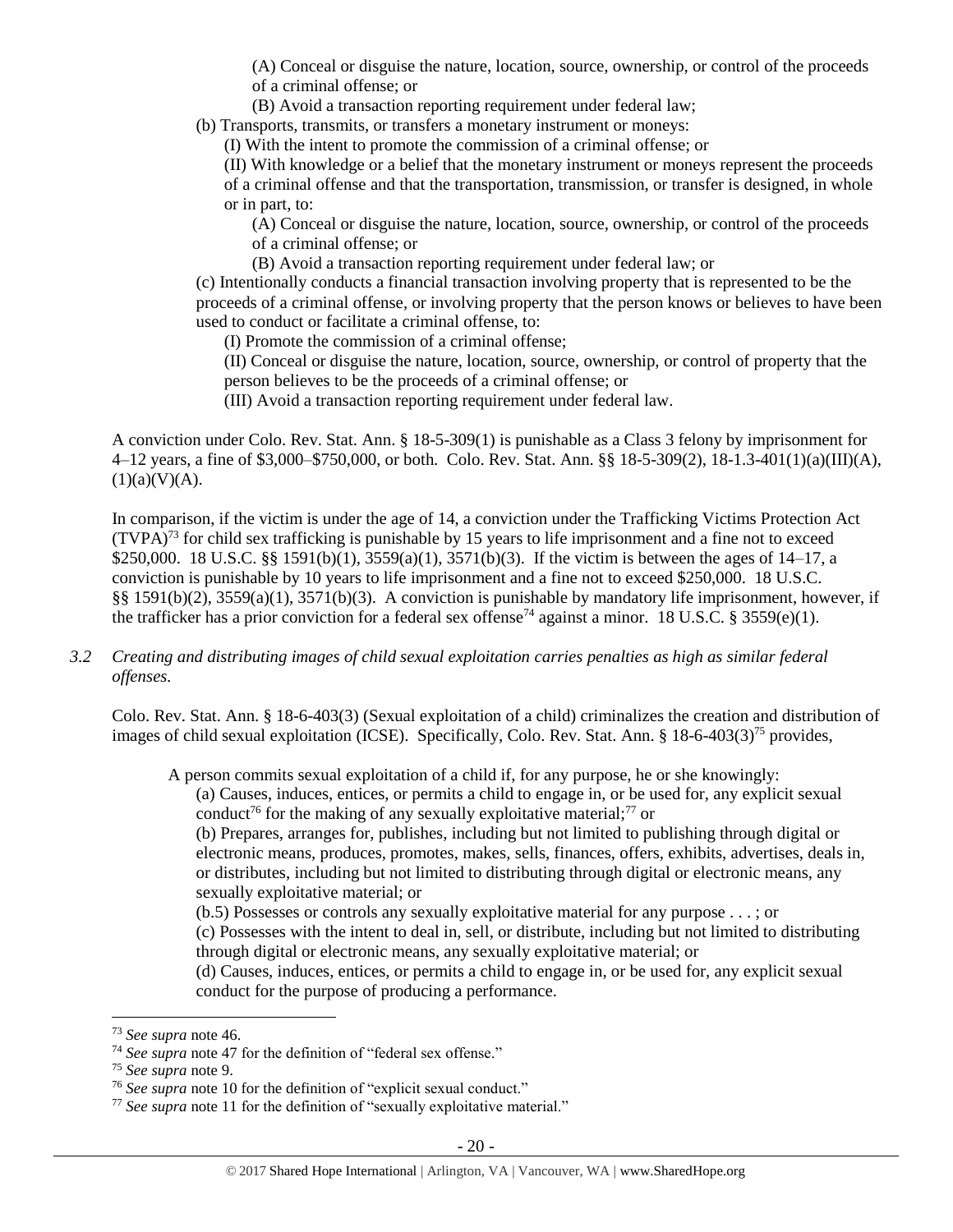A conviction under Colo. Rev. Stat. Ann. § 18-6-403(3)(a), (b), (c), or (d) is punishable as a Class 3 felony by imprisonment for 4–12 years, a fine of \$3,000–\$750,000, or both. Colo. Rev. Stat. Ann. §§ 18-6-403(5)(a), 18- 1.3-401(1)(a)(III)(A), (1)(a)(V)(A)<sup>78</sup>.

In comparison, if the victim is under the age of 14, a conviction under the TVPA for child sex trafficking is punishable by 15 years to life imprisonment and a fine not to exceed \$250,000. 18 U.S.C. §§ 1591(b)(1),  $3559(a)(1)$ ,  $3571(b)(3)$ . If the victim is between the ages of  $14-17$ , a conviction is punishable by 10 years to life imprisonment and a fine not to exceed \$250,000. 18 U.S.C. §§ 1591(b)(2), 3559(a)(1), 3571(b)(3). A conviction is punishable by mandatory life imprisonment, however, if the trafficker has a prior conviction for a federal sex offense<sup>79</sup> against a minor. 18 U.S.C. § 3559(e)(1). Additionally, a federal conviction for distribution of ICSE<sup>80</sup> is generally punishable by imprisonment for  $5-20$  years and a fine not to exceed \$250,000.<sup>81</sup> Subsequent convictions, however, are punishable by imprisonment up to 40 years and a fine not to exceed \$250,000.82

*3.3 Using the Internet or other electronic communication to lure, entice, recruit or sell commercial sex acts with a minor is a separate crime or results in an enhanced penalty for traffickers.*

Colorado has enacted two laws that relate to using the Internet or other electronic communication to lure, entice, recruit, or purchase minors for the purpose of sexual conduct. However, Colo. Rev. Stat. Ann. § 18-3-405.4(1) (Internet sexual exploitation of a child) is not expressly commercial and is unlikely to apply to the conduct of traffickers. Section 18-3-405.4(1) provides,

An actor commits internet sexual exploitation of a child if the actor knowingly importunes, invites, or entices through communication via a computer network or system, telephone network, or data network or by a text message or instant message, a person whom the actor knows or believes to be under fifteen years of age and at least four years younger than the actor, to:

(a) Expose or touch the person's own or another person's intimate parts while communicating with the actor via a computer network or system, telephone network, or data network or by a text message or instant message . . . .

A conviction under Colo. Rev. Stat. Ann. § 18-3-405.4(1)(a) is punishable as a Class 4 felony by imprisonment for 2–6 years, a fine of \$2,000–\$500,000, or both. Colo. Rev. Stat. Ann. §§ 18-3-405.4(3), 18-1.3-  $401(1)(a)(III)(A), (1)(a)(V)(A).^{83}$  However, as a sex offense under Colo. Rev. Stat. Ann. § 18-1.3-1003(5)(a)

 $\overline{\phantom{a}}$ 

. . . .

<sup>78</sup> *See supra* note [5.](#page-1-1)

<sup>79</sup> *See supra* note [47](#page-12-1) for the definition of "federal sex offense."

<sup>80</sup> 18 U.S.C. §§ 2252(a)(1), (a)(2), (a)(3) (Certain activities relating to material involving the sexual exploitation of minors),  $2252A(a)(2)$ , (a)(3) (Certain activities relating to material constituting or containing child pornography), 1466A(a) (Obscene visual representations of the sexual abuse of children).

<sup>&</sup>lt;sup>81</sup> 18 U.S.C. §§ 2252(b) (stating that a conviction under subsection (a)(1), (a)(2), or (a)(3) is punishable by imprisonment for 5–20 years and a fine), 2252A(b)(1) (a conviction is punishable by imprisonment for 5–20 years and a fine), 1466A(a), (b) (stating that a conviction under subsection (a) is "subject to the penalties provided in section 2252A(b)(1)," imprisonment for 5–20 years and a fine, while a conviction under subsection (b) is "subject to the penalties provided in section 2252A(b)(2)," imprisonment up to 10 years, a fine, or both); *see also* 18 U.S.C. §§ 3559(a)(1) (classifying all of the above listed offenses as felonies),  $3571(b)(3)$  (providing a fine up to \$250,000 for any felony conviction).

<sup>&</sup>lt;sup>82</sup> 18 U.S.C. §§ 2252(b) (stating if a person has a prior conviction under subsection (a)(1), (a)(2), or (a)(3) or a list of other statutes, a conviction is punishable by a fine and imprisonment for 15–40 years), 2252A(b)(1) (stating if a person has a prior conviction under subsection (a)(2), (a)(3), or a list of other statutes, a conviction is punishable by a fine and imprisonment for 15–40 years), 1466A(a), (b) (stating that the penalty scheme for section 2252A(b) applies); *see also* 18 U.S.C. §§ 3559(a)(1) (classifying all of the above listed offenses as felonies), 3571(b)(3) (providing a fine up to \$250,000 for any felony conviction).

<sup>83</sup> *See supra* note [5.](#page-1-1)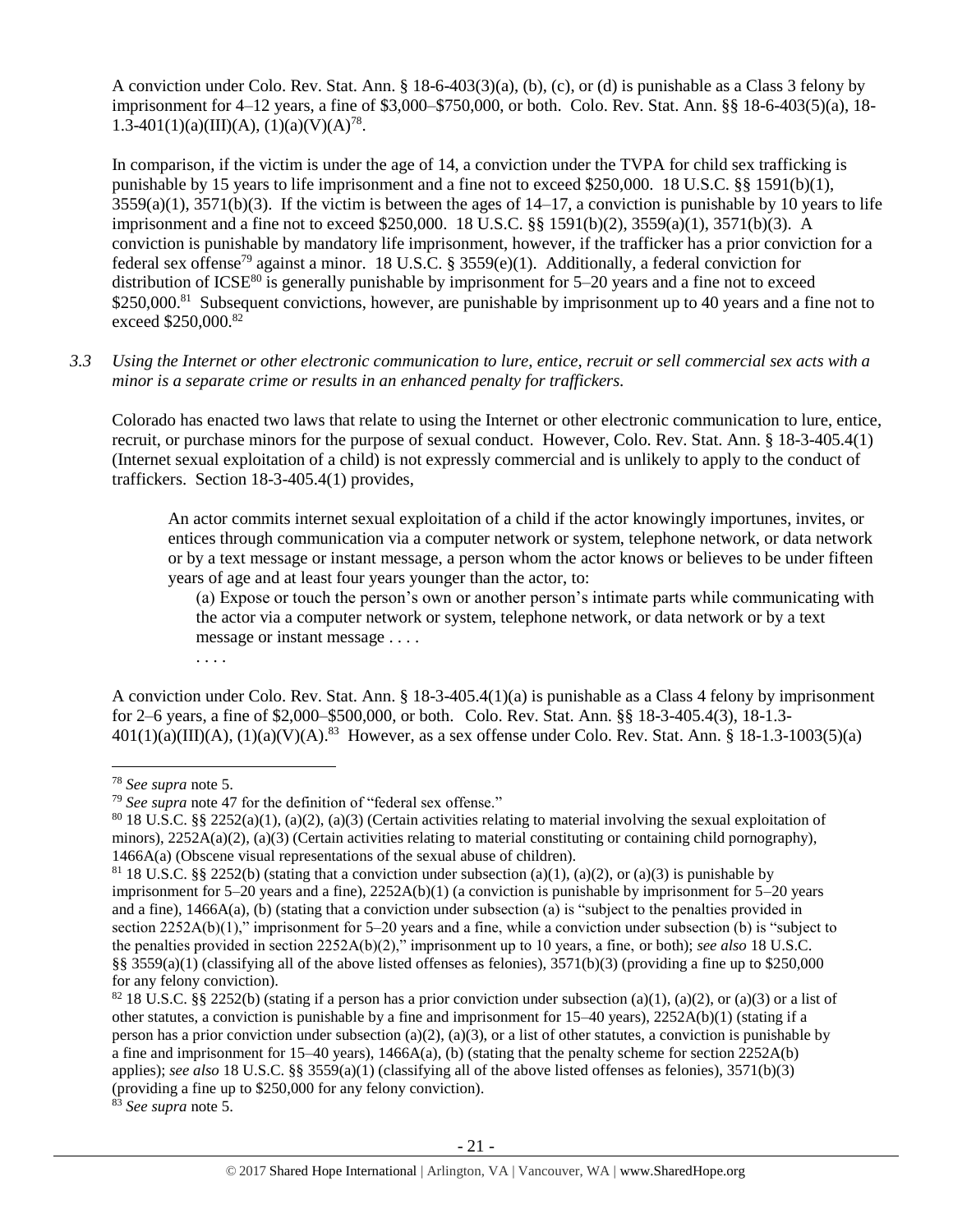(Definitions), the penalty must be enhanced to an indeterminate prison sentence of at least 2 years to life and a possible fine of \$2,000–\$500,000. Colo. Rev. Stat. Ann. §§ 18-1.3-401(1)(a)(V)(C.5), (1)(b)(II.5), 18-1.3-  $1004(1)(a)$ , 18-1.3-1003(4), (5)(a)(XII).<sup>84</sup>

Colo. Rev. Stat. Ann. § 18-3-306(1) (Internet luring of a child) may apply to traffickers in certain circumstances. Section 18-3-306(1) states,

An actor commits internet luring of a child if the actor knowingly communicates over a computer or computer network, telephone network, or data network or by a text message or instant message to a person who the actor knows or believes to be under fifteen years of age and, in that communication or in any subsequent communication by computer, computer network, telephone network, data network, text message, or instant message, describes explicit sexual conduct<sup>85</sup> as defined in section  $18-6-$ 403(2)(e), and, in connection with that description, makes a statement persuading or inviting the person to meet the actor for any purpose, and the actor is more than four years older than the person or than the age the actor believes the person to be.

A conviction under Colo. Rev. Stat. Ann. § 18-3-306(1) is punishable as a Class 5 felony by imprisonment for 1–3 years, a fine of \$1,000–\$100,000, or both, unless the crime was "committed with the intent to meet for the purpose of engaging in sexual exploitation as defined in section 18-6-403 or sexual contact as defined in section 18-3-401," in which case a violation is a Class 4 felony punishable by imprisonment for 2–6 years, a fine of \$2,000–\$500,000, or both. Colo. Rev. Stat. Ann. §§ 18-3-306(3), 18-1.3-401(1)(a)(III)(A), (1)(a)(V)(A). However, as a sex offense under Colo. Rev. Stat. Ann. § 18-1.3-1003(5)(a) (Definitions), the penalty for Class 4 felony internet luring must be enhanced to an indeterminate prison sentence of at least 2 years to life and a possible fine of \$2,000–\$500,000. Colo. Rev. Stat. Ann. §§ 18-1.3-401(1)(a)(V)(C.5), (1)(b)(II.5), 18-1.3-  $1004(1)(a)$ , 18-1.3-1003(4), (5)(a)(XI).<sup>86</sup>

## *3.4 Financial penalties for traffickers, including asset forfeiture, are sufficiently high.*

Convictions under Colo. Rev. Stat. Ann. § 18-3-504 (Human trafficking of a minor for sexual servitude) are a Class 2 felony punishable by fines ranging between \$5,000 and \$1,000,000. Colo. Rev. Stat. Ann. §§ 18-3-  $504(2)(b)$ ,  $87$  18-1.3-401(1)(a)(III)(A), (1)(a)(V)(A).  $88$ 

Traffickers convicted of Colo. Rev. Stat. Ann. § 18-7-402 (Soliciting for child prostitution), § 18-7-403(1)(b) (Pandering of a child), § 18-7-403.5 (Procurement of a child), § 18-7-404(1) (Keeping a place of child prostitution), § 18-7-405.5 (Inducement of child prostitution), § 18-7-405 (Pimping a child), or § 18-5-309 (Money laundering), all Class 3 felonies, may be required to pay fines of \$3,000–\$750,000. Colo. Rev. Stat. Ann. §§ 18-7-402(2), 18-7-403(2), 18-7-403.5, 18-7-404(2), 18-7-405.5(2), 18-7-405, 18-5-309(2), 18-1.3-  $401(1)(a)(III)(A).$ 

Restitution for victims of human trafficking is mandatory following a conviction for a trafficking offense in Colorado. Colo. Rev. Stat. Ann. § 18-1.3-603 (Assessment of restitution – corrective orders) establishes that

For a conviction for human trafficking for involuntary servitude, as described in section 18-3-503, or human trafficking for sexual servitude, as described in section 18-3-504, the court shall order restitution, if appropriate, pursuant to this section even if the victim is unavailable to accept payment of restitution.

<sup>&</sup>lt;sup>84</sup> See supra note [8](#page-1-2) for sentencing provisions applicable to defendants convicted of a "sex offense," which includes a violation of Colo. Rev. Stat. Ann. § 18-3-405.4.

<sup>85</sup> *See supra* note [10](#page-2-0) for the definition of "explicit sexual conduct."

<sup>&</sup>lt;sup>86</sup> See supra note [8](#page-1-2) for sentencing provisions applicable to defendants convicted of a "sex offense," which includes a violation of Colo. Rev. Stat. Ann. § 18-3-306, when it is punishable as a Class 4 felony.

<sup>87</sup> *See supra* note [2.](#page-0-0)

<sup>88</sup> *See supra* note [5.](#page-1-1)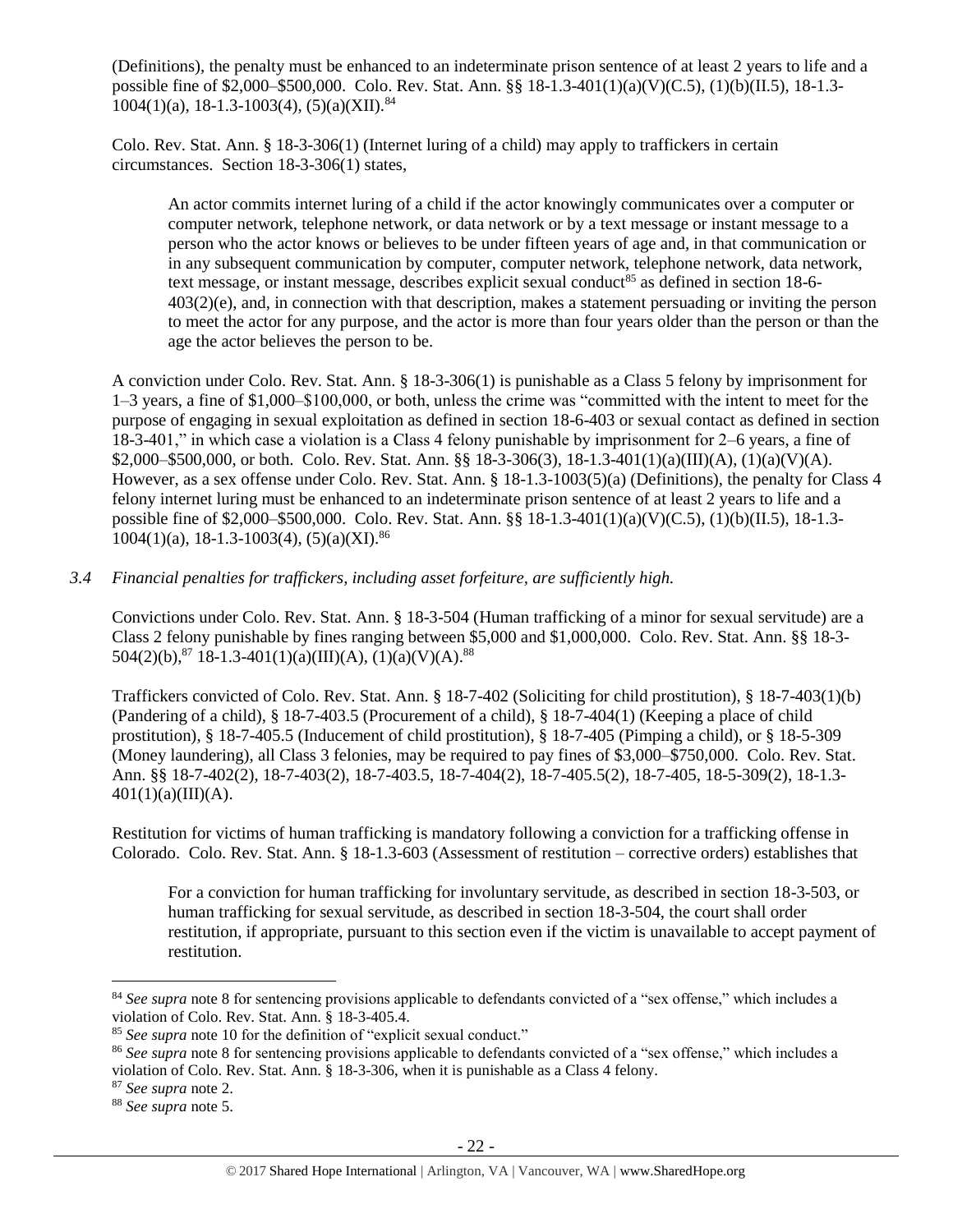Pursuant to Colo. Rev. Stat. Ann. § 18-1.3-603(1) (Assessment of restitution—corrective orders), a court must consider ordering traffickers to pay restitution to their victims for any offense.<sup>89</sup> It states,

(1) Every order of conviction of a felony [or] misdemeanor . . . shall include consideration of restitution."<sup>90</sup>

(2) The court shall base its order for restitution upon information presented to the court by the prosecuting attorney, who shall compile such information through victim impact statements or other means to determine the amount of restitution and the identities of the victims. . . . .

Colo. Rev. Stat. Ann. § 18-1.3-602(4)(e) expressly defines a "victim" as "a person less than eighteen years of age who has been trafficked by an offender, as described in section 18-3-504 [Human trafficking for sexual servitude." Furthermore, Colo. Rev. Stat. Ann. § 16-18.5-107(1) (Collection of restitution by the victim) provides that "[a]ny victim in whose name a restitution order has been entered shall have a right to pursue collection of the amount of restitution owed to such person in such person's own name."

Additionally, under Colo. Rev. Stat. Ann. § 18-3-414(1) (Payment of treatment costs for the victim or victims of a sexual offense against a child) a court may order a person who is convicted of an unlawful sex offense,<sup>91</sup> which includes Colo. Rev. Stat. Ann. § 18-3-504(2) (Human trafficking of a minor for sexual servitude), § 18-7-402(1)(a) (Soliciting for child prostitution), § 18-6-403(3)(b.5) (Sexual exploitation of a child), § 18-7-403(1)(b) (Pandering of a child), § 18-7-403.5 (Procurement of a child), § 18-7-404(1) (Keeping a place of child prostitution), § 18-7-405 (Pimping of a child), § 18-7-405.5 (Inducement of child prostitution), § 18-3-305 (Enticement of a child), or § 18-6- 404 (Procurement of a child for sexual exploitations) to pay for part or all of the victim's treatment.

Mandatory civil asset forfeiture is provided for, pursuant to Colo. Rev. Stat. Ann. § 16-13-303(1)(a) (Class 1 public nuisance), which states,

Every building or part of a building including the ground upon which it is situate and all fixtures and contents thereof, every vehicle, and any real property shall be deemed a class 1 public nuisance when: (a) Used as a public or private place of prostitution or used as a place where the commission of soliciting for prostitution, as defined in section 18-7-202, C.R.S., pandering, as defined in section 18-7-203, C.R.S., keeping a place of prostitution, as defined in section 18-7-204, C.R.S.; pimping, as defined in section 18-7-206, C.R.S.; or human trafficking, as described in section 18-3-503 or 18-3-504, C.R.S., occurs . . . .

Similarly, asset forfeiture may be available as a financial penalty for domestic minor sex trafficking under Colo. Rev. Stat. Ann. § 16-13-304(1)(b) (Class 2 public nuisance), which defines a Class 2 public nuisance in part as "[a]ny public or private place or premises which encourages . . . solicitation for prostitution."

Seizure of this property is governed by Colo. Rev. Stat. Ann. § 16-13-315(1) (Seizure of personal property) which provides,

Any personal property subject to seizure, confiscation, or forfeiture under the provisions of this part 3 may be seized:

(a) Pursuant to any writ, order, or injunction issued under the provisions of this part 3; or

(b) Under the authority of a search warrant; or

<sup>89</sup> *See supra* note [58.](#page-15-0)

<sup>90</sup> *See infra* Component 5.10 for further discussion of restitution available to victims.

<sup>91</sup> *See supra* notes [7](#page-1-0) an[d 8.](#page-1-2)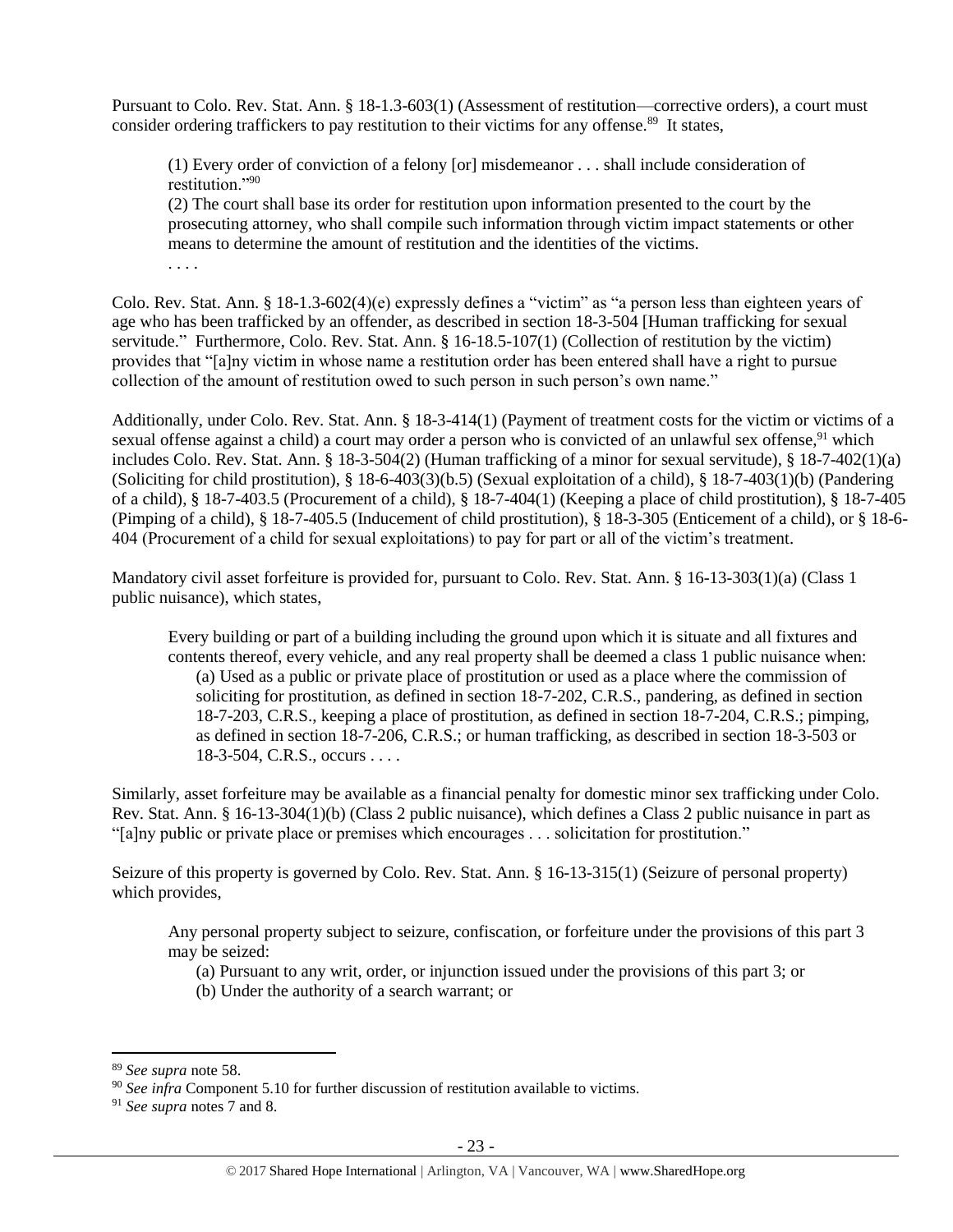(c) By any peace officer or agent of a seizing agency with probable cause to believe that such property is a public nuisance or otherwise subject to confiscation and forfeiture under this part 3 if the seizure is incident to a lawful search or arrest.

Disposition of forfeited property is governed by Colo. Rev. Stat. Ann. § 16-13-311(3)(a)<sup>92</sup> (Disposition of seized personal property) which provides, in relevant part,

Property forfeited pursuant to this section or proceeds therefrom shall be distributed or applied in the following order:

(I) To payment of the balances due on any liens . . . the order of their priority;

(II) To compensate an innocent partial owner for the fair market value of his or her interest in the property;

(III) To any person who suffers bodily injury, property damage, or property loss as a result of the conduct constituting a public nuisance that resulted in such forfeiture, if said person petitions the court therefor prior to the hearing dividing the proceeds pursuant to this section and the court finds that such person suffered said damages as a result of the subject acts that resulted in the forfeiture; (IV) To the law enforcement agency in possession of the property for reasonable fees and costs of sale, maintenance, and storage of the property;

(V) To the district attorney for actual and reasonable expenses related to the costs of prosecuting the forfeiture proceeding and title transfer not to exceed ten percent of the value of the property; (VI) One percent of the value of the property to the clerk of the court for administrative costs associated with compliance with this section;

(VII) The balance shall be delivered, upon order of the court, as follows:

(A) Fifty percent to the general fund of the governmental body or bodies with budgetary authority over the seizing agency for public safety purposes or, if the seizing agency was a multijurisdictional task force, fifty percent to be distributed in accordance with the appropriate intergovernmental agreement; and

(B) The remaining amount to the managed service organization contracting with the office of behavioral health in the department of human services serving the judicial district where the forfeiture proceeding was prosecuted to fund detoxification and substance use disorder treatment. Money appropriated to the managed service organization must be in addition to, and not be used to supplant, other funding appropriated to the office of behavioral health.

*3.5 Convicted traffickers are required to register as sex offenders.*

Traffickers convicted under Colo. Rev. Stat. Ann. § 18-3-504(2) (Human trafficking of a minor for sexual servitude) or any of the Colorado CSEC laws applicable to traffickers will be required to register as sex offenders.<sup>93</sup> Under Colo. Rev. Stat. Ann. § 16-22-103(1)(a),

<sup>92</sup> *See supra* note [61.](#page-16-0)

<sup>93</sup> Notably, Colo. Rev. Stat. Ann. § 16-22-113(1)(a.5) (Petition for removal from registry) allows an individual convicted of trafficking to petition for removal from the sex offender registry if the offense was committed pursuant to that individual's own trafficking victimization. Colo. Rev. Stat. Ann. § 16-22-113(1)(a.5) states,

<sup>[</sup>A]ny person required to register pursuant to section 16-22-103 . . . may file a petition with the court . . . for an order to discontinue the requirement for such registration . . . as follows:

<sup>. . . .</sup>  $(a.5)$ ... if the offense that required the person to register constituted human trafficking for sexual servitude pursuant to section 18-3-504(1)(a), upon completion of the person's sentence and his or her discharge . . . if the person has not subsequently been convicted of unlawful sexual behavior or of any other offense, the underlying factual basis of which involved unlawful sexual behavior, the person may file a petition with the court  $\dots$  [A] court shall not issue an order discontinuing the petitioner's duty to register unless the petitioner has at least established by a preponderance of the evidence that at the time he or she committed the offense of human trafficking for sexual servitude, he or she had been trafficked by another person . . . .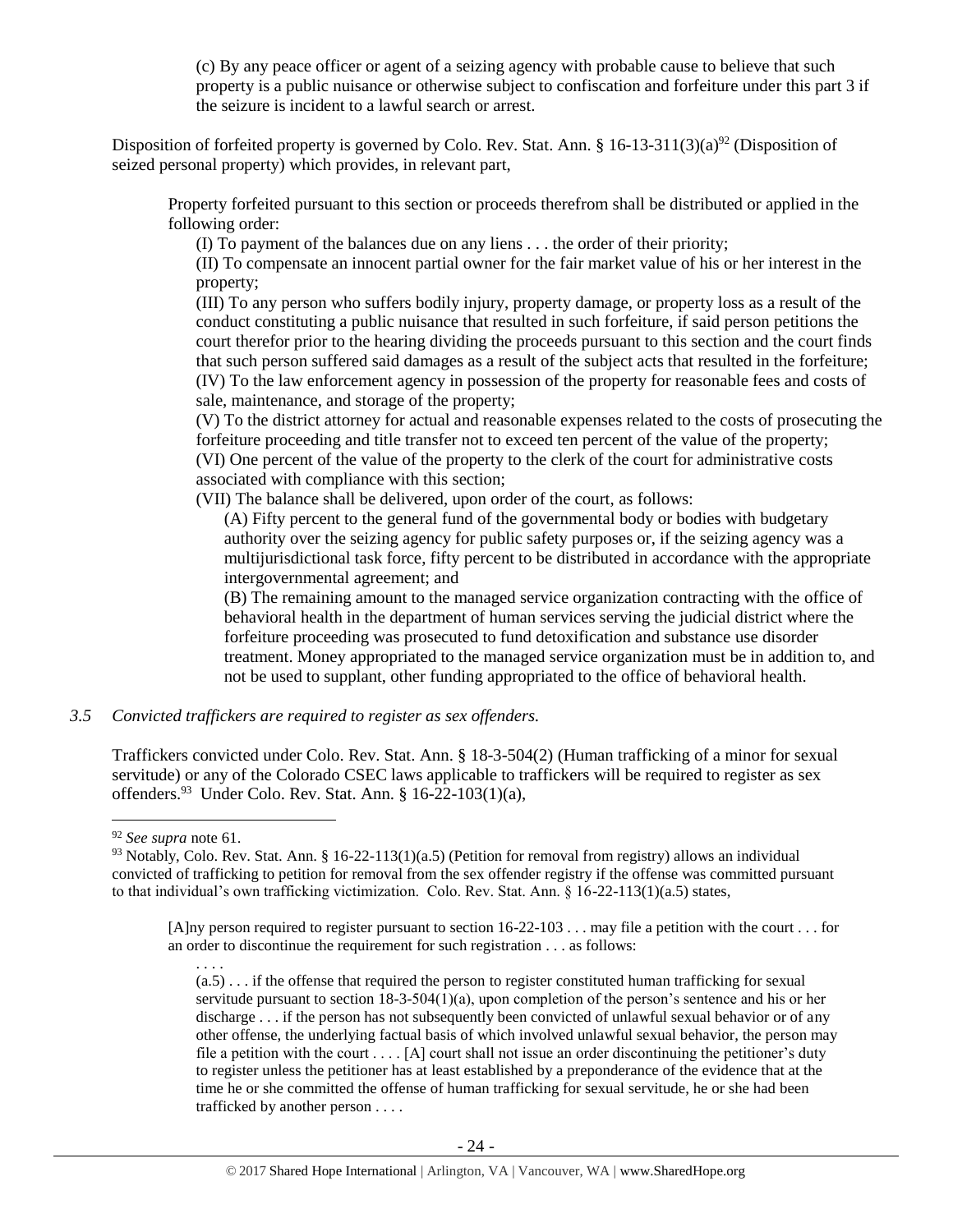Effective July 1, 1998, the following persons shall be required to register pursuant to the provisions of section 16-22-108 and shall be subject to the requirements and other provisions specified in this article: (a) Any person who was convicted on or after July 1, 1991, in the state of Colorado, of an unlawful sexual offense, as defined in section  $18-3-411$  (1), <sup>94</sup> C.R.S., enticement of a child, as described in section 18-3-305, C.R.S., or internet luring of a child, as described in section 18-3-306, C.R.S.

The definition of "unlawful sexual offense" in Colo. Rev. Stat. Ann. § 18-3-411 includes Colo. Rev. Stat. Ann. § 18-3-504 (Human trafficking for sexual servitude), all of the CSEC laws applicable to traffickers,<sup>95</sup> and Colo. Rev. Stat. Ann. § 18-6-403 (Sexual exploitation of a child), which criminalizes the creation and distribution of images of child sexual exploitation (ICSE).

*3.6 Laws relating to termination of parental rights include sex trafficking or commercial sexual exploitation of children (CSEC) offenses as grounds for termination in order to prevent traffickers from exploiting their parental rights as a form of control.* 

Colorado's laws relating to the termination of parental rights do not expressly include a violation of Colo. Rev. Stat. Ann. § 18-3-504(2) (Human trafficking of a minor for sexual servitude) or any of Colorado's CSEC laws as grounds for terminating parental rights. However, Colorado allows a parent to file an objection to parenting time with the court if the other parent is convicted of trafficking or CSEC offenses. Colo. Rev. Stat. Ann.  $\S 14-10-129(3)(a)$  (Modification of parenting time) states,

If a parent has been convicted of any of the crimes listed in paragraph (b) of this subsection (3) or convicted in another state or jurisdiction, including but not limited to a military or federal jurisdiction, of an offense that . . . constitutes a potential threat or endangerment to the child, the other parent, or any other person who has been granted custody of a parental responsibility for the child pursuant to court order may file an objection to the parenting time with the court.

Colo. Rev. Stat. Ann. § 14-10-129(3)(b) specifies the offenses for which a parent may petition for termination of parenting time; eligible offenses include:

. . . .

 $\overline{\phantom{a}}$ 

XI. Human trafficking of a minor for sexual servitude, as described in section 18-3-504(2), C.R.S.;

XII. Sexual exploitation of children, as defined in section 18-6-403, C.R.S.; XIII. Procurement of a child for sexual exploitation, as defined in section 18-6-404, C.R.S.; XIV. Soliciting for child prostitution, as defined in section 18-7-402, C.R.S.; XV. Pandering for a child, as defined in section18-7-403, C.R.S.; XVI. Procurement of a child, as defined in section 18-7-403.5, C.R.S.; XVII. Keeping a place of child prostitution, as defined in section 18-7-404, C.R.S.; XVIII. Pimping of a child, as defined in section 18-7-405, C.R.S.; XIX. Inducement of child prostitution, as defined in section 18-7-405.5, C.R.S.; XX. Patronizing a prostituted child, as defined in section 18-7-406, C.R.S.

The text of Colo. Rev. Stat. Ann. § 16-22-113 cited here and elsewhere in this report includes amendments made by the enactment of House Bill 1072 during the 2017 1st Regular Session of the 71st General Assembly of the State of Colorado (effective September 1, 2017).

<sup>94</sup> *See supra* notes [7](#page-1-0) an[d 8](#page-1-2) for the definition of "unlawful sexual offense."

<sup>&</sup>lt;sup>95</sup> See supra Component 3.1 for the CSEC offenses applicable to traffickers.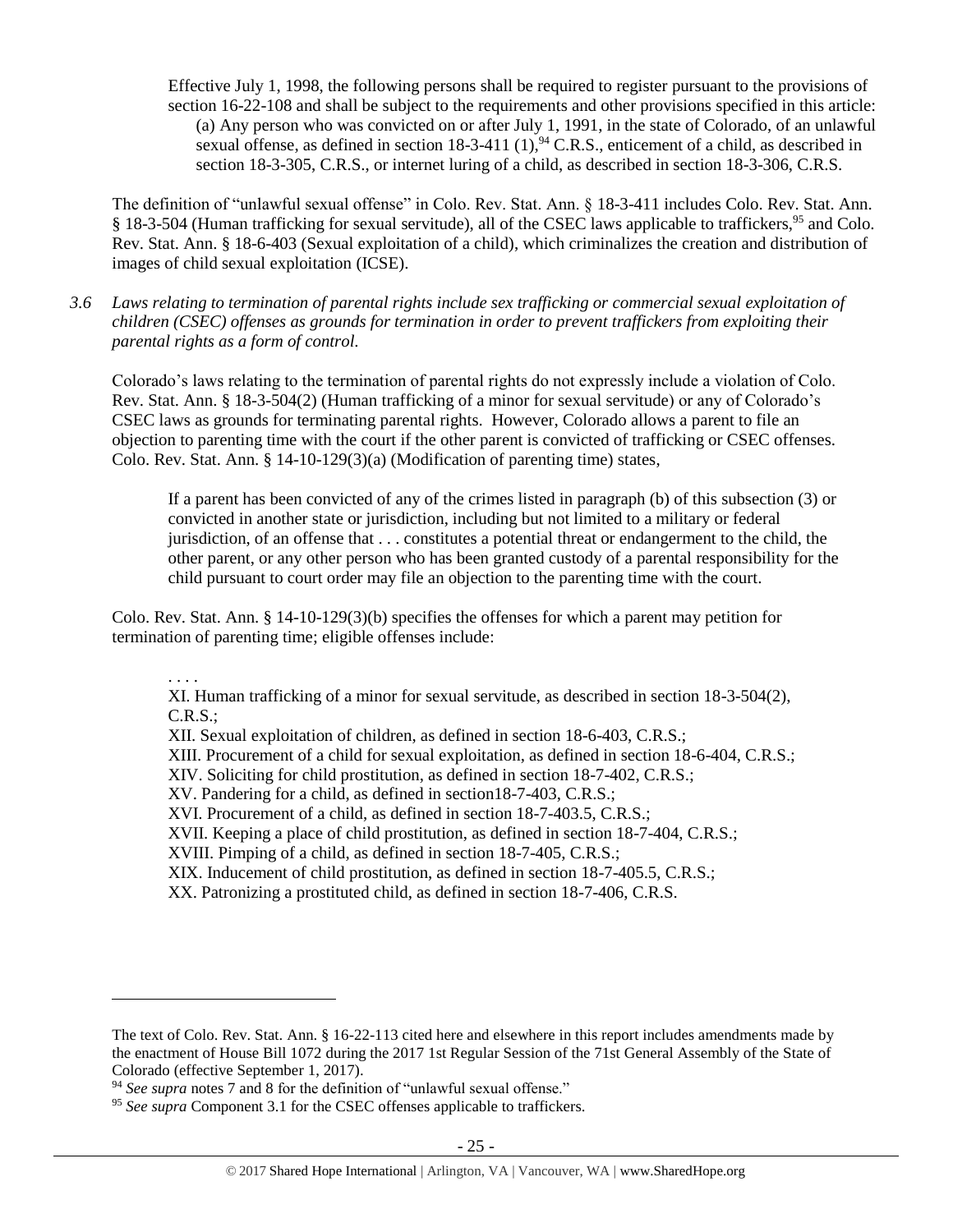Additionally, Colo. Rev. Stat. Ann. § 19-3-604<sup>96</sup> (Criteria for termination) provides,

(1) The court may order a termination of the parent-child legal relationship upon the finding by clear and convincing evidence of any one of the following:

. . . . (b) That the child is adjudicated dependent or neglected and the court finds that no appropriate treatment plan can be devised to address the unfitness of the parent or parents. In making such a determination, the court shall find one of the following as the basis for unfitness:

. . . . (II) A single incident resulting in serious bodily injury or disfigurement of the child; (III) Long-term confinement of the parent of such duration that the parent is not eligible for parole for at least six years after the date the child was adjudicated dependent or neglected or, in a county designated pursuant to section 19-1-123, if the child is under six years of age at the time a petition is filed in accordance with section 19-3-501 (2), the long-term confinement of the parent of such duration that the parent is not eligible for parole for at least thirty-six months after the date the child was adjudicated dependent or neglected and the court has found by clear and convincing evidence that no appropriate treatment plan can be devised to address the unfitness of the parent or parents;

(V) An identifiable pattern of habitual abuse to which the child or another child has been subjected and, as a result of which, a court has adjudicated another child as neglected or dependent based upon allegations of sexual or physical abuse, or a court of competent jurisdiction has determined that such abuse has caused the death of another child;

(VI) An identifiable pattern of sexual abuse of the child; or

(VII) The torture of or extreme cruelty to the child, a sibling of the child, or another child of either parent;

(2) In determining unfitness, conduct, or condition for purposes of paragraph (c) of subsection (1) of this section, the court shall find that continuation of the legal relationship between parent and child is likely to result in grave risk of death or serious bodily injury to the child or that the conduct or condition of the parent or parents renders the parent or parents unable or unwilling to give the child reasonable parental care to include, at a minimum, nurturing and safe parenting sufficiently adequate to meet the child's physical, emotional, and mental health needs and conditions. In making such determinations, the court shall consider, but not be limited to, the following:

(b) Conduct towards the child of a physically or sexually abusive nature;

. . . . . . . .

 $\overline{\phantom{a}}$ 

. . . .

. . . .

. . . .

Additionally, Colo. Rev. Stat. Ann. § 18-3-405(4) (Sexual assault on a child) terminates parental rights for children conceived as a result of sexual assault on a child, stating,

A person who is convicted on or after July 1, 2013, of sexual assault on a child under this section, upon conviction, shall be advised by the court that the person has no right:

(a) To notification of the termination of parental rights and no standing to object to the termination of parental rights for a child conceived as a result of the commission of that offense;

(b) To allocation of parental responsibilities, including parenting time and decision-making responsibilities for a child conceived as a result of the commission of that offense;

(c) Of inheritance from a child conceived as a result of the commission of that offense; and

<sup>&</sup>lt;sup>96</sup> The text of Colo. Rev. Stat. Ann. § 19-3-604 cited here and elsewhere in this report includes amendments made by the enactment of House Bill 1046 and Senate Bill 242 during the 2017 1st Regular Session of the 71st General Assembly of the State of Colorado (effective March 16, 2017 and May 25, 2017, respectively).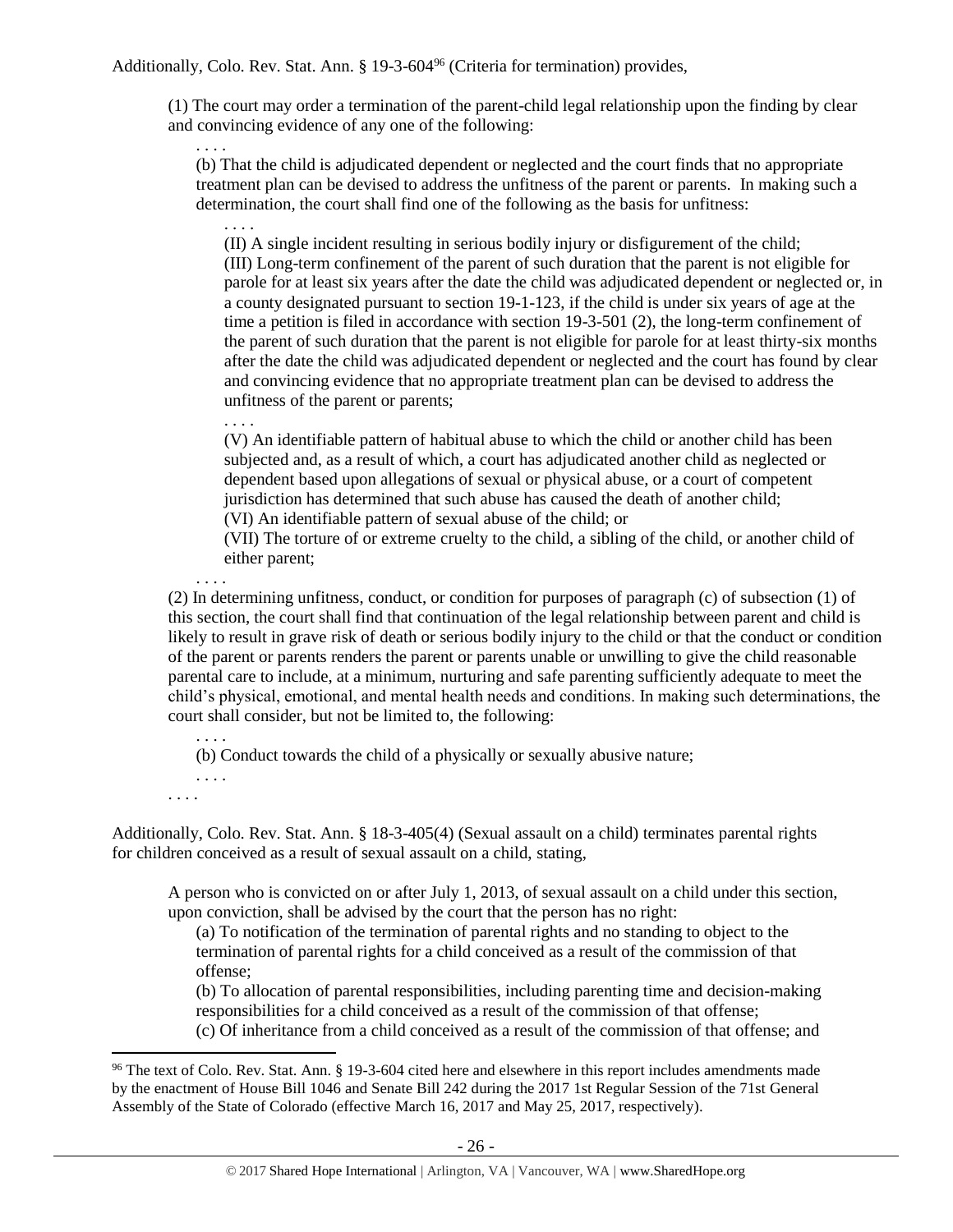(d) To notification of or the right to object to the adoption of a child conceived as a result of the commission of that offense.

3.6.1 Recommendation: Amend Colo. Rev. Stat. Ann. § 19-3-604(1) (Criteria for termination) to include a violation of Colo. Rev. Stat. Ann. § 18-3-504(2) (Human trafficking of a minor for sexual servitude) and Colorado's CSEC laws as grounds for terminating parental rights.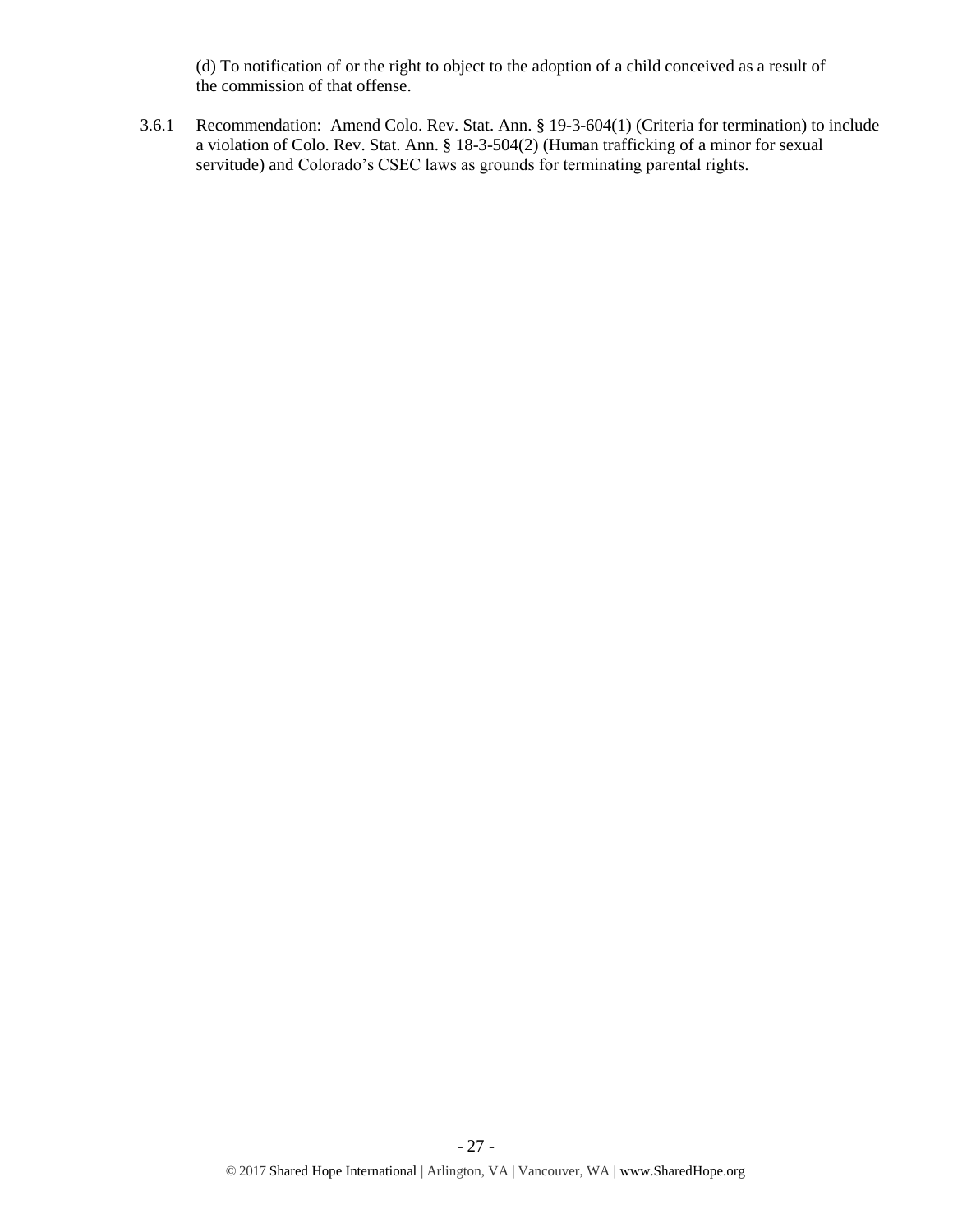#### **FRAMEWORK ISSUE 4: CRIMINAL PROVISIONS FOR FACILITATORS**

## *Legal Components:*

- *4.1 The acts of assisting, enabling, or financially benefitting from child sex trafficking are included as criminal offenses in the state sex trafficking statute.*
- *4.2 Financial penalties, including asset forfeiture laws, are in place for those who benefit financially from or aid and assist in committing domestic minor sex trafficking.*
- *4.3 Promoting and selling child sex tourism is illegal.*
- *4.4 Promoting and selling images of child sexual exploitation carries penalties as high as similar federal offenses.*

*\_\_\_\_\_\_\_\_\_\_\_\_\_\_\_\_\_\_\_\_\_\_\_\_\_\_\_\_\_\_\_\_\_\_\_\_\_\_\_\_\_\_\_\_\_\_\_\_\_\_\_\_\_\_\_\_\_\_\_\_\_\_\_\_\_\_\_\_\_\_\_\_\_\_\_\_\_\_\_\_\_\_\_\_\_\_\_\_*

## *Legal Analysis:*

*4.1 The acts of assisting, enabling, or financially benefitting from child sex trafficking are included as criminal offenses in the state sex trafficking statute.*

Colo. Rev. Stat. Ann. § 18-3-504(2)(a)(I)<sup>97</sup> (Human trafficking of a minor for sexual servitude) does not apply to facilitators who assist, enable or financially benefit from domestic minor sex trafficking. However, Colo. Rev. Stat. Ann. § 18-7-403.5 (Procurement of a child) and § 18-7-404(1) (Keeping a place of child prostitution), both Class 3 felonies, may be used to prosecute facilitators. Colo. Rev. Stat. Ann. §§ 18-7-403.5, 18-7-404(2). A facilitator who "[d]irects another to a place knowing such direction is for the purpose of prostitution of a child or by a child," could face prosecution under Colo. Rev. Stat. Ann. § 18-7-402(1)(c) (Soliciting for child prostitution), also a Class 3 felony. Colo. Rev. Stat. Ann. § 18-7-402(2). A Class 3 felony is punishable by imprisonment for 4–12 years, a fine of \$3,000–\$750,000, or both. Colo. Rev. Stat. Ann. § 18-1.3-  $401(1)(a)(III)(A), (1)(a)(V)(A).^{98}$ 

A facilitator also could be prosecuted under Colo. Rev. Stat. Ann. § 18-5-309(1) (Money laundering).<sup>99</sup> A conviction under Colo. Rev. Stat. Ann. § 18-5-309(1) is punishable as a Class 3 felony by imprisonment for 4–12 years, a fine of \$3,000–\$750,000, or both. Colo. Rev. Stat. Ann. §§ 18-5-309(2), 18-1.3-  $401(1)(a)(III)(A), (1)(a)(V)(A).$ 

- 4.1.1 Recommendation: Amend Colo. Rev. Stat. Ann. § 18-3-504(2)(a) (Trafficking a minor for sexual servitude) to include those who assist, enable, or financially benefit from domestic minor sex trafficking.
- *4.2 Financial penalties, including asset forfeiture laws, are in place for those who benefit financially from or aid and assist in committing domestic minor sex trafficking.*

Facilitators convicted of Colo. Rev. Stat. Ann. § 18-7-402 (Soliciting for child prostitution), § 18-7-403.5 (Procurement of a child), § 18-7-404(1) (Keeping a place of child prostitution), or § 18-5-309(1) (Money laundering), all Class 3 felonies, may be required to pay fines of \$3,000–\$750,000. Colo. Rev. Stat. Ann. §§ 18-7-402(2), 18-7-403.5, 18-7-404(2), 18-5-309(2), 18-1.3-401(1)(a)(III)(A).<sup>100</sup> A facilitator convicted of violating Colo. Rev. Stat. Ann. § 18-17-104 (Prohibited activities), a Class 2 felony, may be required to pay a fine of \$5,000–\$1,000,000 and an additional fine of up to \$25,000 or, where the facilitator "derived pecuniary value, or . . . caused personal injury or property damage or other loss" the greater of 3 times "the gross value gained" or "the gross loss caused." Colo. Rev. Stat. Ann.  $\S$ § 18-17-105(1), (2), 18-1.3-401(1)(a)(III)(A).

<sup>97</sup> *See supra* note [2.](#page-0-0)

<sup>98</sup> *See supra* note [5.](#page-1-1)

<sup>99</sup> *See supra* Component 3.1 for the definition of "money laundering."

<sup>100</sup> *See supra* not[e 5.](#page-1-1)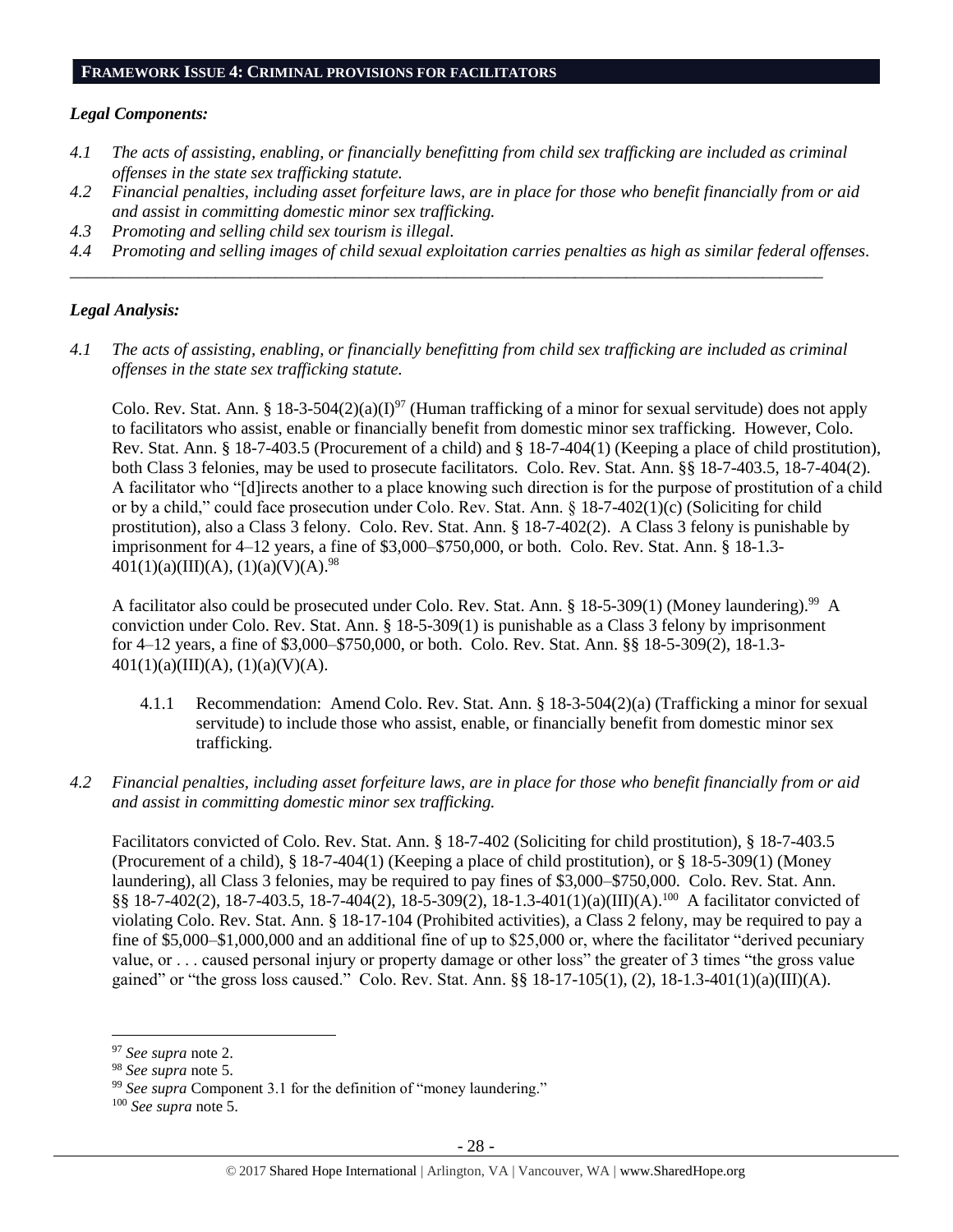When a facilitator is convicted of any offense, the court must consider ordering restitution for the victims.<sup>101</sup> Colo. Rev. Stat. Ann. § 18-1.3-603(1) (Assessment of restitution—corrective orders) requires the court in any conviction for a felony or misdemeanor to consider ordering restitution. Furthermore, Colo. Rev. Stat. Ann. § 16-18.5-107(1) (Collection of restitution by the victim) provides that "[a]ny victim in whose name a restitution order has been entered shall have a right to pursue collection of the amount of restitution owed to such person in such person's own name."

Additionally, under Colo. Rev. Stat. Ann. § 18-3-414(1) (Payment of treatment costs for the victim or victims of a sexual offense against a child),<sup>102</sup> when a defendant is convicted of an unlawful sexual offense<sup>103</sup> and the victim is under the age of 15, a court may order the defendant to pay all or part of the victim's treatment.

Facilitators who permit their property to be used for minor sex trafficking shall face mandatory, civil asset forfeiture under Colo. Rev. Stat. Ann. § 16-13-303(1)(a) (Class 1 public nuisance), which provides,

Every building or part of a building including the ground upon which it is situate and all fixtures and contents thereof, every vehicle, and any real property shall be deemed a class 1 public nuisance when: (a) Used as a public or private place of prostitution or used as a place where the commission of soliciting for prostitution, as defined in section 18-7-202, C.R.S., pandering, as defined in section 18-7-203, C.R.S., keeping a place of prostitution, as defined in section 18-7-204, C.R.S.; pimping, as defined in section 18-7-206, C.R.S.; or human trafficking, as described in section 18-3-503 or 18-3-504, C.R.S., occurs . . . ;

Similarly, asset forfeiture may be available as a financial penalty for facilitators of domestic minor sex trafficking under Colo. Rev. Stat. Ann. § 16-13-304(1)(b), which defines a Class 2 public nuisance in part as "[a]ny public or private place or premises which encourages . . . solicitation for prostitution."

Seizure of this property is governed by Colo. Rev. Stat. Ann. § 16-13-315(1) (Seizure of personal property) which provides,

Any personal property subject to seizure, confiscation, or forfeiture under the provisions of this part 3 may be seized:

(a) Pursuant to any writ, order, or injunction issued under the provisions of this part 3; or

(b) Under the authority of a search warrant; or

(c) By any peace officer or agent of a seizing agency with probable cause to believe that such property is a public nuisance or otherwise subject to confiscation and forfeiture under this part 3 if the seizure is incident to a lawful search or arrest.

Disposition of forfeited property is governed by Colo. Rev. Stat. Ann.  $$16-13-311(3)(a)^{104}$  (Disposition of seized personal property) which provides, in relevant part,

Property forfeited pursuant to this section or proceeds therefrom shall be distributed or applied in the following order:

(I) To payment of the balances due on any liens . . . the order of their priority;

(II) To compensate an innocent partial owner for the fair market value of his or her interest in the property;

(III) To any person who suffers bodily injury, property damage, or property loss as a result of the conduct constituting a public nuisance that resulted in such forfeiture, if said person petitions the court therefor prior to the hearing dividing the proceeds pursuant to this section and the court finds that such person suffered said damages as a result of the subject acts that resulted in the forfeiture;

<sup>101</sup> *See supra* not[e 58.](#page-15-0)

<sup>&</sup>lt;sup>102</sup> *See supra* Component 2.8 for the provisions of Colo. Rev. Stat. Ann. § 18-3-414(1).

<sup>103</sup> *See supra* note[s 7](#page-1-0) and [8.](#page-1-2)

<sup>104</sup> *See supra* not[e 61.](#page-16-0)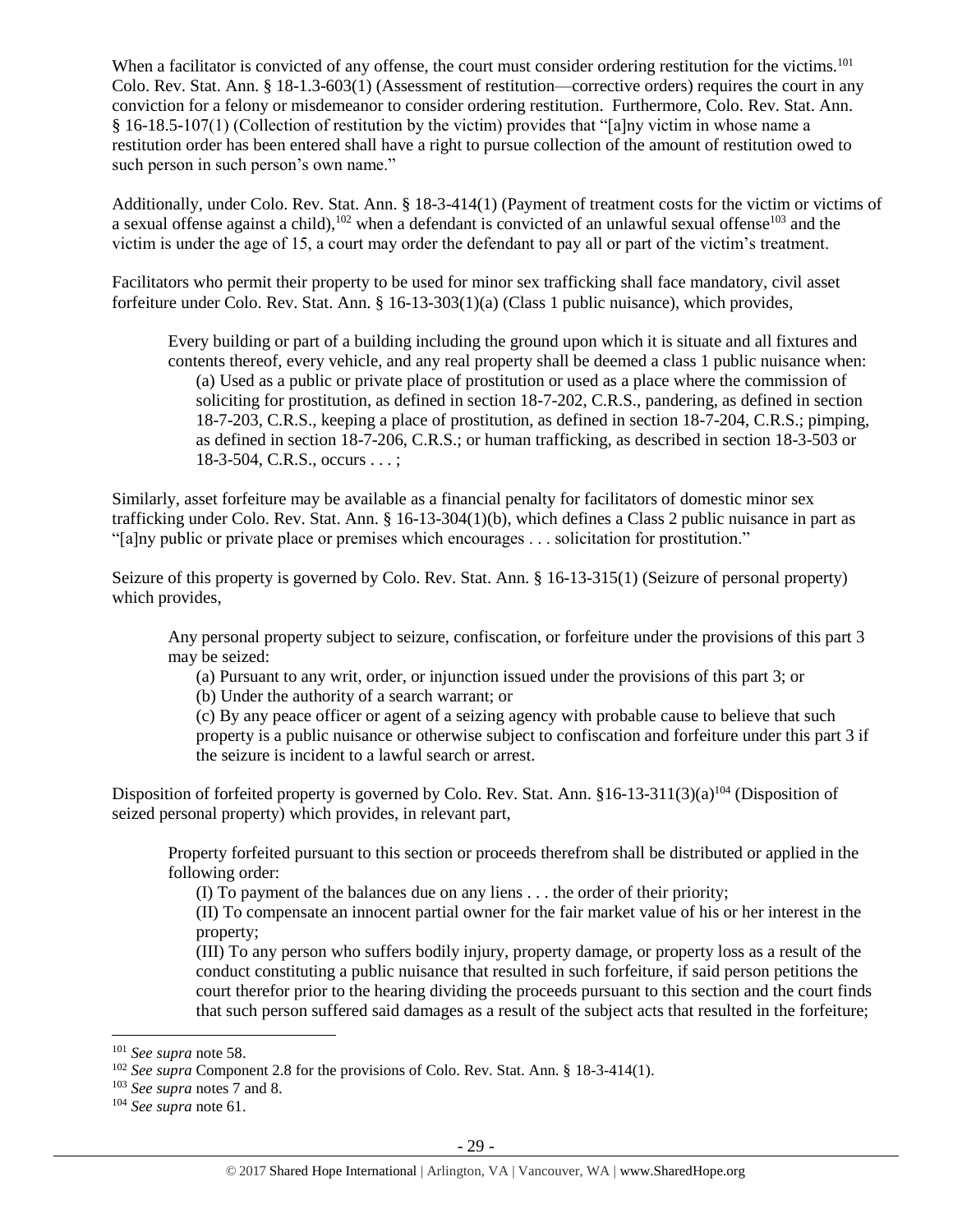(IV) To the law enforcement agency in possession of the property for reasonable fees and costs of sale, maintenance, and storage of the property;

(V) To the district attorney for actual and reasonable expenses related to the costs of prosecuting the forfeiture proceeding and title transfer not to exceed ten percent of the value of the property; (VI) One percent of the value of the property to the clerk of the court for administrative costs associated with compliance with this section;

(VII) The balance shall be delivered, upon order of the court, as follows:

(A) Fifty percent to the general fund of the governmental body or bodies with budgetary authority over the seizing agency for public safety purposes or, if the seizing agency was a multijurisdictional task force, fifty percent to be distributed in accordance with the appropriate intergovernmental agreement; and

(B) The remaining amount to the managed service organization contracting with the office of behavioral health in the department of human services serving the judicial district where the forfeiture proceeding was prosecuted to fund detoxification and substance use disorder treatment. Money appropriated to the managed service organization must be in addition to, and not be used to supplant, other funding appropriated to the office of behavioral health.

### *4.3 Promoting and selling child sex tourism is illegal.*

Colo. Rev. Stat. Ann. § 18-3-504(2)(a)(II)<sup>105</sup> (Human trafficking of a minor for sexual servitude) prohibits the advertisement and sale of child sex tourism. It states, "[a] person who knowingly advertises, offers to sell, or sells travel services<sup>106</sup> that facilitate an activity prohibited pursuant to subsection  $(2)(a)(I)$  of this section commits human trafficking of a minor for sexual servitude." Subsection (2)(a)(I) includes "sell[ing], recruit[ing], harbor[ing], transport[ing], transfer[ing], isolat[ing], entic[ing], provid[ing], receiv[ing], obtain[ing] by any means, maintain[ing], or mak[ing] available a minor for the purpose of commercial sexual activity."

A conviction under Colo. Rev. Stat. Ann. §  $18-3-504(2)(a)(II)$  is punishable as a Class 2 felony by imprisonment for 8–24 years, a fine of \$5,000–\$1,000,000, or both. Colo. Rev. Stat. Ann. §§ 18-3-504(2)(b),  $18-1.3-401(1)(a)(III)(A), (1)(a)(V)(A).<sup>107</sup>$ 

## *4.4 Promoting and selling images of child sexual exploitation carries penalties as high as similar federal offenses.*

Colo. Rev. Stat. Ann. § 18-6-403(3)(b), (c) (Sexual exploitation of a child) criminalizes the promotion and sale of images of child sexual exploitation (ICSE). Specifically, Colo. Rev. Stat. Ann. § 18-6-403(3)<sup>108</sup> provides,

A person commits sexual exploitation of a child if, for any purpose, he or she knowingly:

. . . . (b) Prepares, arranges for, publishes, including but not limited to publishing through digital or electronic means, produces, promotes, makes, sells, finances, offers, exhibits, advertises, deals in, or distributes, including but not limited to distributing through digital or electronic means, any sexually exploitative material; $^{109}$  or

. . . .

<sup>105</sup> *See supra* not[e 2.](#page-0-0)

<sup>&</sup>lt;sup>106</sup> Colo. Rev. Stat. Ann. § 18-3-502(11.5) defines "travel services" to include "the following services, offered either on a wholesale or retail basis: (a) Transportation by air, sea, road, or rail; (b) Related ground transportation; (c) Hotel accommodations; or (d) Package tours."

The text of Colo. Rev. Stat. Ann. § 18-3-502 cited here and elsewhere in this report includes amendments made by the enactment of House Bill 1072 during the 2017 1st Regular Session of the 71st General Assembly of the State of Colorado (effective September 1, 2017).

<sup>107</sup> *See supra* not[e 5.](#page-1-1)

<sup>108</sup> *See supra* not[e 9.](#page-2-1)

<sup>&</sup>lt;sup>109</sup> See supra not[e 11](#page-2-2) for the definition of "sexually exploitative material."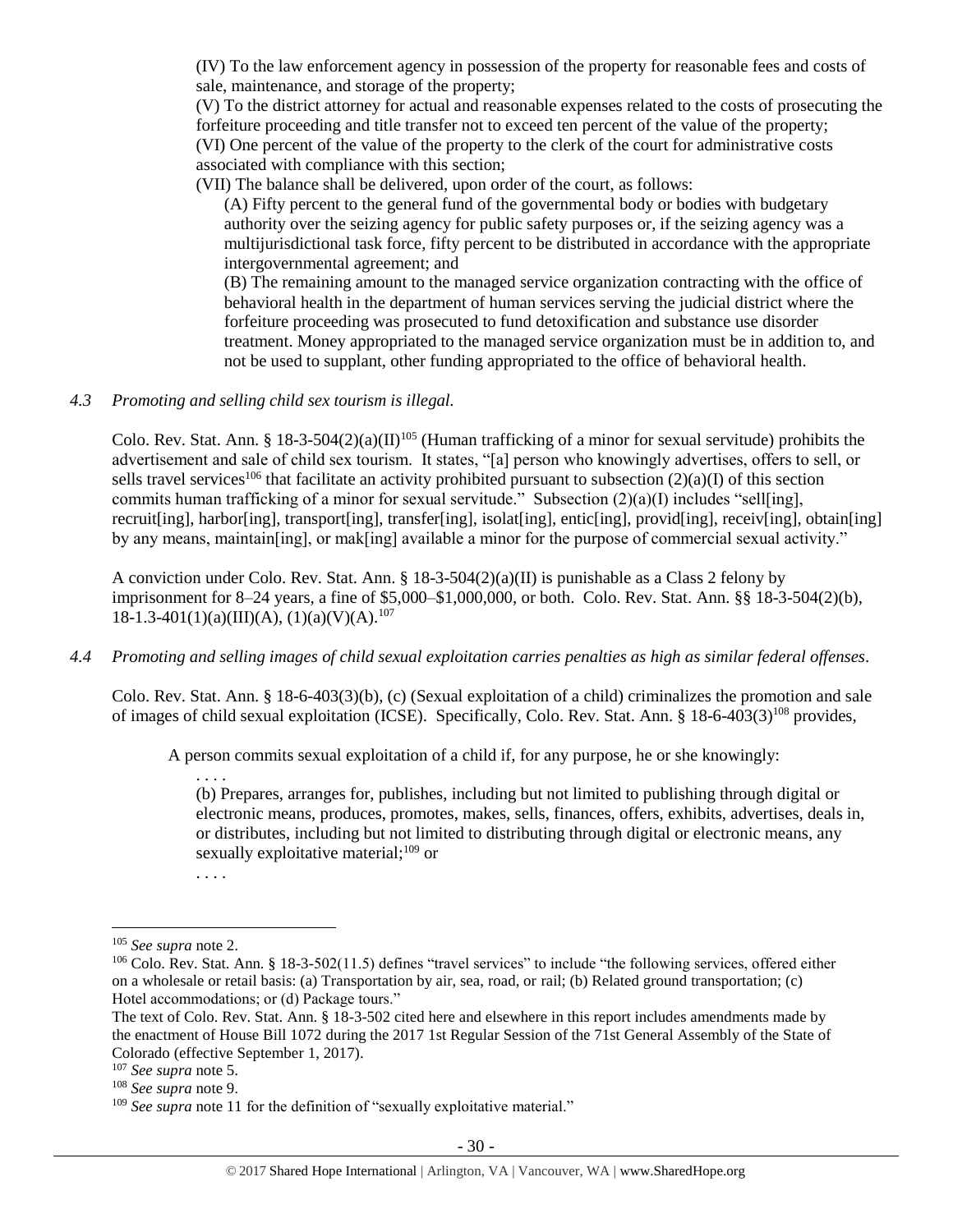(c) Possesses with the intent to deal in, sell, or distribute, including but not limited to distributing through digital or electronic means, any sexually exploitative material; . . . .

A conviction under Colo. Rev. Stat. Ann. § 18-6-403(3)(b), (c) is punishable as a Class 3 felony by imprisonment for 4–12 years, a fine of \$3,000–\$750,000, or both.<sup>110</sup> Colo. Rev. Stat. Ann. §§ 18-6-403(5)(a),  $18-1.3-401(1)(a)(III)(A), (1)(a)(V)(A).$ 

Colo. Rev. Stat. Ann. § 18-6-404 (Procurement of a child for sexual exploitation) also may apply to facilitators, including those who transport a child for the purpose of sexual exploitation of a child. Colo. Rev. Stat. Ann. § 18-6-404 criminalizes when a person "intentionally gives, transports, provides, or makes available, or who offers to give, transport, provide, or make available, to another person a child for the purpose of sexual exploitation of a child." A conviction under Colo. Rev. Stat. Ann. § 18-6-404 is punishable as a Class 3 felony by imprisonment for 4–12 years, a fine of \$3,000–\$750,000, or both. Colo. Rev. Stat. Ann. §§ 18-6-404, 18- 1.3-401(1)(a)(III)(A), (1)(a)(V)(A).

<sup>&</sup>lt;sup>110</sup> If the defendant "caused bodily injury to the victim or . . . used threat, intimidation, or force against the victim," enhanced penalties apply under Colo. Rev. Stat. Ann. § 18-1.3-406 (Mandatory sentences for violent crimes). Colo. Rev. Stat. Ann. § 18-1.3-406(2)(b)(I). *See supra* not[e 7](#page-1-0) for the provisions of Colo. Rev. Stat. Ann. § 18-1.3-406.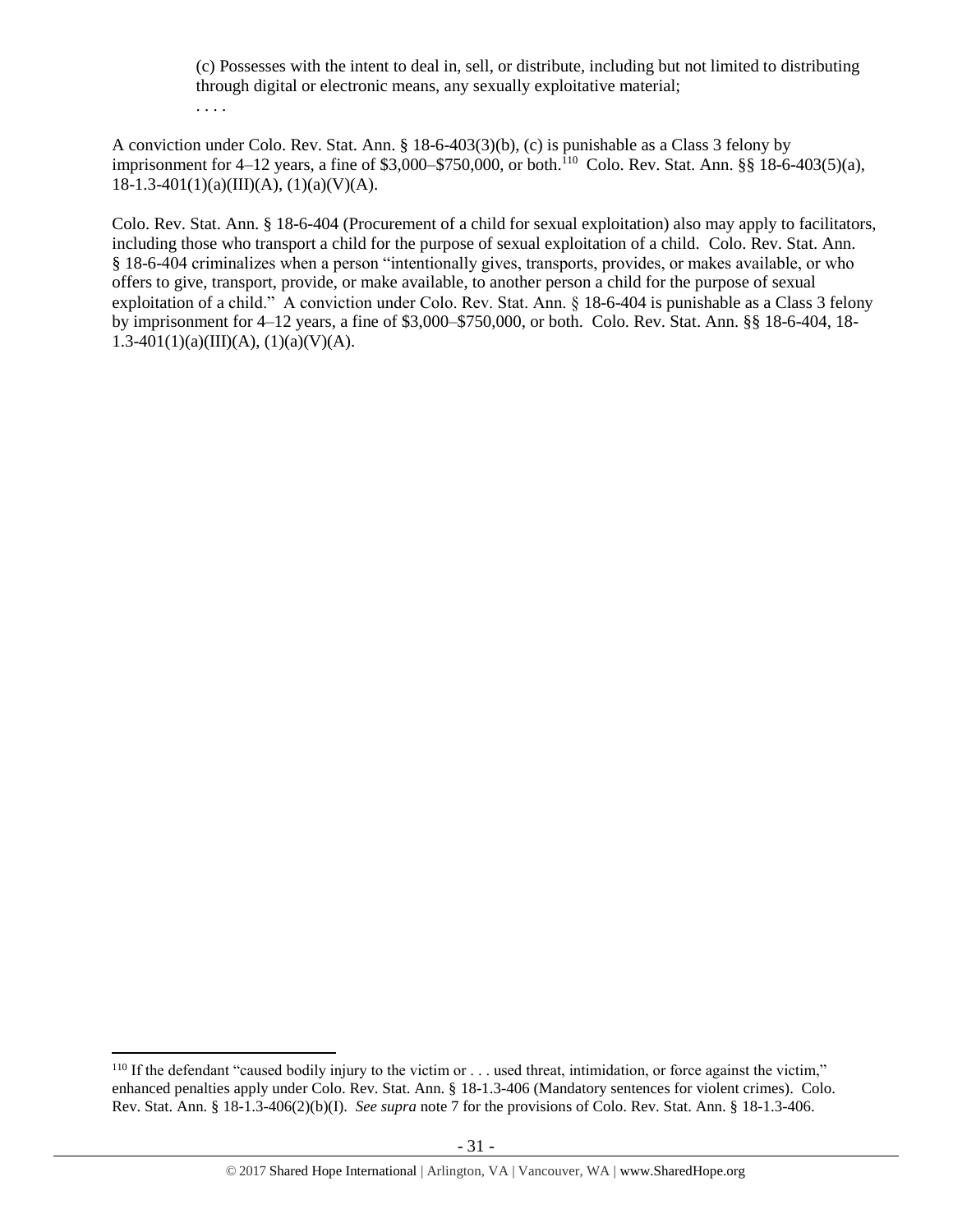## **FRAMEWORK ISSUE 5: PROTECTIVE PROVISIONS FOR THE CHILD VICTIMS**

## *Legal Components:*

- *5.1 Victims under the core child sex trafficking offense include all commercially sexually exploited children.*
- *5.2 The state sex trafficking statute expressly prohibits a defendant from asserting a defense based on the willingness of a minor under 18 to engage in the commercial sex act.*
- *5.3 State law prohibits the criminalization of minors under 18 for prostitution offenses.*
- *5.4 State law provides a non-punitive avenue to specialized services through one of more points of entry.*
- *5.5 Child sex trafficking is identified as a type of abuse and neglect within child protection statutes.*
- *5.6 The definition of "caregiver" or another related term in the child welfare statutes is not a barrier to a sex trafficked child accessing the protection of child welfare.*
- *5.7 Crime victims' compensation is specifically available to a child victim of sex trafficking or commercial sexual exploitation of children (CSEC).*
- *5.8 Victim-friendly procedures and protections are provided in the trial process for minors under 18.*
- *5.9 Child sex trafficking victims may vacate delinquency adjudications and expunge related records for prostitution and other offenses arising from trafficking victimization, without a waiting period.*
- *5.10 Victim restitution and civil remedies for victims of domestic minor sex trafficking or commercial sexual exploitation of children (CSEC) are authorized by law.*

*\_\_\_\_\_\_\_\_\_\_\_\_\_\_\_\_\_\_\_\_\_\_\_\_\_\_\_\_\_\_\_\_\_\_\_\_\_\_\_\_\_\_\_\_\_\_\_\_\_\_\_\_\_\_\_\_\_\_\_\_\_\_\_\_\_\_\_\_\_\_\_\_\_\_\_\_\_\_\_\_\_\_\_\_\_\_\_\_*

*5.11 Statutes of limitations for civil and criminal actions for child sex trafficking or commercial sexual exploitation of children (CSEC) offenses are eliminated or lengthened to allow prosecutors and victims a realistic opportunity to pursue criminal action and legal remedies.*

## *Legal Analysis:*

*5.1 Victims under the core child sex trafficking offense include all commercially sexually exploited children. 111*

Colo. Rev. Stat. Ann. § 18-3-504 (Human trafficking of a minor for sexual servitude) includes all commercial sexual exploitation of minors. Under Colo. Rev. Stat. Ann. § 18-3-504(2)(a), when the victim is a minor, means of force, fraud, or coercion are not required.<sup>112</sup> In addition, the human trafficking law applies to buyers through the term "obtains," regardless of third party control; thus, buying commercial sex with a person who is under the age of eighteen constitutes human trafficking.<sup>113</sup> Colo. Rev. Stat. Ann. § 18-3-504(2)(a)(I).<sup>114</sup> Consequently, Colorado's human trafficking offense includes any child who is bought for sex, regardless of whether force, fraud, or coercion is used, regardless of whether a buyer exploited the youth without a trafficker's involvement, and regardless of whether the victim identifies a trafficker. Colo. Rev. Stat. Ann.  $§$  18-3-504(2)(a).

*5.2 The state sex trafficking statute expressly prohibits a defendant from asserting a defense based on the willingness of a minor under 18 to engage in the commercial sex act.*

Colorado's sex trafficking statute prohibits a defendant from asserting a defense based on the willingness of the minor to engage in the commercial sex act. Colo. Rev. Stat. Ann. §  $18-3-504(2)(c)$ (I) (Human trafficking of a minor for sexual servitude) provides, it is not a defense that "[t]he minor consented to being sold, recruited,

<sup>114</sup> *See supra* not[e 2.](#page-0-0)

<sup>111</sup> *See generally* Shared Hope International, "Eliminating the Third Party Control Barrier to Identifying Juvenile Sex Trafficking Victims," JuST Response Policy Paper (2015), [http://sharedhope.org/wp](http://sharedhope.org/wp-content/uploads/2015/08/Policy-Paper_Eliminating-Third-Party-Control_Final1.pdf)[content/uploads/2015/08/Policy-Paper\\_Eliminating-Third-Party-Control\\_Final1.pdf](http://sharedhope.org/wp-content/uploads/2015/08/Policy-Paper_Eliminating-Third-Party-Control_Final1.pdf) (discussing need to include all commercially sexually exploited children within sex trafficking definitions and corresponding need to include buyer conduct in core sex trafficking offenses regardless of whether victim is under control of a third party).

<sup>112</sup> *See supra* discussion in Component 1.1.

<sup>113</sup> *See supra* discussion of buyer applicability in Component 2.1.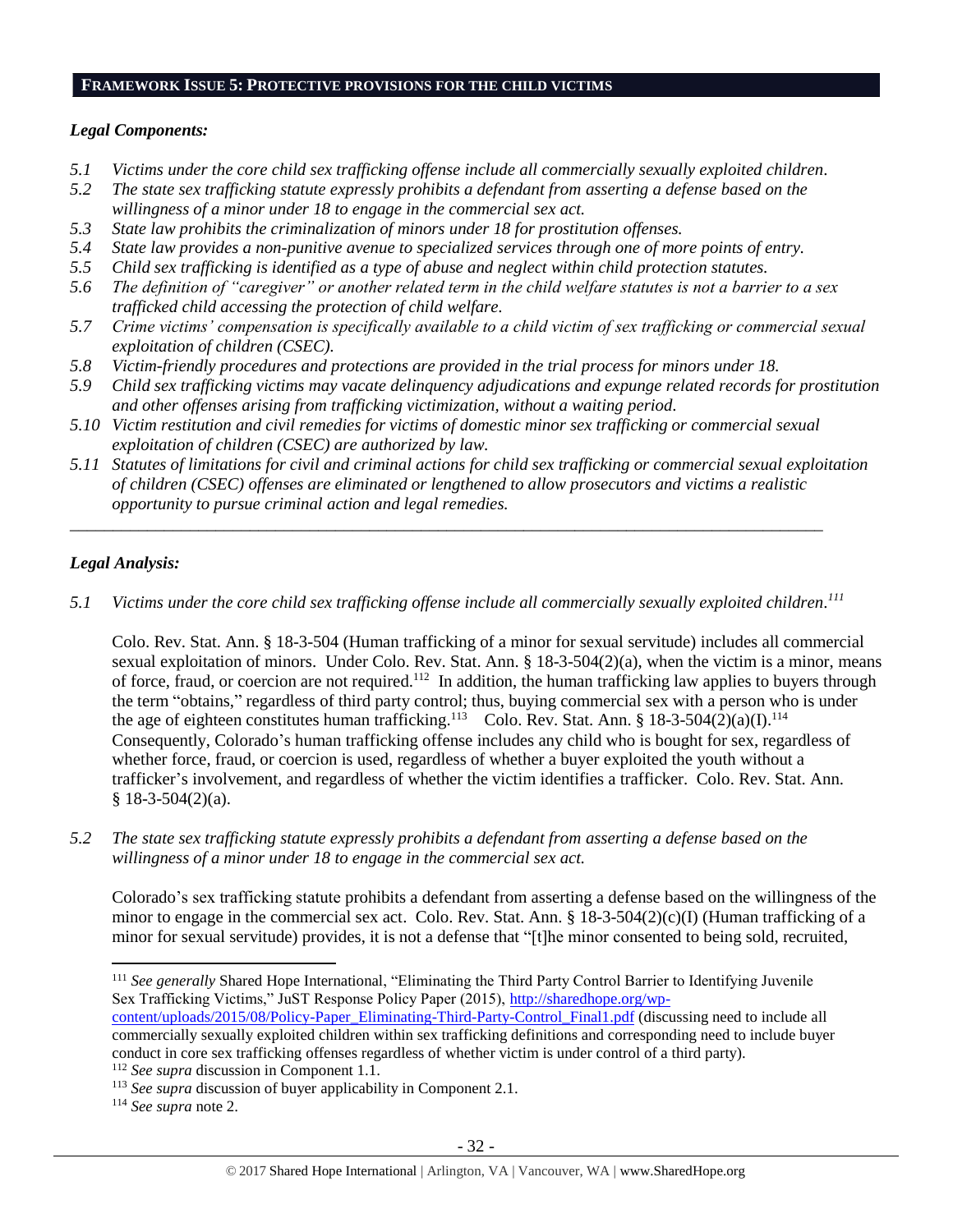harbored, transported, transferred, isolated, enticed, provided, received, obtained, or maintained by the defendant for the purpose of engaging in commercial sexual activity."

# *5.3 State law prohibits the criminalization of minors under 18 for prostitution offenses.<sup>115</sup>*

Colorado's law prohibiting prostitution, Colo. Rev. Stat. Ann. § 18-7-201(1) (Prostitution prohibited), is ageneutral, stating that "[a]ny person who performs or offers or agrees to perform any act of sexual intercourse, fellatio, cunnilingus, masturbation, or anal intercourse with any person not his spouse in exchange for money or other thing of value commits prostitution."

However, minor victims of Colo. Rev. Stat. Ann. § 18-3-504(2) (Human trafficking of a minor for sexual servitude) and Colorado's CSEC laws may be able to assert a defense under Colo. Rev. Stat. Ann. § 18-1-604 (Exemptions from liability based upon behavior of another), which states, "[u]nless otherwise provided by the statute defining the offense, a person shall not be legally accountable for behavior of another constituting an offense if he is a victim of that offense or the offense is so defined that his conduct is inevitably incidental to its commission." While this provision does not prohibit the criminalization of minors for prostitution offenses, a minor victim should be able to avoid a criminal justice outcome by asserting a defense that the violation of Colo. Rev. Stat. Ann. § 18-7-201(1) was "inevitably incidental to" the minor's victimization under Colo. Rev. Stat. Ann. § 18-3-504(2) (Human trafficking of a minor for sexual servitude) and Colorado's CSEC laws.<sup>116</sup>

Further, Colo. Rev. Stat. Ann. § 18-7-201.3(1) (Affirmative defense - human trafficking - expungement of record protective order – definitions) states,

A person charged with prostitution, as described in section 18-7-201 or any corresponding municipal code or ordinance, for an offense committed on or after July 1, 2015, which offense was committed as a direct result of being a victim of human trafficking, may assert as an affirmative defense that he or she is a victim of human trafficking as defined in subsection  $(4)$  of this section.<sup>117</sup> To assert the affirmative defense pursuant to this subsection (1), the person charged with the offense must demonstrate by a preponderance of the evidence that he or she was a victim of human trafficking at the time of the offense. An official determination or documentation is not required to assert an affirmative defense pursuant to this subsection (1), but official documentation from a federal, state, local, or tribal government agency indicating that the defendant was a victim at the time of the offense creates a presumption that his or her participation in the offense was a direct result of being a victim.

l <sup>115</sup> For more information regarding recent federal legislation impacting this component see: http://go.sharedhope.org/stateimpactmemo.

<sup>116</sup> Pursuant to Colo. Rev. Stat. Ann. § 18-3-505(a)(III) (Human trafficking council—created—duties—repeal), the Colorado Human Trafficking Council has been tasked with consideration of "whether the General Assembly should enact legislation concerning: (a) the prosecution of or granting of immunity to a child victim of commercial sexual exploitation for offenses related to that exploitation; (b) the creation of other legal protections, including statutory defenses for child victims of commercial sexual exploitation for offenses related to that exploitation and the creation of any necessary changes to title 19,C.R.S., to implement those legal protections or defenses; or (c) standards, guidelines, or mandates regarding the appropriate assessment, placement, and treatment of child victims of commercial sexual exploitation through title 19, C.R.S., including but not limited to the use of locked placement." <sup>117</sup> Pursuant to Colo. Rev. Stat. Ann. § 18-7-201.3(4) (Affirmative defense - human trafficking - expungement of record protective order – definitions), "As used in this section, unless the context otherwise requires: (a) 'Human trafficking' means an offense described in part 5 of article 3 of this title or any conduct that, if it occurred prior to the enactment of such part 5, would constitute an offense of human trafficking pursuant to part 5 of article 3 of this title. (b) 'Victim of human trafficking' means a 'victim' as defined in section 18-3-502 (12)." Pursuant to Colo. Rev. Stat. Ann. § 18-3-502(12) (Definitions), "'Victim' means a person who is alleged to have been, or who has been, subjected to human trafficking, as described in section 18-3-503 [Human trafficking for involuntary servitude—human trafficking of a minor for involuntary servitude] or section 18-3-504 [Human trafficking for sexual servitude - human trafficking of a minor for sexual servitude]."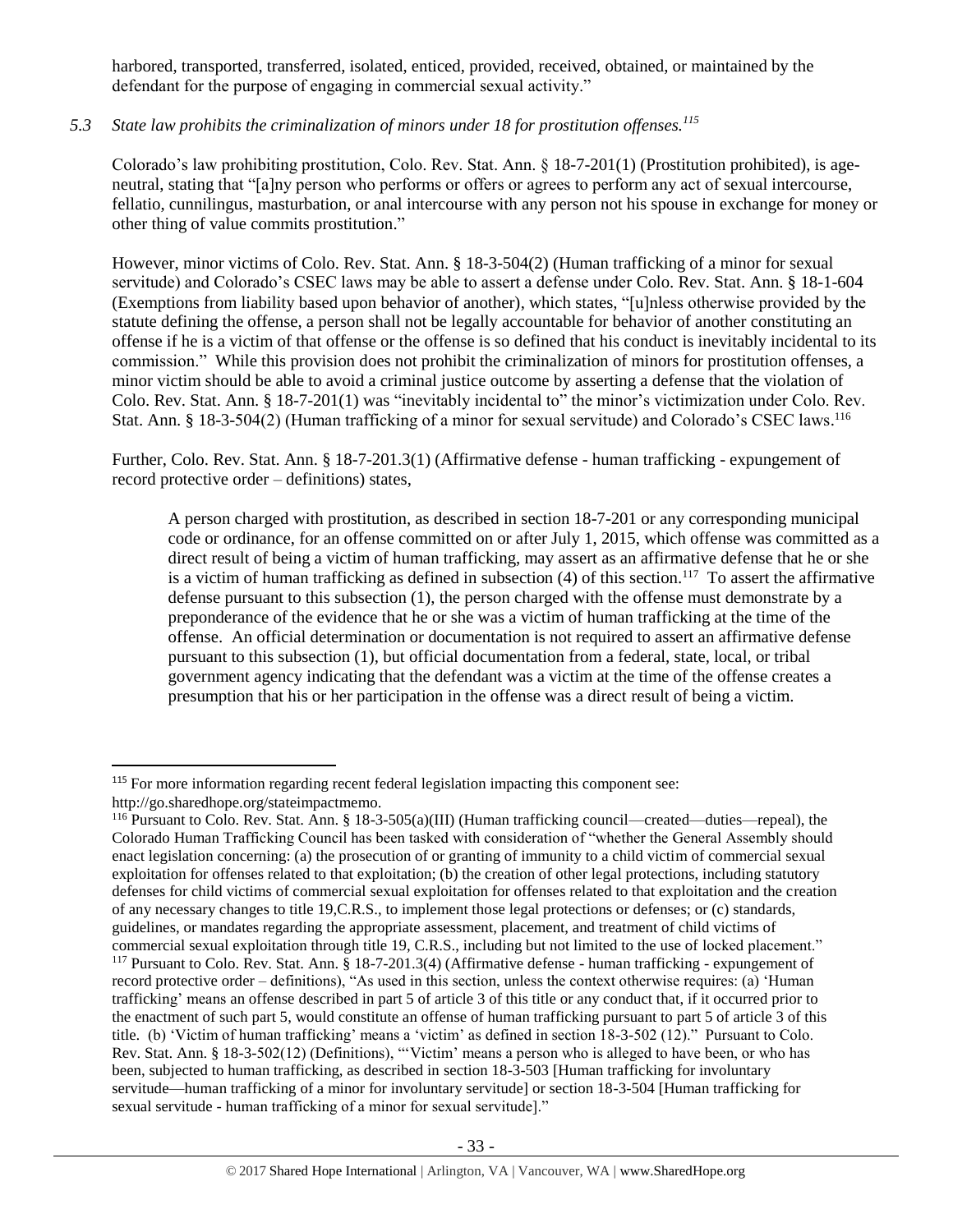Finally, Colo. Rev. Stat. Ann. § 18-3-504(2.5)<sup>118</sup> provides trafficking victims with an affirmative defense to trafficking charges, stating,

It is an affirmative defense to a charge pursuant to subsection (2) of this section if the person being charged can demonstrate by a preponderance of the evidence that, at the time of the offense, he or she was a victim of human trafficking for sexual servitude who was forced or coerced into engaging in the human trafficking of minors for sexual servitude pursuant to subsection (2) of this section.

5.3.1 Recommendation: Amend Colo. Rev. Stat. Ann. § 18-7-201 (Prostitution prohibited) to ensure that all minors are protected from criminalization for prostitution offenses.

*5.4 State law provides a non-punitive avenue to specialized services through one or more points of entry.*

## **System response to child engaged in commercial sex act**

Under Colo. Rev. Stat. Ann. § 19-3-308(4)(c) (Action upon report of intrafamilial, institutional, or third-party abuse – investigations – child protection team – rules), child welfare must provide services to juvenile sex trafficking victims when necessary and appropriate. Colo. Rev. Stat. Ann. § 19-3-308(4)(c) states,

Upon the receipt of a report, if the county department assessment concludes that a child has been a victim of intrafamilial, institutional, or third-party<sup>119</sup> abuse or neglect in which he or she has been subjected to human trafficking of a minor for sexual servitude, as described in section 18-3-504, C.R.S.; or commercial sexual exploitation of a child,<sup>120</sup> it shall, when necessary and appropriate, immediately offer social services to the child who is the subject of the report and to his or her family, and it may file a petition in the juvenile court or the district court with juvenile jurisdiction on behalf of such child . . . .

Additionally, Colo. Rev. Stat. Ann. § 19-3-308(4)(c) allows juvenile sex trafficking victims to be taken into protective custody during an investigation:

If, at any time after the commencement of an investigation, the county department has reasonable cause to suspect that the child or any other child under the same care is a victim of human trafficking, the county department shall notify the local law enforcement agency as soon as it is reasonably practicable to do so. If immediate removal is necessary to protect the child or other children under the same care from further abuse, the child or children may be placed in protective custody in accordance with sections 19-3-401(1)(a) [Taking children into custody] and 19-3-405 [Temporary protective custody].

## **Summary**

Although Colorado law provides juvenile sex trafficking victims with a statutory avenue to services, services are not required to be specialized to the needs of these children. Further, Colorado law does not mandate immunity for offenses committed as a result of the trafficking victimization.

5.4.1 Recommendation: Amend Colorado's protective response for juvenile sex trafficking victims to include a mandatory mechanism to prevent delinquency adjudications.

<sup>118</sup> *See supra* not[e 2.](#page-0-0)

<sup>&</sup>lt;sup>119</sup> Colo. Rev. Stat. Ann. § 19-1-103(108) defines "third-party abuse" as "a case in which a child is subjected to abuse, as defined in subsection (1) of this section, by any person who is not a parent, stepparent, guardian, legal custodian, spousal equivalent, as defined in subsection (101) of this section, or any other person not included in the definition of intrafamilial abuse, as defined in subsection (67) of this section."

<sup>&</sup>lt;sup>120</sup> Colo. Rev. Stat. Ann. § 19-1-103(23.5) defines "[c]ommercial sexual exploitation of children" as "crimes of a sexual nature committed against juvenile victims for financial or other economic reasons."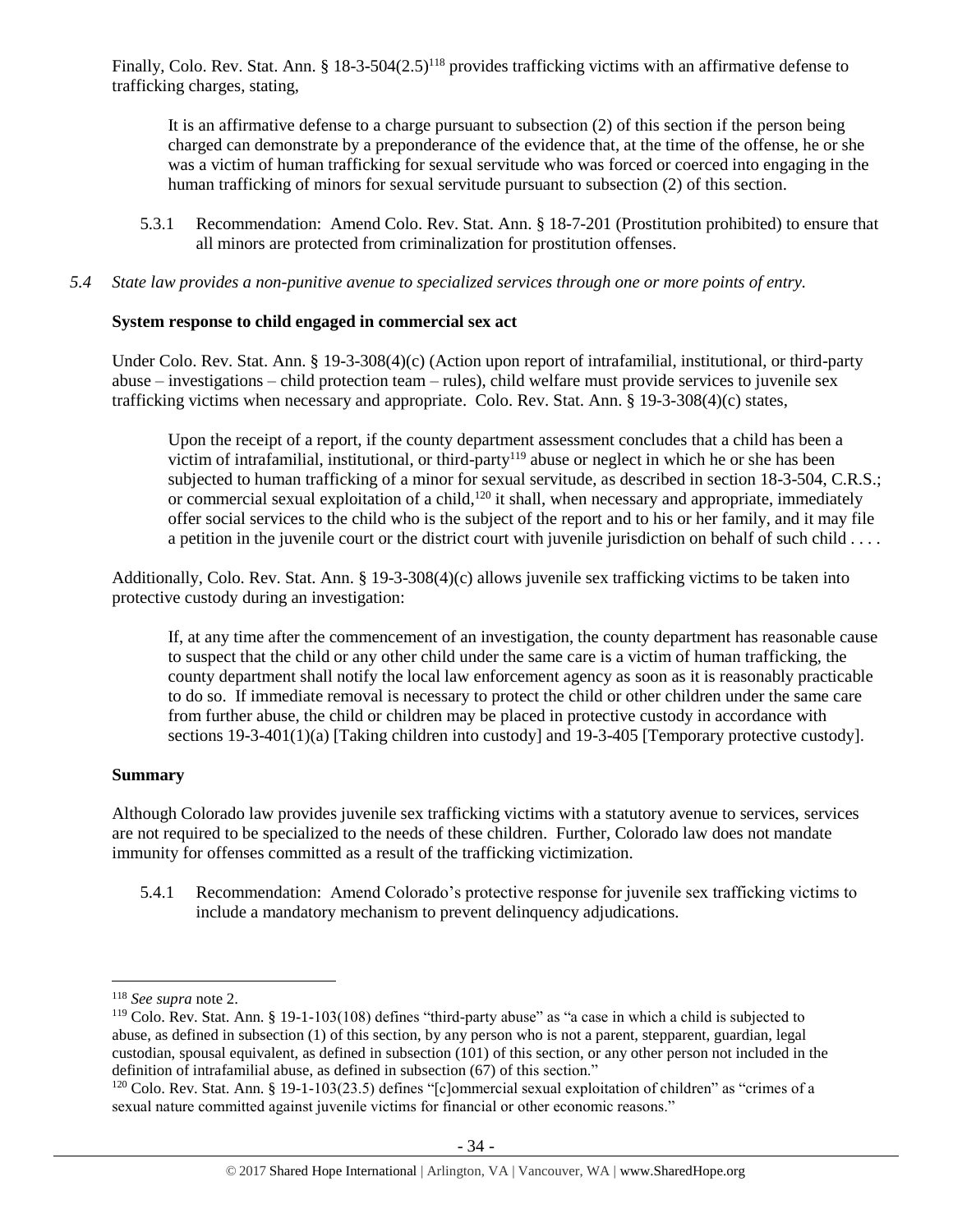# *5.5 Child sex trafficking is identified as a type of abuse and neglect within child protection statutes. 121*

Human trafficking of a minor for sexual servitude and crimes involving commercial sexual exploitation of children are identified as abuse and neglect under Colorado's child protection statutes. Colo. Rev. Stat. Ann. § 19-1-103(1)(a) defines "abuse" and "child abuse or neglect" as "an act or omission in one of the following categories that threatens the health or welfare of a child," including "(II) [a]ny case in which a child is subjected to unlawful sexual behavior as defined in section 16-22-102(9), C.R.S. [Definitions]; . . . [and] (VIII) [a]ny case in which a child is subjected to human trafficking of a minor for sexual servitude, as described in section 18-3- 504, C.R.S. [Human trafficking of a minor for sexual servitude]."

Pursuant to Colo. Rev. Stat. Ann. § 16-22-102(9),<sup>122</sup> the definition of "unlawful sexual behavior" includes violations of Colo. Rev. Stat. Ann. § 18-3-504(2) (Human trafficking of a minor for sexual servitude), § 18-3- 405 (Sexual assault on a child), § 18-3-305 (Enticement of a child), § 18-6-403 (Sexual exploitation of children), § 18-6-404 (Procurement of a child for sexual exploitation), § 18-7-402 (Soliciting for child prostitution), § 18-7-403 (Pandering of a child), § 18-7-403.5 (Procurement of a child), § 18-7-404 (Keeping a place of child prostitution), § 18-7-405 (Pimping of a child), § 18-7-405.5 (Inducement of child prostitution), § 18-7-406 (Patronizing a prostituted child), § 18-3-306(3) (Internet luring of a child) (where a Class 4 felony), and § 18-3-405.4 (Internet sexual exploitation of a child).

## *5.6 The definition of "caregiver" or another related term in the child welfare statutes is not a barrier to a sex trafficked child accessing the protection of child welfare.*

A trafficked child may access the protection of child welfare regardless of the child's relationship to the perpetrator of the abuse. Pursuant to Colo. Rev. Stat. Ann. § 19-3-308(4)(c) (Action upon report of intrafamilial, institutional, or third-party abuse - investigations - child protection team - rules), if "a child has been a victim of intrafamilial, institutional, or third-party abuse or neglect in which he or she has been subjected to human trafficking of a minor for sexual servitude . . . or commercial sexual exploitation of a child, [the country department] shall . . . immediately offer social services to the child . . . . [And i]f immediate removal is necessary to protect the child or other children under the same care from further abuse, the child or children may be placed in protective custody . . . ."

Additionally, Colo. Rev. Stat. Ann. § 19-1-103(35) (Definitions) defines a "custodian" as "a person who has been providing shelter, food, clothing, and other care for a child in the same fashion as a parent would, whether or not by order of court." This definition is broad enough to involve child protective services in non-familial trafficking cases.

Finally, the definition of "neglected or dependent child," as defined in Colo. Rev. Stat. Ann. § 19-3-102 (Neglected or dependent child) is broad enough to potentially encompass commercially sexually exploited youth who are not residing with their legal custodians. Colo. Rev. Stat. Ann. § 19-3-102(1) specifies that

## [a] child is neglected or dependent if

. . . .

(e) [t]he child is homeless, without proper care, or not domiciled with his or her parent, guardian, or legal custodian through no fault of such parent, guardian, or legal custodian; (f) The child has run away from home or is otherwise beyond the control of his or her parent,

guardian, or legal custodian;

. . . .

<sup>&</sup>lt;sup>121</sup> For more information regarding recent federal legislation impacting this component see: http://go.sharedhope.org/stateimpactmemo.

<sup>122</sup> *See supra* not[e 69.](#page-17-0)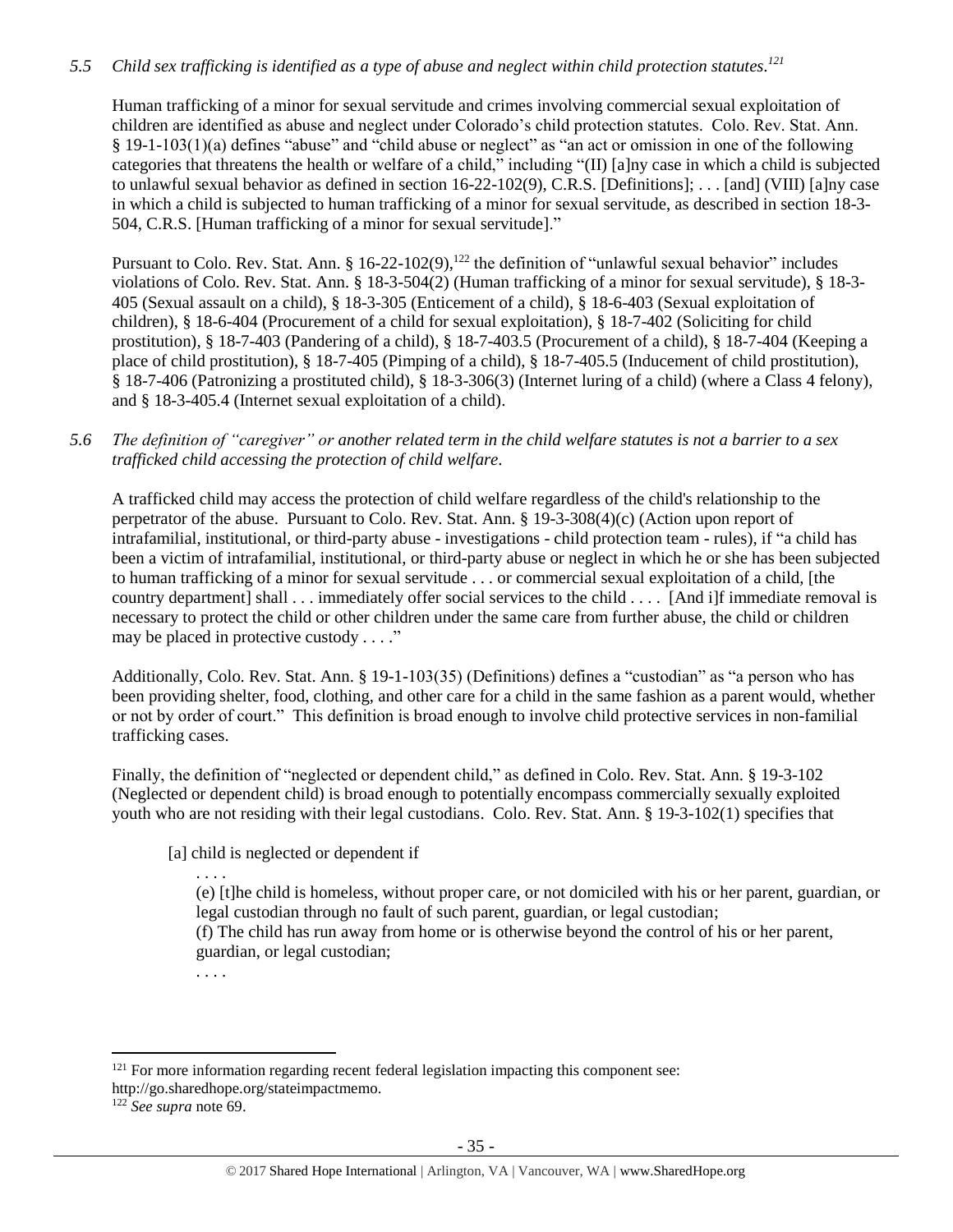*5.7 Crime victims' compensation is specifically available to a child victim of sex trafficking or commercial sexual exploitation of children (CSEC).*

Crime victims' compensation may be available to domestic minor sex trafficking victims pursuant to Colo. Rev. Stat. Ann. § 24-4.1-102(10)(a) (Definitions) to the extent that the victim<sup>123</sup> suffers "property damage, economic loss, injury, or death as a result of a compensable crime." A "compensable crime" is defined in part as "[a]n intentional, knowing, reckless or criminally negligent act . . . that results in residential property damage to or bodily injury or death of another person." Colo. Rev. Stat. Ann. § 24-4.1-102(4)(a)(I).

Even where a domestic minor sex trafficking victim is eligible to be an applicant for compensation, certain criteria in Colo. Rev. Stat. Ann. § 24-4.1-108 (Awarding compensation) may limit the ability of a commercially exploited child to obtain compensation. Under Colo. Rev. Stat. Ann. § 24-4.1-108(1)(b), (f),  $124$  to receive an award, a victim must have reported the crime to law enforcement within 72 hours of the crime's commission and file a claim for compensation within 1 year of the crime unless the board finds good cause for failure to do so. Colo. Rev. Stat. Ann.  $\S 24-4.1-108(1)(c)$  further requires the victim to have "cooperated fully with law enforcement officials in the apprehension and prosecution of the assailant [unless] the board has found good cause exists for the failure to cooperate." Lastly, Colo. Rev. Stat. Ann.  $\S 24-4.1-108(1)(e)$  requires that "[t]he death of or injury to the victim was not substantially attributable to [the victim's] wrongful act or substantial provocation of his assailant." Despite these limitations, Colo. Rev. Stat. Ann. § 24-4.1-108(2) authorizes the board to waive any of the requirements for compensation if justice so requires.

- 5.7.1 Recommendation: Amend Colo. Rev. Stat. Ann. § 24-4.1-108 (Awarding compensation) to create exceptions for victims of domestic minor sex trafficking to the ineligibility criteria in Colo. Rev. Stat. Ann. § 24-4.1-108(1).
- *5.8 Victim-friendly procedures and protections are provided in the trial process for minors under 18.*

Colorado affords some protections to commercially exploited children who are victims of Colo. Rev. Stat. Ann. § 18-3-504(2) (Human trafficking of a minor for sexual servitude) and Colorado's CSEC crimes.

Colo. Rev. Stat. Ann. § 18-3-411(3)–(5) (Sex offenses against children) provides certain protections to victims of an "unlawful sexual offense." <sup>125</sup> Colo. Rev. Stat. Ann. § 18-3-411(3)–(5) provides,

(3) Out-of-court statements made by a child describing any act or attempted act of sexual contact, intrusion, or penetration, as defined in section 18-3-401 [Definitions], performed or attempted to be performed with, by, or on the child declarant, not otherwise admissible by a statute or court rule which provides an exception to the objection of hearsay, may be admissible in any proceeding in which the child is a victim of an unlawful sexual offense pursuant to the provisions of section 13-25-129 [Statements of child victim of unlawful sexual offense against a child or of child abuse—hearsay exception], C.R.S.

(4) All cases involving the commission of an unlawful sexual offense shall take precedence before the court; the court shall hear these cases as soon as possible after they are filed.

(5) The statutory privilege between the husband and the wife shall not be available for excluding or refusing testimony in any prosecution of an unlawful sexual offense.

Additionally, Colo. Rev. Stat. Ann. § 18-3-413 (Video tape depositions—children—victims of sexual offenses) provides,

<sup>&</sup>lt;sup>123</sup> See supra Component 5.1 for the definition of "victim."

<sup>&</sup>lt;sup>124</sup> Colo. Rev. Stat. Ann. § 24-4.1-108(f) further states, "For purposes of this paragraph (f), 'good cause' may include but is not limited to circumstances in which a crime has remained unsolved for more than one year." <sup>125</sup> *See supra* note[s 7](#page-1-0) and [8](#page-1-2) for the definition of "unlawful sexual offense."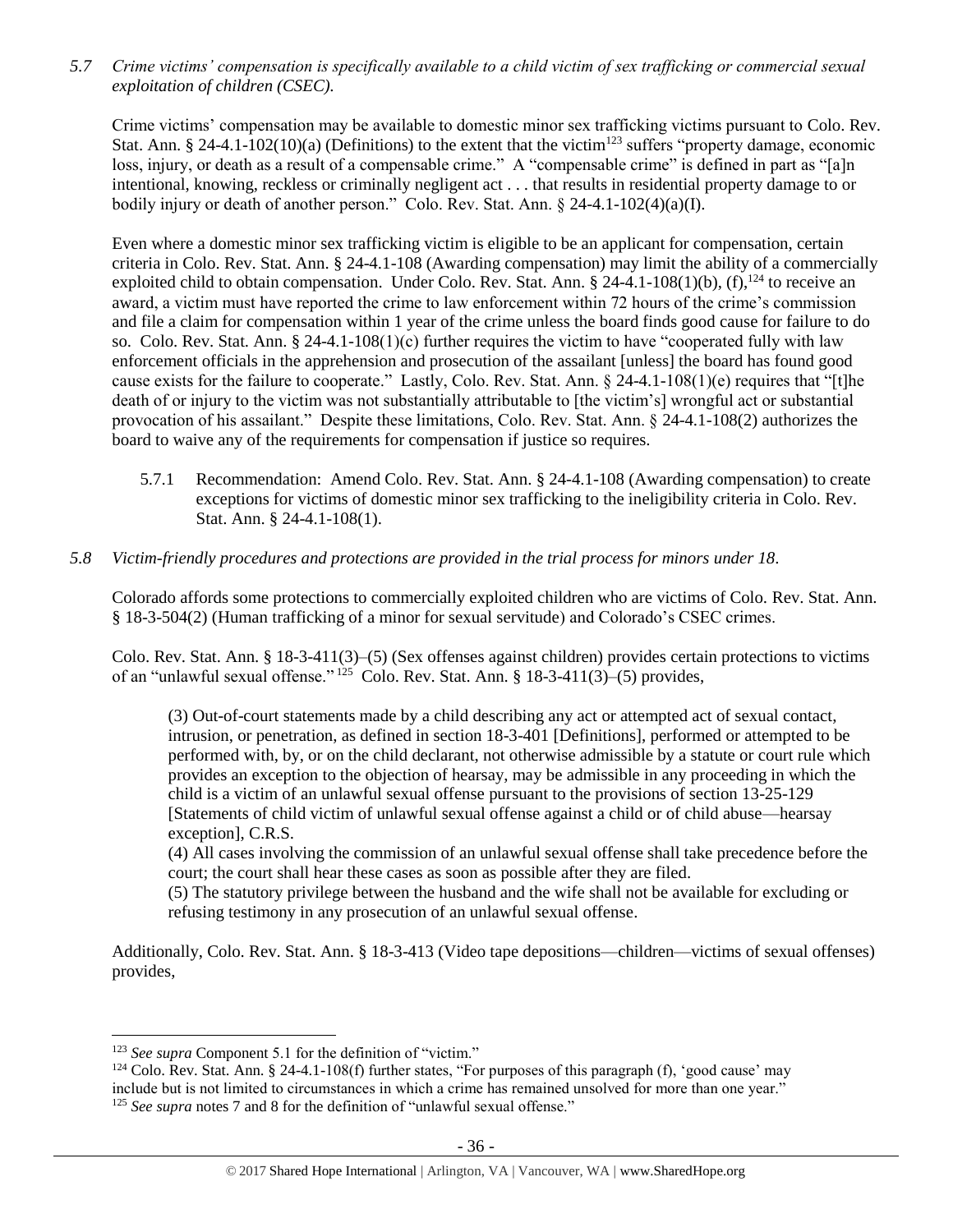(1) When a defendant has been charged with an unlawful sexual offense . . . and when the victim at the time of the commission of the act is a child less than fifteen years of age, the prosecution may apply to the court for an order that a deposition be taken of the victim's testimony and that the deposition be recorded and preserved on video tape.

. . . .

(3) Upon timely receipt of the application, the court shall make a preliminary finding regarding whether, at the time of trial, the victim is likely to be medically unavailable or otherwise unavailable within the meaning of rule 804(a) of the Colorado rules of evidence. Such finding shall be based on, but not be limited to, recommendations from the child's therapist or any other person having direct contact with the child, whose recommendations are based on specific behavioral indicators exhibited by the child. If the court so finds, it shall order that the deposition be taken, pursuant to rule 15 (d) of the Colorado rules of criminal procedure, and preserved on video tape . . . .

(4) If at the time of trial the court finds that further testimony would cause the victim emotional trauma so that the victim is medically unavailable or otherwise unavailable within the meaning of rule 804 (a) of the Colorado rules of evidence, the court may admit the video tape of the victim's deposition as former testimony under rule 804 (b) (1) of the Colorado rules of evidence.

(5) Nothing in this section shall prevent the admission into evidence of any videotaped statements of children which would qualify for admission pursuant to section 13-25-129, C.R.S., or any other statute or rule of evidence.

Colo. Rev. Stat. Ann. § 18-3-417 (Reports of sexual assault by applicants, registrants, or licensed professionals) makes victims' advocates available to victims of Colo. Rev. Stat. Ann. § 18-3-405 (Sexual assault on a child), § 18-3-405.4 (Internet sexual exploitation of a child), or any unlawful sexual offense. Colo. Rev. Stat. Ann. § 18-3-417 requires a victim's advocate to "make reasonable efforts to advise the victim of the right to pursue criminal action, the right to pursue civil action, the applicable statutes of limitations, and contact information for the police, sheriff, and community-based resources in the jurisdiction where the alleged offense occurred." When a victim is under the age of 15, pursuant to Colo. Rev. Stat. Ann. § 18-3-414 (Payment of treatment costs for the victim or victims of a sexual offense against a child), a court may order an offender convicted of "an unlawful sexual offense<sup>"126</sup> to pay for the victim's treatment.

Pursuant to Colo. Rev. Stat. Ann. § 18-3-407(1) (Victim's and witness's prior history—evidentiary hearing victim's identity—protective order),

Evidence of specific instances of the victim's or a witness's prior or subsequent sexual conduct, opinion evidence of the victim's or a witness's sexual conduct, and reputation evidence of the victim's or a witness's sexual conduct may be admissible only at trial and shall not be admitted in any other proceeding except at a proceeding pursuant to paragraph (c) of subsection (2) of this section. At trial, such evidence shall be presumed to be irrelevant except:

(a) Evidence of the victim's or witness' prior or subsequent sexual conduct with the actor; (b) Evidence of specific instances of sexual activity showing the source or origin of semen, pregnancy, disease, or any similar evidence of sexual intercourse offered for the purpose of showing that the act or acts charged were or were not committed by the defendant.

In prosecutions of "class 4 felony internet luring of a child, as described in section 18-3-306(3) . . . and 18-6- 404 [Procurement of a child for sexual exploitation], and any offense described in Part 4 of Article 7 of this Title"<sup>127</sup> among other sex offenses, Colo. Rev. Stat. Ann. § 18-3-407(2) provides that "evidence, that is not excepted under subsection (1) of this section, of specific instances of the victim's or a witness's prior or subsequent sexual conduct, or opinion evidence of the victim's or a witness's sexual conduct, or reputation evidence of the victim's or a witness's sexual conduct, or evidence that the victim or a witness has a history of

<sup>126</sup> *See supra* note[s 7](#page-1-0) and [8.](#page-1-2)

<sup>&</sup>lt;sup>127</sup> See supra Component 1.2 (Part 4 of Article 7 of Title 18 includes many of the CSEC offenses listed in Component 1.2.).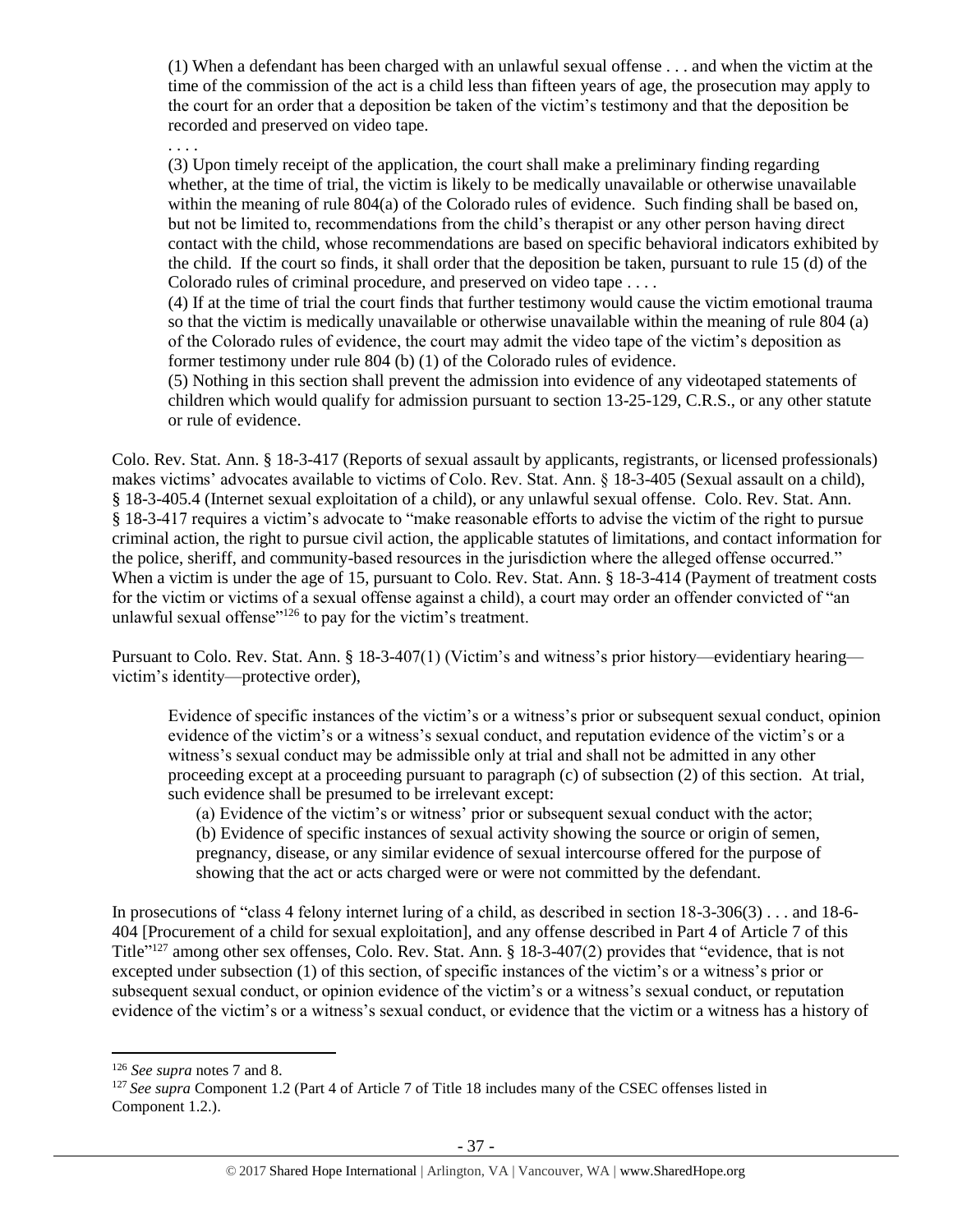false reporting of sexual assaults," shall only be admitted upon the following of certain procedures set out in the statute.

Other rights are more generally afforded to all victims of crimes. Colo. Rev. Stat. Ann. § 24-4.1-302.5(1)<sup>128</sup> (Rights afforded to victims) provides certain enumerated rights for victims, including the following:

(b.7) For a victim of a sex offense, the right to be informed of the filing of a petition by the perpetrator of the offense to terminate sex offender registration . . . .

(c) (I) Except as otherwise provided in subparagraph  $(II)$  of this paragraph  $(c)$ : (A) The right to be informed, upon request by the victim, when a person who is accused or convicted of a crime against the victim is released or discharged from county jail; (B) The right to be informed, upon written request by the victim, when a person who is accused or convicted of a crime against the victim is released or discharged from custody other than county jail, is paroled, escapes from a secure or nonsecure correctional facility or program, or absconds from probation or parole.

. . . . . . . .

 $\overline{\phantom{a}}$ 

. . . .

Lastly, Colo. Rev. Stat. Ann. § 24-72-304(4.5)(a) (Inspection of criminal justice records) protects the confidentiality of human trafficking and CSEC victims by requiring that a child victim's<sup>129</sup> identifying information "be deleted from any criminal justice record prior to the release of such record . . . when such record bears the notation 'child victim' . . . ." Additionally, human trafficking victims who assert an affirmative defense to prostitution charges pursuant to Colo. Rev. Stat. Ann. § 18-7-201.3 (Affirmative defense—human trafficking—expungement of record protective order—definitions) may also request a protective order to protect their confidentiality. Colo. Rev. Stat. Ann. § 18-7-201.3(3) states, "At the request of a person who asserted the affirmative defense pursuant to subsection  $(1)$  of this section,<sup>130</sup> the court may at any time issue a protective order concerning protecting the confidentiality of the person asserting the affirmative defense."

- (II) Internet sexual exploitation of a child under section 18-3-405.4, C.R.S.;
- (III) Enticement of a child under section 18-3305, C.R.S.;
- (IV) Internet luring of a child under section 18-3-306, C.R.S.;
- (V) Soliciting for child prostitution under section 18-7-402, C.R.S.;
- (VI) Pandering of a child under section 18-7-403, C.R.S.;
- (VII) Procurement of a child under section 18-7-403.5; (VIII) Keeping a place of child prostitution
- under section 18-7-404, C.R.S.;
- (IX) Pimping of a child under section 18-7-405, C.R.S.;
- (X) Inducement of child prostitution under section 18-7-405.5, C.R.S.;
- (XI) Patronizing a prostituted child under section 18-7-406, C.R.S.;
- (XII) Human trafficking of a minor for involuntary servitude under section 18-3-503, C.R.S.;
- (XIII) Human trafficking of a minor for sexual servitude under section 18-3-504(2), C.R.S.; and
- (XIV) An attempt to commit any of the offenses listed in subparagraphs (I) to (XIII) of this paragraph (b).

<sup>130</sup> *See supra* Component 1.3 for text of Colo. Rev. Stat. Ann. § 18-7-201.3(1).

<sup>&</sup>lt;sup>128</sup> The text of Colo. Rev. Stat. Ann. § 24-4.1-302.5 cited here and elsewhere in this report includes amendments made by the enactment of House Bill 1204 during the 2017 1st Regular Session of the 71st General Assembly of the State of Colorado (effective November 1, 2017).

<sup>129</sup> Pursuant to Colo. Rev. Stat. Ann. § 24-72-304(4.5)(b)

A criminal justice agency or custodian of criminal justice records shall make the notion "child victim" on any record of official action . . . when the official action is related to the commission or the alleged commission of any of the offenses in the following statutes:

<sup>(</sup>I) Part 4 of article 6 of title 18, C.R.S.;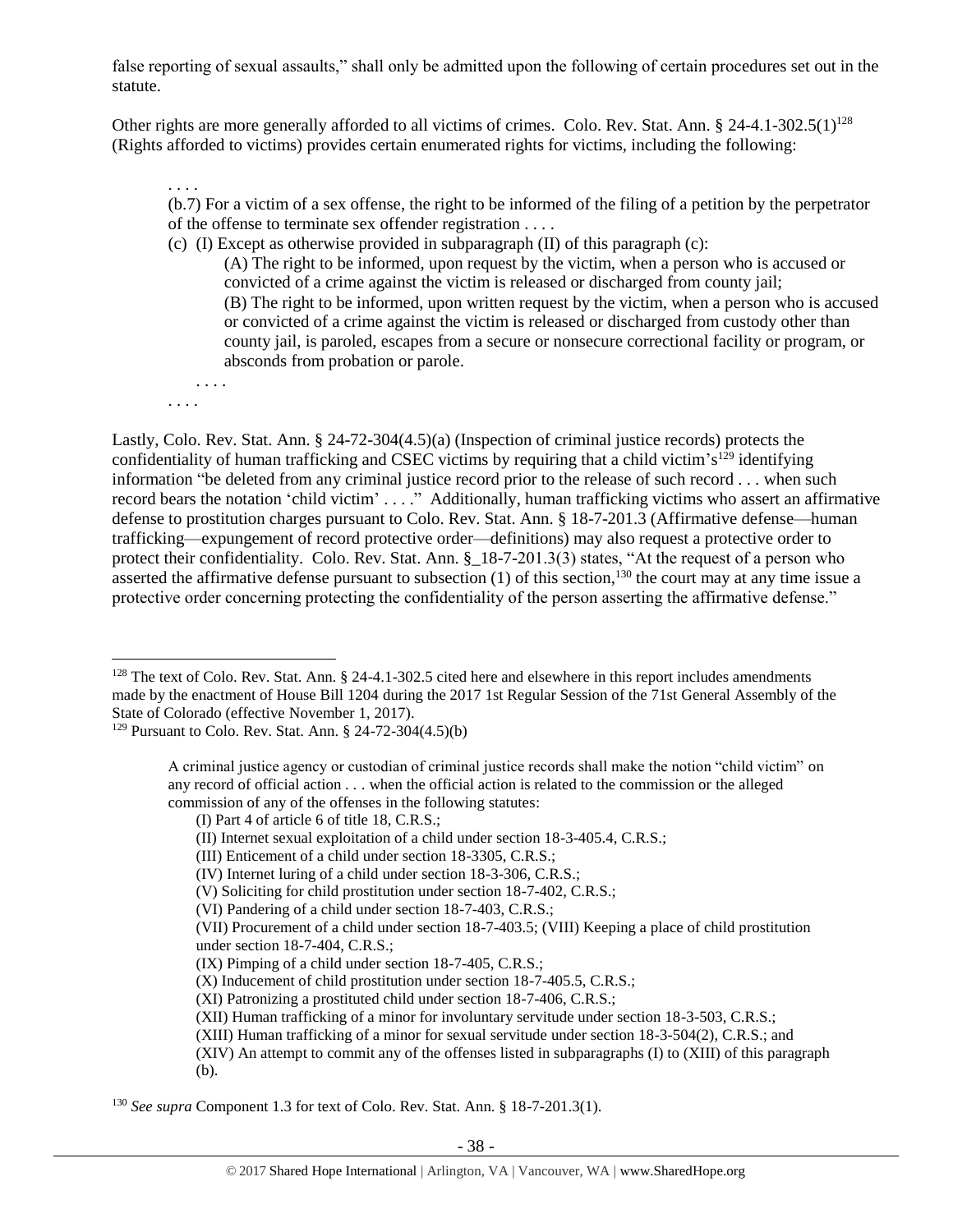*5.9 Child sex trafficking victims may vacate delinquency adjudications and expunge related records for prostitution and other offenses arising from trafficking victimization, without a waiting period.*

Colorado law does not provide a mechanism for minors to vacate delinquency adjudications related to trafficking victimization, but juvenile records may be expunged upon completion of any imposed sentence unless the adjudication involved unlawful sexual behavior or another specified offense. Pursuant to Colo. Rev. Stat. Ann.  $\S$  19-1-306(5)<sup>131</sup> (Expungement of juvenile delinquent records),

(a) The court shall send notice to the prosecuting attorney and supervising agency of the juvenile at least ninety-one days prior to the end of the juvenile's diversion program, deferred adjudication, informal adjustment, or sentence that all records in a juvenile delinquency case in the custody of the court, and any records related to the case and charges in the custody of any other agency, person, company, organization, will be expunged<sup>132</sup> after completion of:

(I) A juvenile diversion program, a deferred adjudication, or an informal adjustment;

(II) A juvenile sentence for an adjudication for a class 1 misdemeanor or a petty or a misdemeanor offense that is not eligible for expungement under subsection (4) of this section, if the offense did not involve unlawful sexual behavior a defined in section 16-22-102(9);

(III) A juvenile sentence for an adjudication for a misdemeanor offense involving unlawful sexual contact as described in section 18-3-404; or

(IV) A juvenile sentence for an adjudication for a felony offense or felony drug offense if:

(A) The felony offense did not constitute unlawful sexual behavior as defined in section 16-22- 102(9);

(B) The felony offense was not a crime of violence as described in section 18-1.3-406;

(C) The felony offense was not a class 1 or class 2 felony; and

(D) The juvenile has no prior felony adjudications.

. . . .

(d) If neither the prosecuting attorney nor a victim files an objection within eighty-four days after the issuance of the notice pursuant to subsection (5)(a) of this section, the court shall order all records in the juvenile delinquency case in the custody of the court, and any records related to the case and charges in the custody of any other agency, person, company, or organization, expunged.

However, Colo. Rev. Stat. Ann. § 19-1-306(8) states,

Notwithstanding the provisions of subsections (4), (5), and (6) of this section, a court shall not expunge the record of a person who is:

. . . .

l

<sup>&</sup>lt;sup>131</sup> The text of Colo. Rev. Stat. Ann. § 19-1-306 cited here and elsewhere in this report includes amendments made by the enactment of House Bill 1204 during the 2017 1st Regular Session of the 71st General Assembly of the State of Colorado (effective November 1, 2017).

<sup>132</sup> Colo. Rev. Stat. Ann. § 19-1-306(10) states in part,

The court may order expunged any records, but, at a minimum, the following records must be expunged pursuant to every expungement order:

<sup>(</sup>a) All court records;

<sup>(</sup>b) All records retained within the office of the prosecuting attorney;

<sup>(</sup>c) All probation and parole records;

<sup>(</sup>d) All law enforcement records;

<sup>(</sup>e) All department of human services records, including disassociating the offense and the disposition information from the name of the youth in the management information system;

<sup>(</sup>f) All division of youth corrections records;

<sup>(</sup>g) All department of corrections records; and

<sup>(</sup>h) References to the criminal case or charge contained in the school records.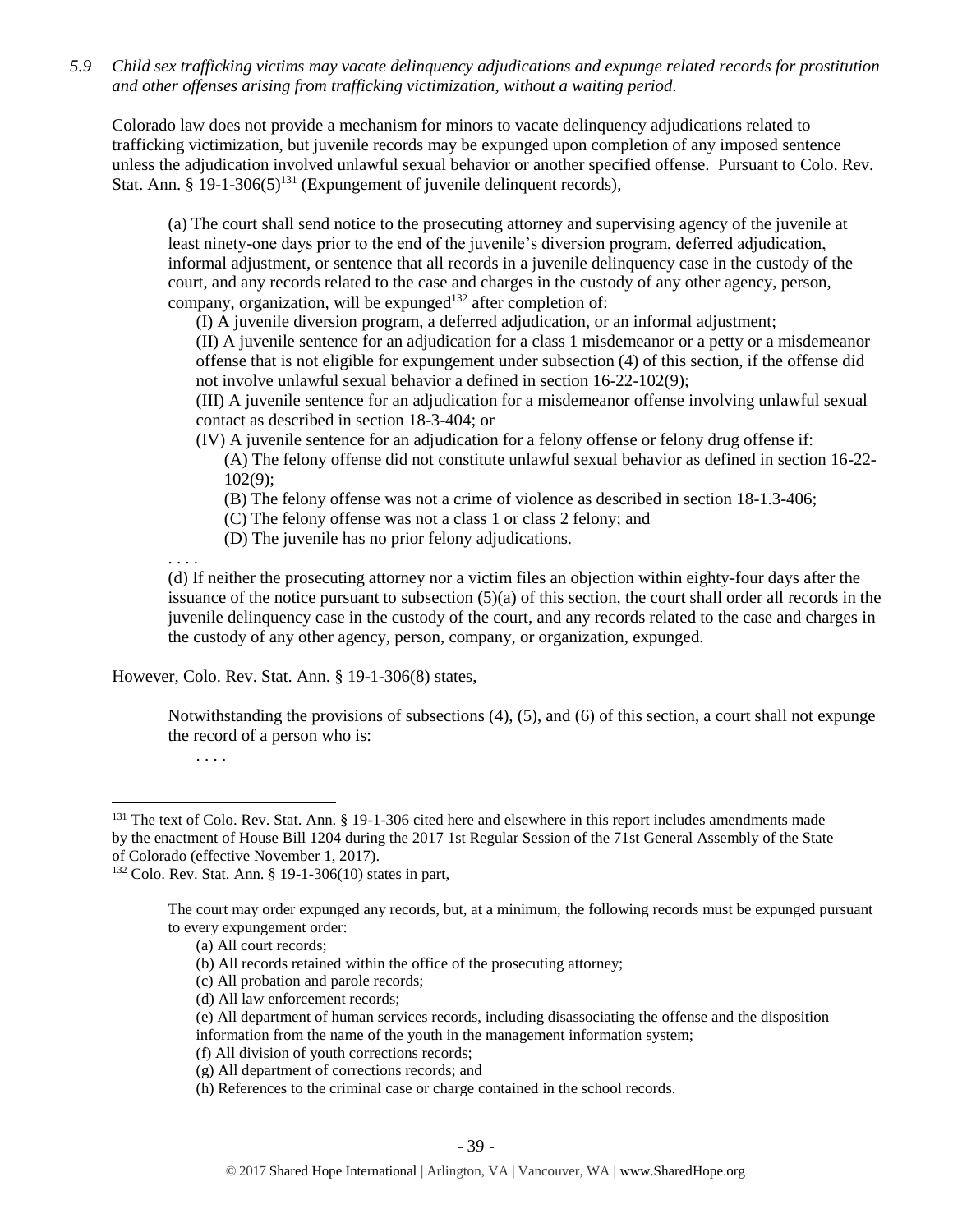(c) Adjudicated for a felony offense involving unlawful sexual behavior as described in section 16-  $22-102(9)$ ; or

(d) Charged, adjudicated, or convicted of any offense or infraction pursuant to title 42 [Vehicles and traffic].

The definition of "unlawful sexual behavior" includes violations of Colo. Rev. Stat. Ann. § 18-3-504(2) (Human trafficking of a minor for sexual servitude),  $\S$  18-7-402(1)(a) (Soliciting for child prostitution),  $\S$  18-7-405.5(1) (Inducement of child prostitution), § 18-3-305 (Enticement of a child), § 18-6-404 (Procurement of a child for sexual exploitation), § 18-7-403.5 (Procurement of a child), and § 18-6-403(3)(b.5) (Sexual exploitation of a child), which criminalizes the possession of images of child sexual exploitation (ICSE). Colo. Rev. Stat. Ann. §  $16-22-102(9)^{133}$  (Definitions).

Accordingly, a minor would be unable to expunge juvenile records related to any of the offenses enumerated above even if the offense was committed pursuant to his or her own trafficking victimization.

- 5.9.1 Recommendation: Enact a law that allows child sex trafficking victims to vacate delinquency adjudications and expunge related records for prostitution and other offenses arising from trafficking victimization, without a waiting period.
- *5.10 Victim restitution and civil remedies for victims of domestic minor sex trafficking or commercial sexual exploitation of children (CSEC) are authorized by law.*

Restitution for victims of human trafficking is mandatory following a conviction for a trafficking offense in Colorado. Colo. Rev. Stat. Ann. § 18-1.3-603(9) (Assessment of restitution – corrective orders) establishes that

For a conviction for human trafficking for involuntary servitude, as described in section 18-3-503, or human trafficking for sexual servitude, as described in section 18-3-504, the court shall order restitution, if appropriate, pursuant to this section even if the victim is unavailable to accept payment of restitution.<sup>134</sup>

Additionally, Colo. Rev. Stat. Ann. § 18-1.3-602(4)(e) expressly defines a "victim" as "a person less than eighteen years of age who has been trafficked by an offender, as described in section . . . 18-3-504 [Trafficking for sexual servitude]." Colo. Rev. Stat. Ann. § 18-1.3-603(1) (Assessment of restitution—corrective orders) states,

Every order of conviction of a felony, misdemeanor, petty, or traffic misdemeanor offense, except any order of conviction for a state traffic misdemeanor offense issued by a municipal or county court in which the prosecuting attorney is acting as a special deputy district attorney pursuant to an agreement with the district attorney's office, shall include consideration of restitution. Each such order shall include one or more of the following:

(a) An order of a specific amount of restitution be paid by the defendant;

(b) An order that the defendant is obligated to pay restitution, but that the specific amount of restitution shall be determined within the ninety-one days immediately following the order of conviction, unless good cause is shown for extending the time period by which the restitution amount shall be determined;

(c) An order, in addition to or in place of a specific amount of restitution, that the defendant pay restitution covering the actual costs of specific future treatment of any victim of the crime; or

<sup>133</sup> *See supra* not[e 69.](#page-17-0)

 $134$  Colo. Rev. Stat. Ann. § 18-1.3-603(10)(a) (Assessment of restitution – corrective orders) provides, "If, as a result of the defendant's conduct, a crime victim compensation board has provided assistance to or on behalf of a victim pursuant to article 4.1 of title 24, C.R.S., the amount of assistance provided and requested by the crime victim compensation board is presumed to be a direct result of the defendant's criminal conduct and must be considered by the court in determining the amount of restitution ordered."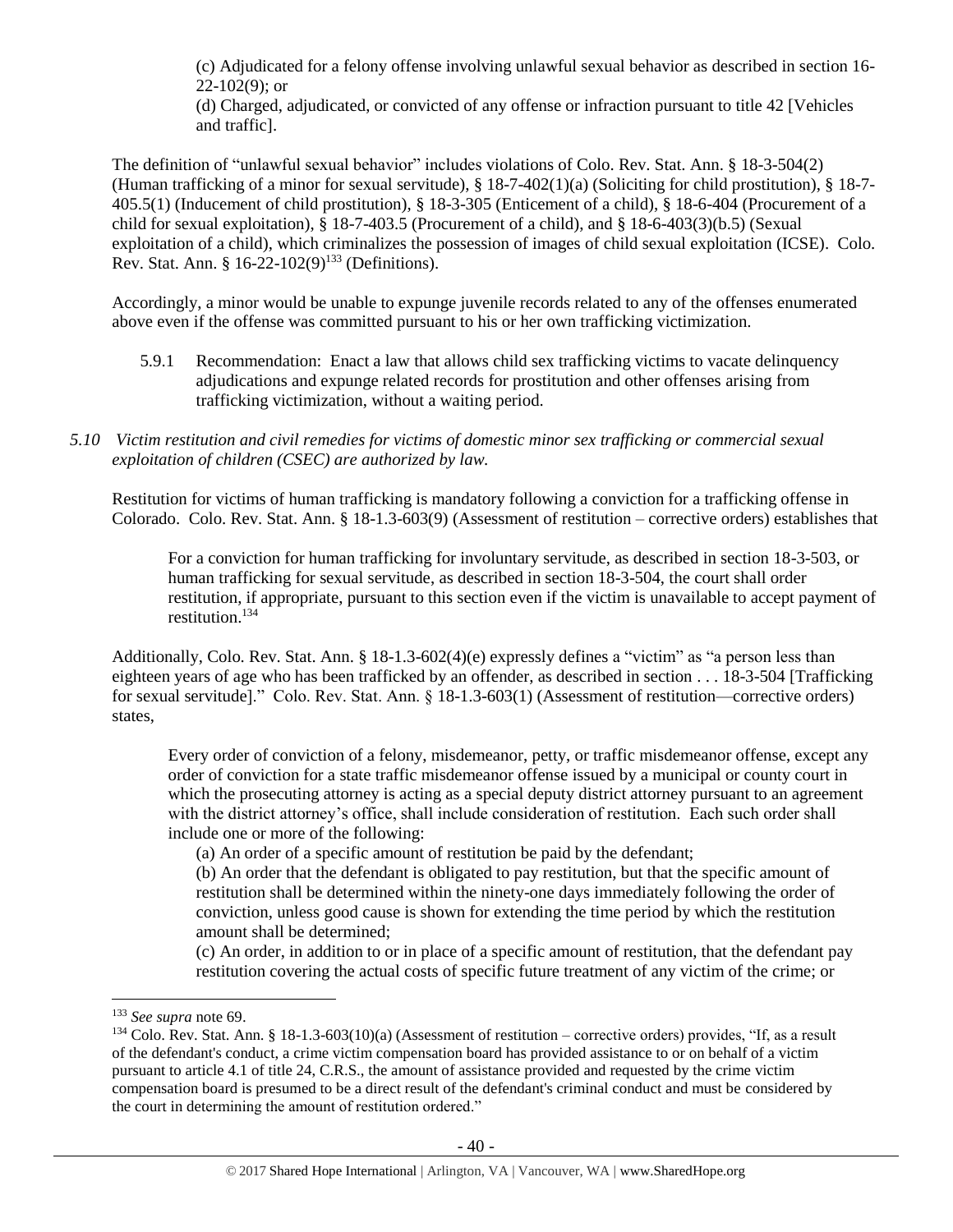(d) Contain a specific finding that no victim of the crime suffered a pecuniary loss and therefore no order for the payment of restitution is being entered.

Colo. Rev. Stat. Ann. § 16-18.5-107(1) (Collection of restitution by the victim) provides that "[a]ny victim in whose name a restitution order has been entered shall have a right to pursue collection of the amount of restitution owed to such person in such person's own name." Under Colo. Rev. Stat. Ann. § 16-18.5-109(1), (2) (Declined or unclaimed restitution), even if the victim initially declines restitution or cannot be located when an order for restitution is entered, the victim can receive restitution within 2 years of the final determination of the case.

Additionally, under Colo. Rev. Stat. Ann. § 18-3-414 (Payment of treatment costs for the victim or victims of a sexual offense against a child), when the victim is under the age of 15 the offender may be required to pay for all or part of the victim's treatment if the offender is convicted of an unlawful sexual offense.<sup>135</sup>

Additionally, where the offender is convicted of Colo. Rev. Stat. Ann. § 18-17-104 (Prohibited activities), Colo. Rev. Stat. Ann. § 18-17-106 (Civil remedies) authorizes the victim to file a civil action. Under Colo. Rev. Stat. Ann. § 18-17-106(7), the victim may be able to receive triple damages, attorney fees and the costs of the investigation to a victim in a civil action.

Colo. Rev. Stat. Ann § 13-21-127(1) states that a minor is "entitled to recover damages proximately caused by any person who commits . . . human trafficking for sexual servitude, as described in section 18-3-504, C.R.S." The defendant in the civil action need not have been convicted for trafficking in order for the victim to sustain their cause of action. Colo. Rev. Stat. Ann. § 13-21-127(2).

*5.11 Statutes of limitations for civil and criminal actions for child sex trafficking or commercial sexual exploitation of children (CSEC) offenses are eliminated or lengthened to allow prosecutors and victims a realistic opportunity to pursue criminal action and legal remedies.*

Colorado has no statute of limitations for criminal prosecutions of Colo. Rev. Stat. Ann. § 18-3-504 (Human trafficking of a minor for sexual servitude) or for any of Colorado's CSEC laws.<sup>136</sup> Colo. Rev. Stat. Ann. § 16-5-401(1)(a) (Limitation for commencing criminal proceedings and juvenile delinquency proceedings)<sup>137</sup> provides that no statute of limitations applies to "any sex offense against a child" or any "attempt, conspiracy, or solicitation to commit any sex offense against a child."<sup>138</sup>

l

<sup>&</sup>lt;sup>135</sup> *See supra* note[s 7](#page-1-0) and [8](#page-1-2) for the definition of "unlawful sex offense."

<sup>&</sup>lt;sup>136</sup> However, amendments to Colo. Rev. Stat. Ann. § 16-5-401(6), (8) create ambiguity regarding the statute of limitations for charges brought under Colo. Rev. Stat. Ann. § 18-6-403 (Sexual exploitation of a child). Pursuant to Colo. Rev. Stat. Ann. § 16-5-401(6), "Except as otherwise provided in paragraph (a) of subsection (1) of this section pertaining to sex offenses against children . . . the period of time during which an adult person or juvenile may be prosecuted shall be extended . . . to any offense or delinquent act charged under Section 18-6-403," implying that a statute of limitation exists. Colo. Rev. Stat. Ann. § 16-5-401(8) contains similar language. This language conflicts with Colo. Rev. Stat. Ann. § 16-5-401(1)(a), which expressly eliminates the statute of limitations for sex offenses against children, including Colo. Rev. Stat. Ann. § 18-6-403.

<sup>&</sup>lt;sup>137</sup> "It is the intent of the general assembly in enacting the provisions of paragraph (a) of subsection (1) of this section concerning sex offenses against children to apply an unlimited statute of limitations to sex offenses against children committed on or after July 1, 1996, and to sex offenses against children committed before July 1, 1996, for which the applicable statute of limitations in effect prior to July 1, 2006, has not yet run on July 1, 2006." Colo. Rev. Stat. Ann. § 16-5-401(1.5)(c).

<sup>&</sup>lt;sup>138</sup> Colo. Rev. Stat. Ann. § 16-5-401(1)(c)(IV) states that a "sex offense against a child" has the same meaning as an "unlawful sexual offense" in Colo. Rev. Stat. Ann. § 18-3-411(1). *See supra* notes [7](#page-1-0) an[d 8](#page-1-2) for crimes that constitute an "unlawful sexual offense."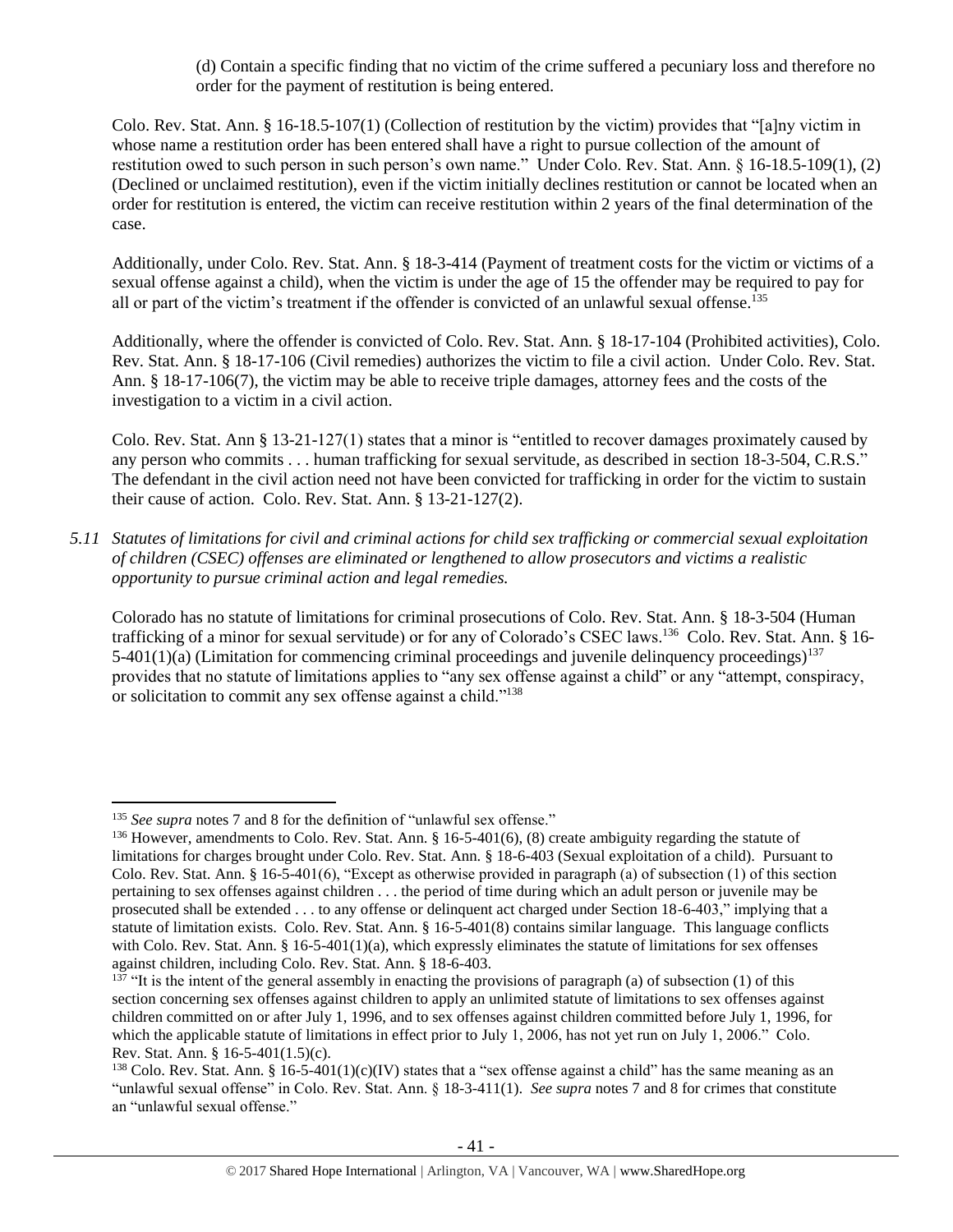In regard to civil claims, Colo. Rev. Stat. Ann. § 13-80-103.7<sup>139</sup> (General limitation of actions—sexual assault or sexual offense against a child—six years) provides for a six year statute of limitation. The statue provides,

(1) Notwithstanding any other statute of limitations specified in this article, or any other provision of law that can be construed to reduce the statutory period set forth in this section, any civil action based on a sexual assault or a sexual offense against a child shall be commenced within six years after a disability has been removed for a person under disability, as such term is defined in subsection (3.5) of this section, or within six years after a cause of action accrues, whichever occurs later, and not thereafter . . . .

(3) For the purposes of this section, "sexual offense against a child" shall include all offenses listed in section 18-3-411, C.R.S.

(3.5) (a) For the purpose of this section, "person under disability" means any person who is a minor under eighteen years of age, a person who has been declared mentally incompetent, or a person under other legal disability and who does not have a legal guardian . . . . For the purpose of this section, where the plaintiff is a victim of a series of sexual assaults or sexual offenses against a child, the plaintiff need not establish which act of a series of acts caused the plaintiff's injury, and the statute of limitations set forth in this section commences with the last in the series of acts, subject to the provisions of this section regarding disability. However, as elements of the cause of action, a person under disability who is psychologically or emotionally unable to acknowledge the assault or offense and the resulting harm has the burden of proving that the assault or offense occurred and that he or she was actually psychologically or emotionally unable to acknowledge the assault or offense and the resulting harm.

. . . . (c) If the plaintiff brings a civil action under this subsection (3.5) fifteen years or more after the plaintiff attains the age of eighteen, the plaintiff may only recover damages for medical and counseling treatment and expenses, plus costs and attorney fees.

. . . .

 $\overline{\phantom{a}}$ 

. . . .

<sup>&</sup>lt;sup>139</sup> The text of Colo. Rev. Stat. Ann. § 13-80-103.7 cited here and elsewhere in this report includes amendments made by the enactment of House Bill 1046 and Senate Bill 242 during the 2017 1st Regular Session of the 71st General Assembly of the State of Colorado (effective March 16, 2017 and May 25, 2017, respectively).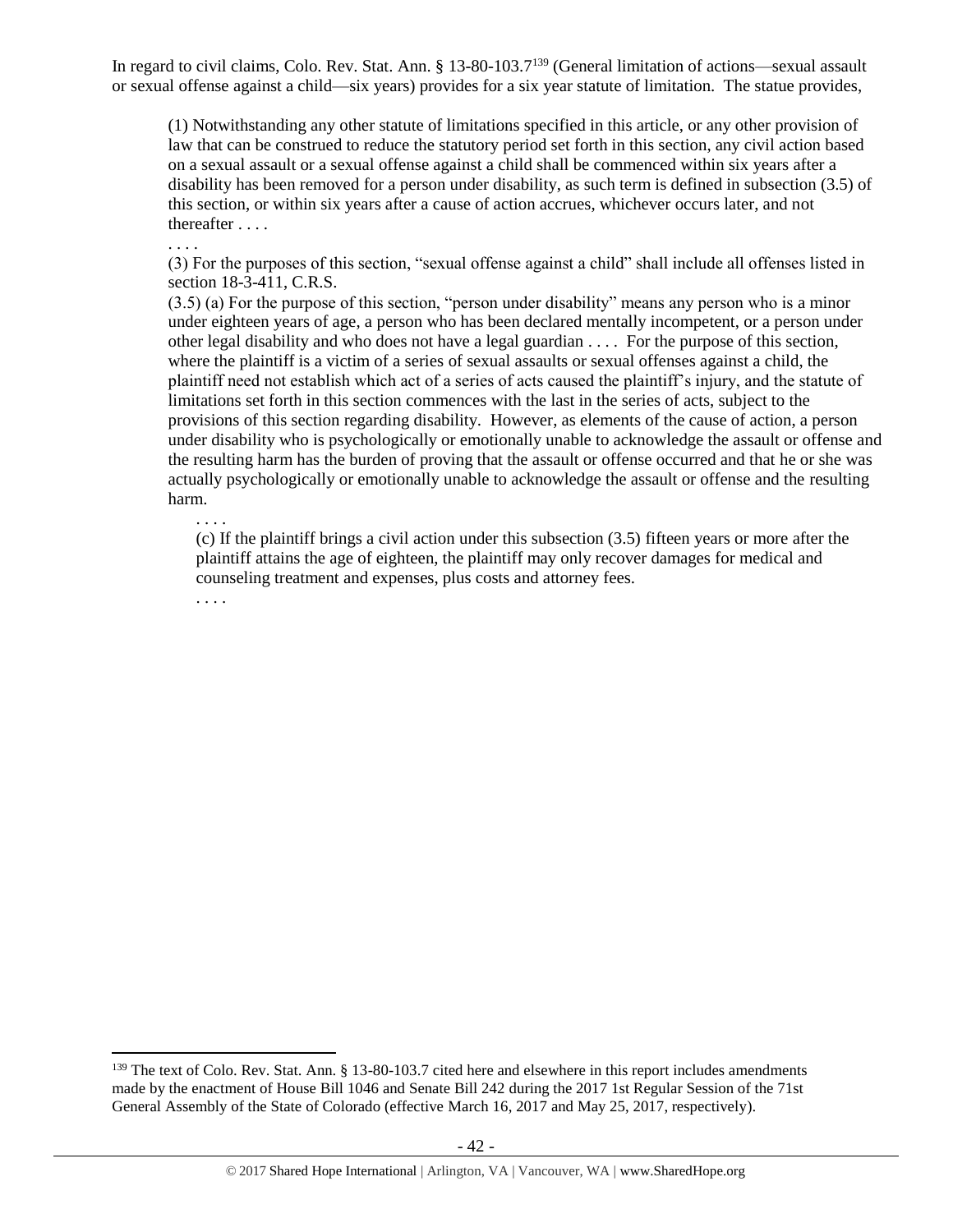### **FRAMEWORK ISSUE 6: CRIMINAL JUSTICE TOOLS FOR INVESTIGATION AND PROSECUTIONS**

## *Legal Components:*

- *6.1 Training on human trafficking and domestic minor sex trafficking for law enforcement is statutorily mandated or authorized.*
- *6.2 Single party consent to audiotaping is permitted in law enforcement investigations.*
- *6.3 Wiretapping is an available tool to investigate domestic minor sex trafficking and commercial sexual exploitation of children (CSEC).*
- *6.4 Using a law enforcement decoy posing as a minor to investigate buying or selling of commercial sex acts is not a defense to soliciting, purchasing, or selling sex with a minor.*
- *6.5 Using the Internet or electronic communication to investigate buyers and traffickers is a permissible investigative technique.*

*\_\_\_\_\_\_\_\_\_\_\_\_\_\_\_\_\_\_\_\_\_\_\_\_\_\_\_\_\_\_\_\_\_\_\_\_\_\_\_\_\_\_\_\_\_\_\_\_\_\_\_\_\_\_\_\_\_\_\_\_\_\_\_\_\_\_\_\_\_\_\_\_\_\_\_\_\_\_\_\_\_\_\_\_\_\_\_\_*

*6.6 State law requires reporting of missing children and recovered missing children.* 

## *Legal Analysis:*

*6.1 Training on human trafficking and domestic minor sex trafficking for law enforcement is statutorily mandated or authorized.*

The establishment of law enforcement training requirements falls under the P.O.S.T. board's (peace officers standards and training board) oversight. Colo. Rev. Stat. Ann. § 24-31-303(1). Colo. Rev. Stat. Ann. § 24-31- 303, which sets out the P.O.S.T board's duties, does not specifically require or authorize the P.O.S.T. board to establish law enforcement training on human trafficking or domestic minor sex trafficking.

Although P.O.S.T. certification for an officer does not require training on human trafficking, Colorado's human trafficking council is tasked with developing "training standards and curricula for . . . law enforcement agencies," indicating that some training may become available for law enforcement agencies. Colo. Rev. Stat. Ann. § 18-3-505(4)(e).

*6.2 Single party consent to audiotaping is permitted in law enforcement investigations.*

Colorado permits single party consent to audio-taping. Colo. Rev. Stat. Ann. § 18-9-304(1)(a) (Eavesdropping prohibited—penalty) provides that "[a]ny person not visibly present during a conversation or discussion commits eavesdropping if he: (a) Knowingly overhears or records such conversation or discussion without the consent of at least one of the principal parties thereto, or attempts to do so."

Similarly, Colo. Rev. Stat. Ann. § 18-9-303(1)(a) (Wiretapping prohibited—penalty) states,

Any person not a sender or intended receiver of a telephone or telegraph communication commits wiretapping if he:

(a) Knowingly overhears, reads, takes, copies, or records a telephone, telegraph, or electronic communication without the consent of either a sender or a receiver thereof or attempts to do so . . . .

*6.3 Wiretapping is an available tool to investigate domestic minor sex trafficking and commercial sexual exploitation of children (CSEC).* 

Colorado law includes Colo. Rev. Stat. Ann. § 18-3-504 (Human trafficking of a minor for sexual servitude) within the list of offenses for which a wiretapping order may be issued; however, Colorado's CSEC offenses are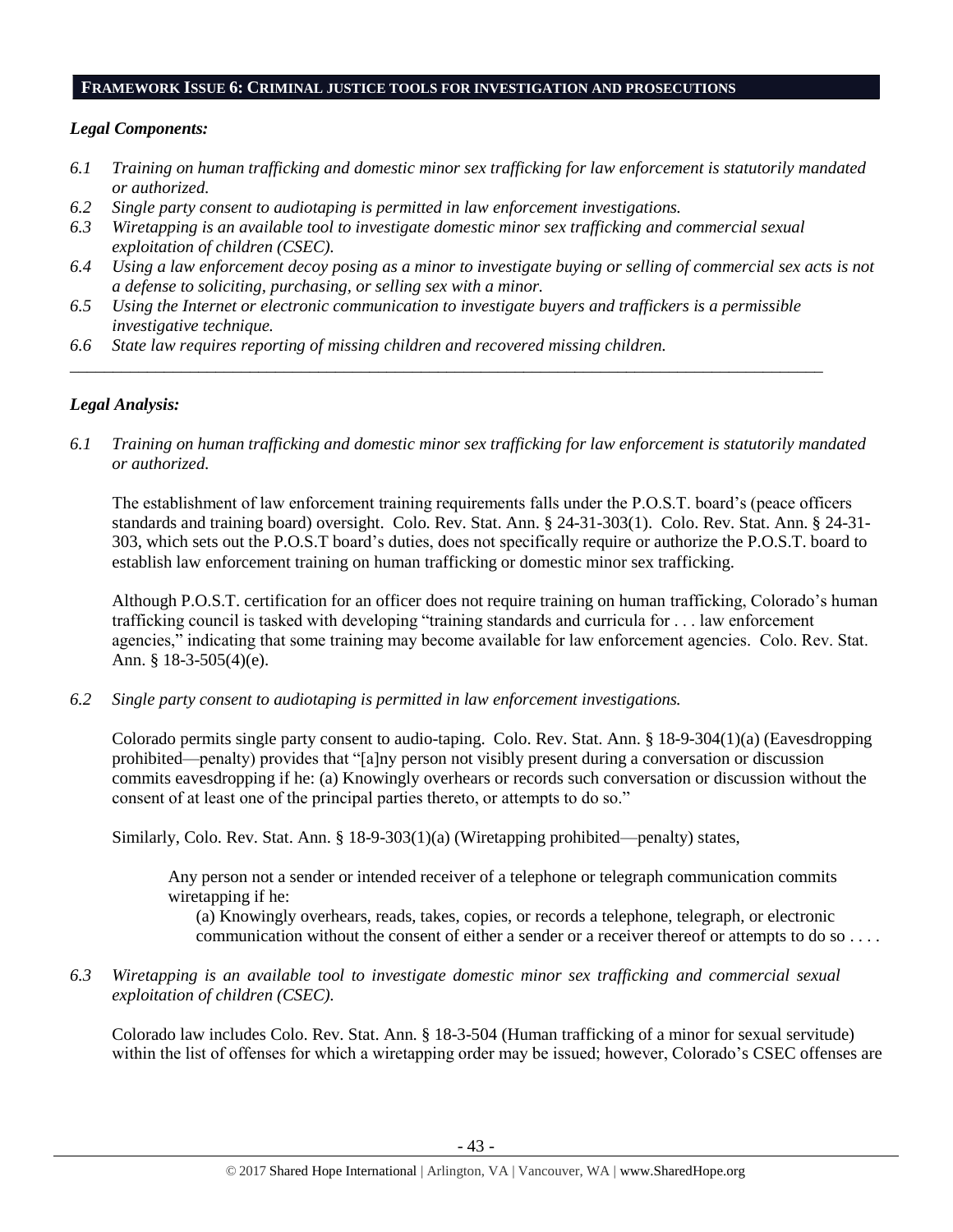not included. Colo. Rev. Stat. Ann. § 16-15-102(1)(a)<sup>140</sup> (Ex parte order authorizing the interception of wire, oral, or electronic communications) states,

An ex parte order authorizing or approving the interception of any wire, oral, or electronic communication may be issued by any judge of competent jurisdiction of the state of Colorado upon application of the attorney general or a district attorney, or his or her designee if the attorney general or district attorney is absent from his or her jurisdiction, showing by affidavit that there is probable cause to believe that evidence will be obtained of the commission of any one of the crime enumerated in this subsection (1) or that one of said enumerated crimes will be committed:

. . . . (X) Human trafficking as described in section 18-3-503 or 18-3-504.

- 6.3.1 Recommendation: Amend Colo. Rev. Stat. Ann. § 16-15-102(1)(a) (Ex parte order authorizing the interception of wire, oral, or electronic communications) to allow wiretapping in investigations of Colorado's CSEC offenses.
- *6.4 Using a law enforcement decoy posing as a minor to investigate buying or selling of commercial sex acts is not a defense to soliciting, purchasing, or selling sex with a minor.*

Colorado's trafficking and CSEC statutes do not prohibit a defense to prosecution based on the use of a law enforcement decoy posing as a minor. However, Colo. Rev. Stat. Ann. § 18-3-306(1) (Internet luring of a child), "An actor commits internet luring of a child if the actor knowingly communicates over a computer or computer network, telephone network, or data network or by a text message or instant message to a person who the actor knows or believes to be under fifteen years of age." Additionally, Colo. Rev. Stat. Ann. § 18-3-306(2) further provides, "It shall not be a defense to this section that a meeting did not occur." Similarly, Colo. Rev. Stat. Ann. § 18-3-405.4(1) (Internet sexual exploitation of a child) states in part, "An actor commits internet sexual exploitation of a child if the actor knowingly importunes, invites, or entices through communication via a computer network or system, telephone network, or data network or by a text message or instant message, a person whom the actor knows or believes to be under fifteen years of age and at least four years younger than the actor  $\ldots$  ."

However, a defendant may still be able to assert a defense based on a law enforcement decoy posing as a minor to investigate other buyer-applicable offenses. Colo. Rev. Stat. Ann. § 18-3-504 (Human trafficking in for sexual servitude, § 18-7-406 (Patronizing a prostituted child), and § 18-7-402 (Soliciting a child for prostitution) are buyer-applicable sex trafficking and CSEC offenses<sup>141</sup> that do not expressly prohibit this defenses, meaning that buyers charged for attempting to solicit or purchase sex with a minor under Colo. Rev. Stat. Ann. § 18-3- 504, § 18-7-406, and § 18-7-402 would not be prohibited from raising a defense based on the fact that an actual minor was not involved.

- 6.4.1 Recommendation: Enact a statute that prohibits a defense to prosecution based on the use of a law enforcement decoy posing as a minor to investigate the buying or selling of commercial sex acts with a minor.
- *6.5 Using the Internet or other electronic communication to investigate buyers and traffickers is a permissible investigative technique.*

 $\overline{a}$ 

Colorado law does not expressly authorize law enforcement officers to use the Internet or other electronic communication to investigate buyers and traffickers of domestic minor sex trafficking; however, such tactics are

 $140$  The text of Colo. Rev. Stat. Ann. § 16-15-102 cited here and elsewhere in this report includes amendments made by the enactment of House Bill 1040 during the 2017 1st Regular Session of the 71st General Assembly of the State of Colorado (effective September 1, 2017).

<sup>141</sup> *See supra* Components 2.1 and 2.2 for more information about Colo. Rev. Stat. Ann. §§ 18-3-504, 18-7-406, and 18-7-402.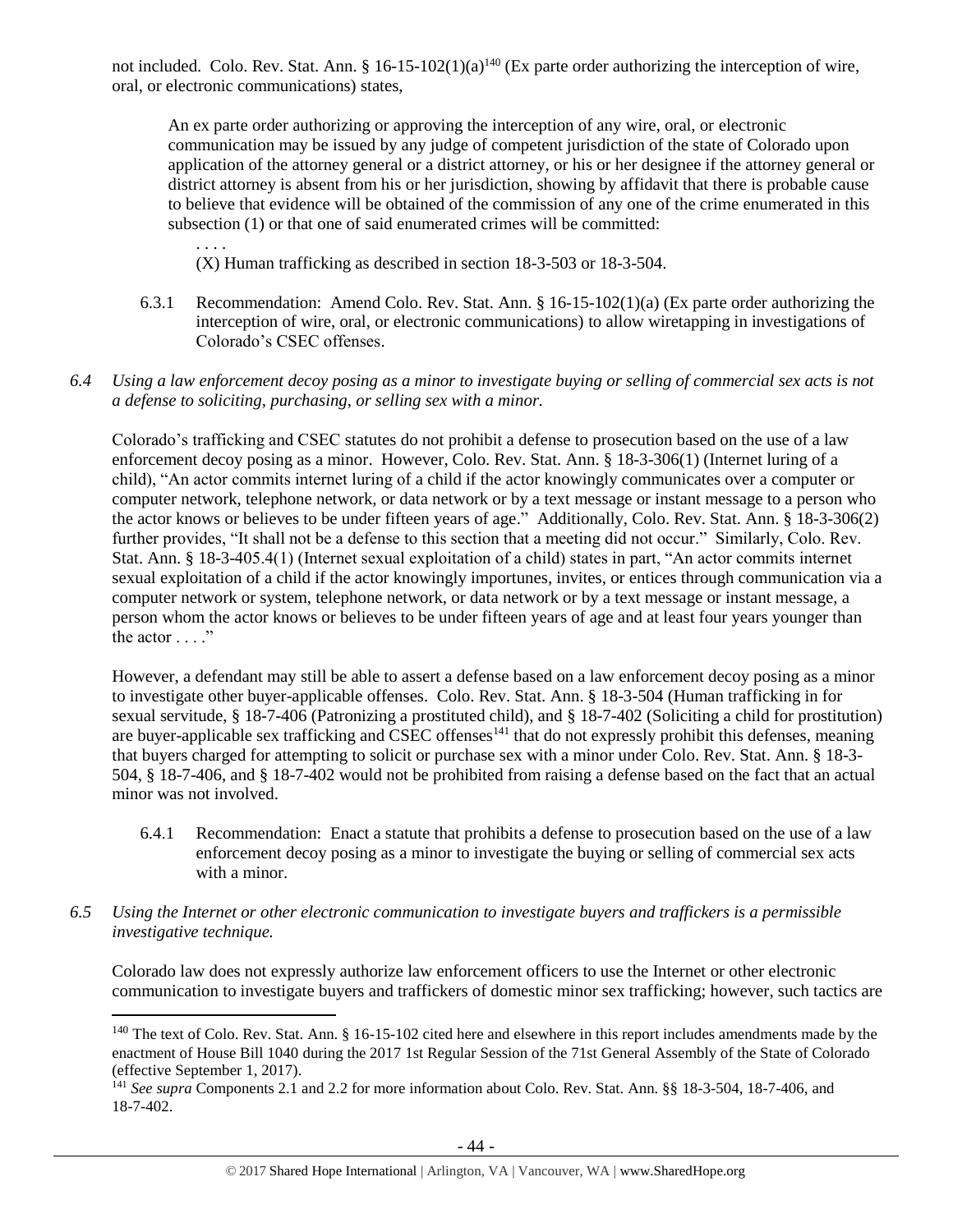likely permissible. Colo. Rev. Stat. Ann. § 18-3-405.4(1) (Internet sexual exploitation of a child) states in part, "An actor commits internet sexual exploitation of a child if the actor knowingly importunes, invites, or entices through communication via a computer network or system, telephone network, or data network or by a text message or instant message, a person whom the actor knows or believes to be under fifteen years of age and at least four years younger than the actor . . . ." Similarly, Colo. Rev. Stat. Ann. § 18-3-306 (Internet luring of a child) makes it a crime when a person

knowingly communicates over a computer or computer network . . . to a person who the actor knows or believes to be under fifteen years of age and, in that communication or in any subsequent communication . . . describes explicit sexual conduct . . . and, in connection with that description, makes a statement persuading or inviting the person to meet the actor for any purpose, and the actor is more than four years older than the person or than the age the actor believes the person to be.

The use of the language "believes to be under fifteen years of age" suggests that it is permissible for law enforcement to be involved in the investigation of Colo. Rev. Stat. Ann. § 18-3-405.4 and § 18-3-306.

# *6.6 State law requires reporting of missing children and recovered missing children.*

Colorado requires the reporting of both missing and rescued children. Colo. Rev. Stat. Ann. § 16-2.7-102(1) (Missing person reports—acceptance) provides that "[a]ny person with relevant, credible information suggesting that a person is missing may make a missing person report to a law enforcement agency." Colo. Rev. Stat. Ann. 16-2.7-102(2) requires the law enforcement agency that receives the report to accept the report without delay if

(a) The missing person resides, or was last known to reside, within the jurisdiction of the law enforcement agency and the missing person's last-known location is the missing person's residence or his or her location is unknown; or

(b) There is credible information indicating that the missing person was last believed to be within the jurisdiction of the law enforcement agency.

Colo. Rev. Stat. Ann. § 24-33.5-415.1(2)(a) directs the bureau to "compile, maintain, and distribute a list of missing children,"<sup>142</sup> and Colo. Rev. Stat. Ann. § 24-33.5-415.1(5) directs the bureau to distribute this list to all school districts in Colorado. Colo. Rev. Stat. Ann. § 24-33.5-415.1(3) (List of missing children) provides,

[E]very law enforcement agency in this state shall, upon receipt of information that a child is believed to be missing, send a missing child report containing identifying and descriptive information about the child to the bureau as soon as possible but no later than twenty-four hours after obtaining such information. If, at a later time, the law enforcement agency determines that the missing child has been located, the agency shall send notification to the bureau no later than twenty-four hours after making such determination.

Colo. Rev. Stat. Ann. § 24-33.5-415.1(5) further requires school districts to "immediately notify the bureau if it comes in contact with a child whose name appears on the list of missing children . . . and, if a missing child is identified, the bureau shall, in turn, notify the law enforcement agency that submitted the missing child report." The bureau also may distribute the list of missing children "to any other person or entity the bureau determines might be instrumental in the identification and location of missing children." Colo. Rev. Stat. Ann. § 24-33.5- 415.1(6).

l  $142$  Colo. Rev. Stat. Ann. § 24-33.5-415.1(1) (List of missing children) provides, "For the purposes of this section, 'missing child' means a child whose whereabouts are unknown, whose domicile at the time he was first reported missing was Colorado, and whose age at the time he was first reported missing was seventeen years of age or younger."